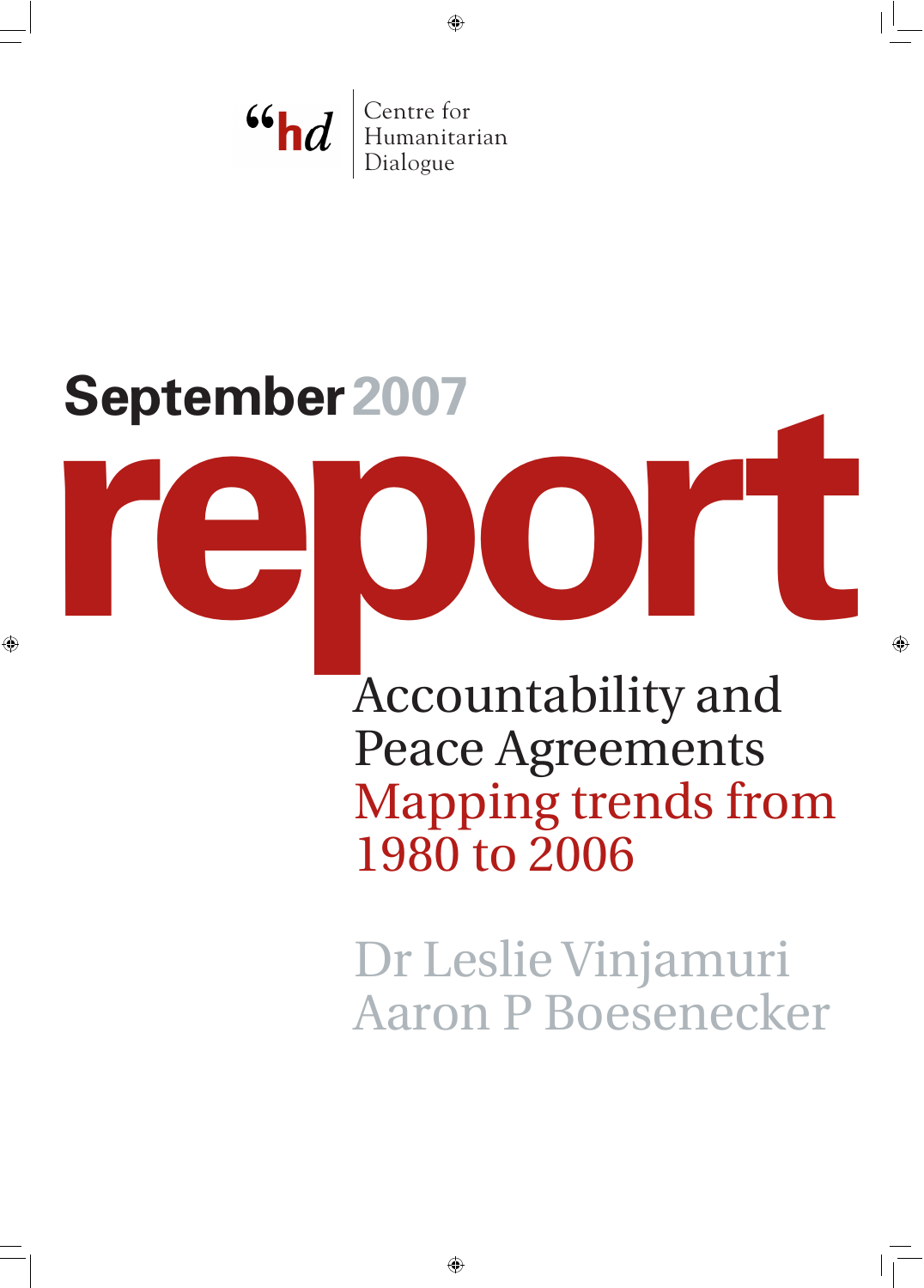# **Report**

The Centre for Humanitarian Dialogue is an independent and impartial foundation, based in Geneva, that promotes and facilitates dialogue to resolve armed conflicts and reduce civilian suffering.

114, rue de lausanne ch-1202 geneva switzerland info@hdcentre.org t: + 41 22 908 11 30 f: +41 22 908 11 40 www.hdcentre.org

© Copyright Henry Dunant Centre for Humanitarian Dialogue, 2005

Reproduction of all or part of this publication may be authorised only with written consent and acknowledgement of the source.

## **Contents**

| 1. Introduction                                                      | 5  |
|----------------------------------------------------------------------|----|
| 2. Definitions                                                       | 6  |
| 3. Methodology                                                       | 6  |
| 4. General findings                                                  | 8  |
| 5. Trends over time and aggregate findings                           | 11 |
| 6. Justice mechanisms and amnesties in detail                        | 16 |
| Amnesty                                                              | 16 |
| Prisoner release                                                     | 19 |
| Combatant reintegration                                              | 20 |
| The amnesty-release-reintegration cluster                            | 20 |
| Additional justice mechanisms                                        | 22 |
| 7. Summary of findings                                               | 25 |
| 8. Conclusion                                                        | 28 |
| 9. Bibliography                                                      | 31 |
| Appendix 1 - Agreements and individual justice mechanisms            | 42 |
| Appendix 2 – Glossary of justice mechanisms                          | 55 |
| <b>Tables</b>                                                        |    |
| 1 Individual justice mechanisms and amnesties                        | 14 |
| 2 Frequency of amnesty, prisoner release and combatant reintegration | 21 |

### **Charts**

| 1 Justice mechanisms included in the 77 peace agreements |  |
|----------------------------------------------------------|--|
| 2 Numbers of agreements, with and without justice        |  |
| components, $1980 - 2006$                                |  |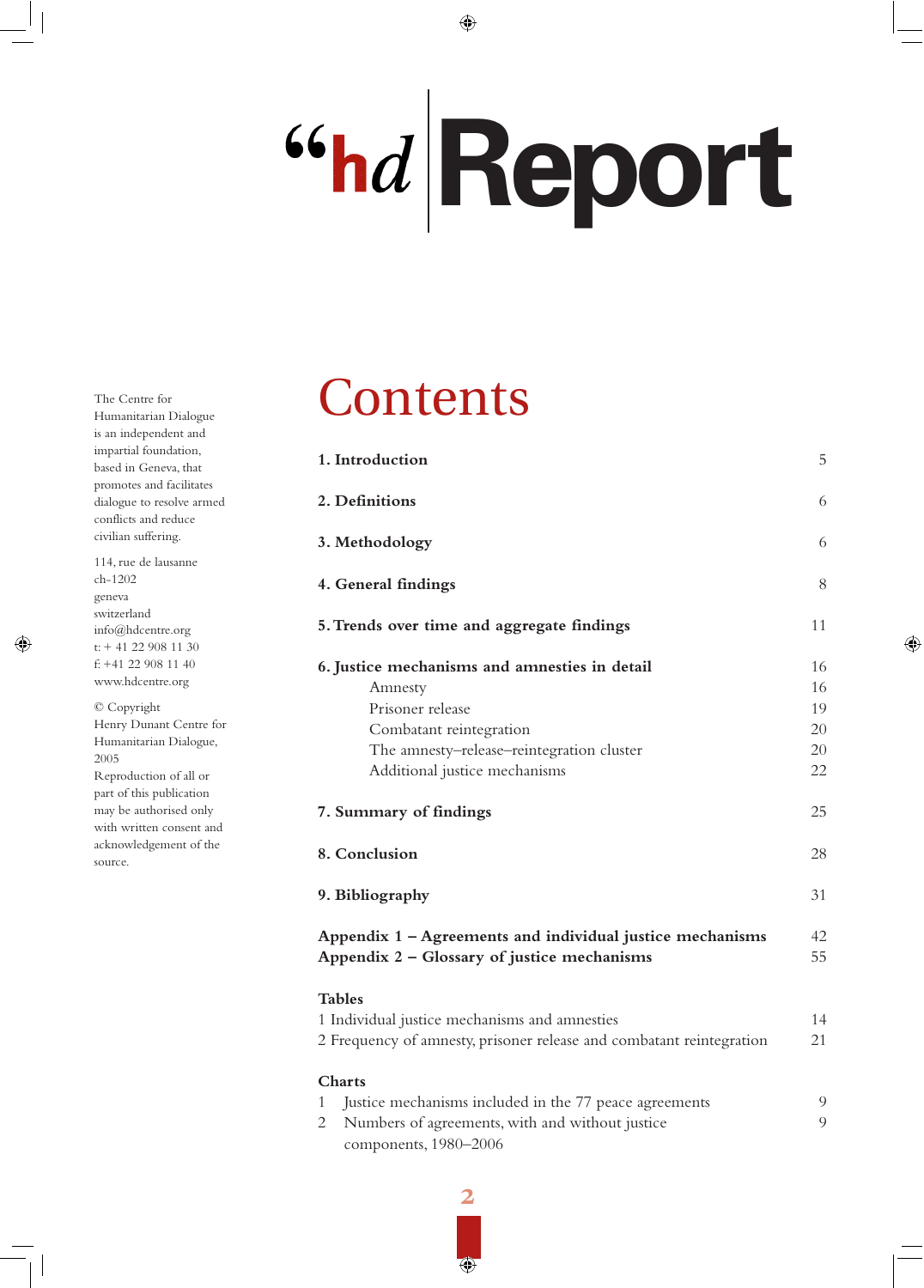| 3 | Numbers of justice mechanisms and amnesties, 1980–2006              | 10 |
|---|---------------------------------------------------------------------|----|
| 4 | Combinations of justice mechanisms included in the                  | 11 |
|   | 77 peace agreements                                                 |    |
| 5 | Numbers of three types of mechanisms in the 77 agreements,          | 12 |
|   | 1980-2006                                                           |    |
| 6 | Numbers of mechanisms and amnesties, and numbers of agreements,     | 13 |
|   | 1980-2006                                                           |    |
| 7 | Individual justice mechanisms and amnesties, 11 categories          | 14 |
| 8 | Individual justice mechanisms, 11 categories, 1980–2006             | 15 |
| 9 | Proportions of general and limited amnesties                        | 17 |
|   | 10 Inclusion and non-inclusion of amnesties, 1980–2006              | 17 |
|   | 11 Inclusion of amnesties by type, 1980–2006                        | 18 |
|   | 12 Amnesty, prisoner release and combatant reintegration, 1980–2006 | 22 |

*This report is part of the HD Centre's project Negotiating Justice: strategies for tackling justice issues in peace processes. The Canadian International Development Agency has provided funds for this project.*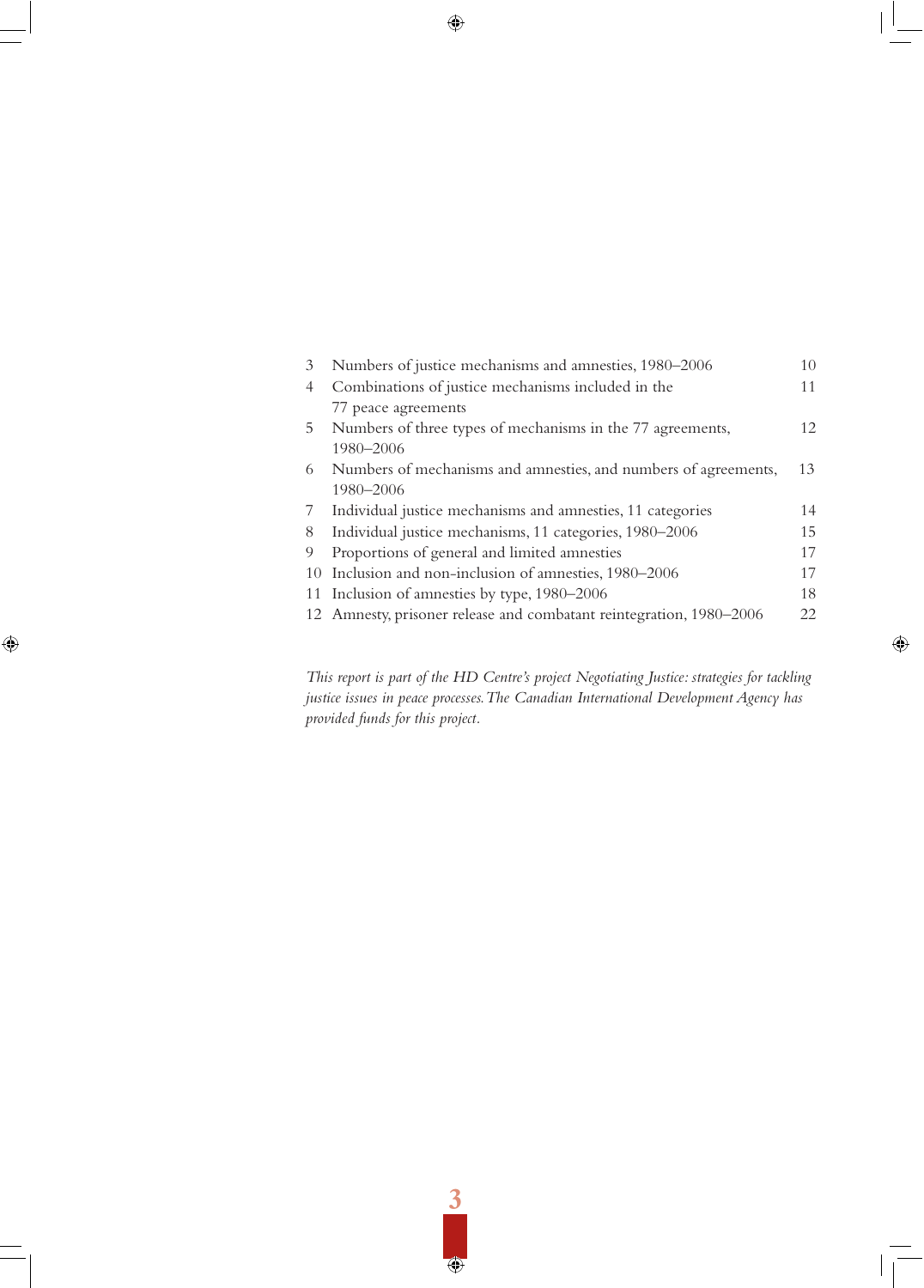$\overline{\mathbf{4}}$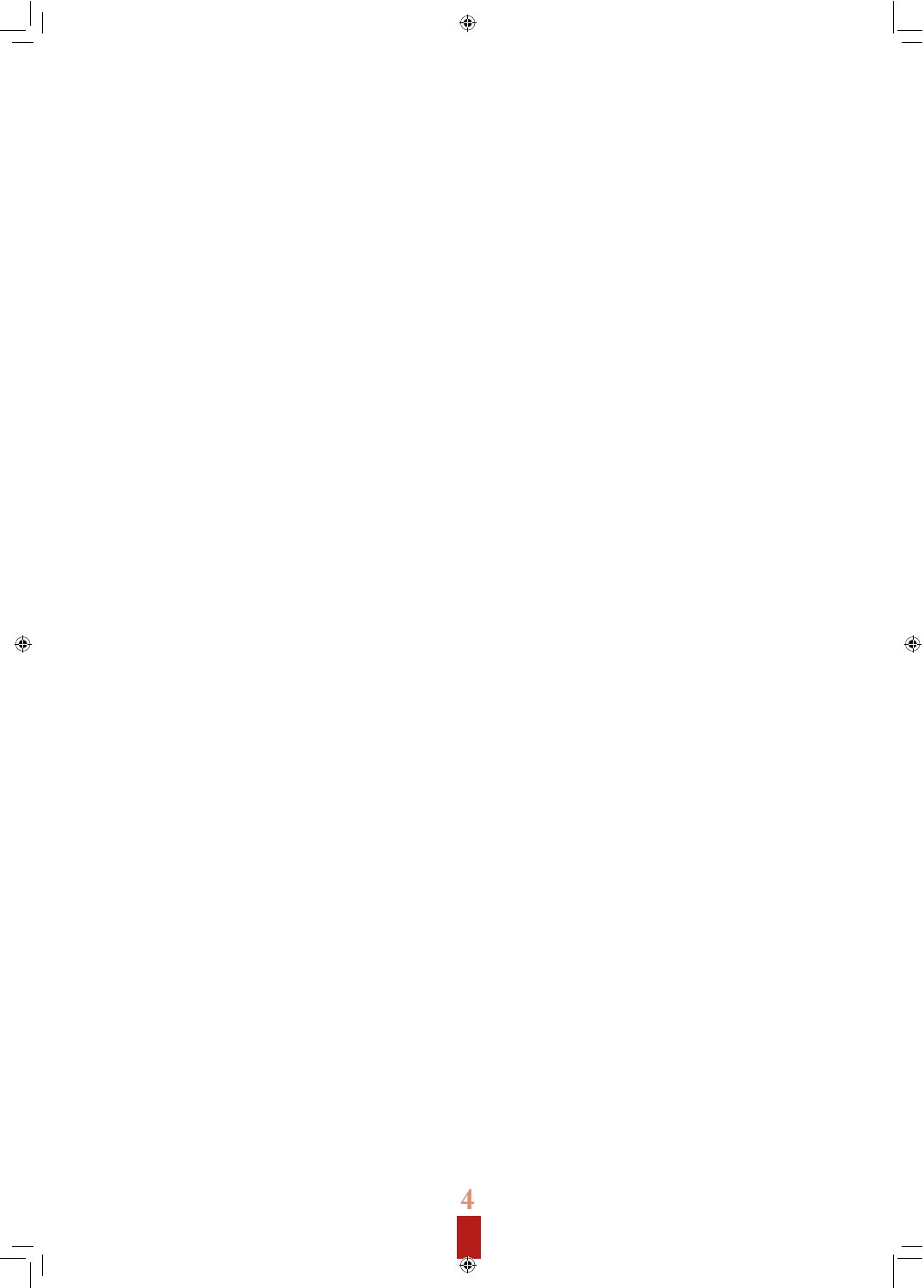The Negotiating Justice project was launched in October 2005. Its aim is to improve the practice of mediators, mediation teams and others involved in peace processes by strengthening their understanding of the mechanisms that have been incorporated in peace agreements in an effort to achieve greater justice. This report is part of that project. It analyses peace processes since 1980 and maps the ways in which peace agreements have incorporated mechanisms for dealing with justice issues.

The report focuses on peace agreements concluded between 1 January 1980 and 31 August 2006. This allows us to establish a baseline before the end of the Cold War from which we can better understand the significance of human rights and justice issues following the end of the Cold-War period. The documents analysed below are distinct from other types of agreements related to the peace process, notably ceasefires, negotiating protocols, and implementing protocols.

In total, 77 verified peace agreements were analysed from among 202 general documents related to peace processes for wars that ended between 1980 and 2006. The majority (61) of the agreements contained either a general reference to international standards, conventions, or principles of human rights, a specific justice mechanism, or granted a limited or general amnesty.

The findings suggest that negotiating justice in the context of peace agreements is a complex and difficult process. The analysis below provides an important picture of the range of issues facing mediators and participants to peace negotiations. Four trends emerge.

- 1 There is a clear growth in the number of peace agreements that include justice mechanisms in the 1990s.
- 2 The general number of peace agreements concluded peaks and then declines around 2000. Parallel to this trend, the absolute number of justice mechanisms in peace agreements also peaks and then declines in the post-2000 period.
- 3 Certain clusters of justice mechanisms are observed throughout the 1980–2006 period. This suggests that certain instruments tend to be seen as mutually reinforcing and also critical to ending conflicts and moving towards peace

Provisions for prosecutions and truth commissions are rare in peace agreements, while the use of amnesty is comparatively common. Amnesties are, however, often found in peace agreements alongside alternative mechanisms for achieving justice.

The findings presented in this report illustrate trends in the form that issues related to justice have taken in peace agreements. The report does not investigate the effects of these trends on the consolidation of peace. The goal here is also not to analyse whether these mechanisms were implemented. Instead, the general trends in justice and accountability highlighted below raise a series of important questions that should inform further research on this topic.

5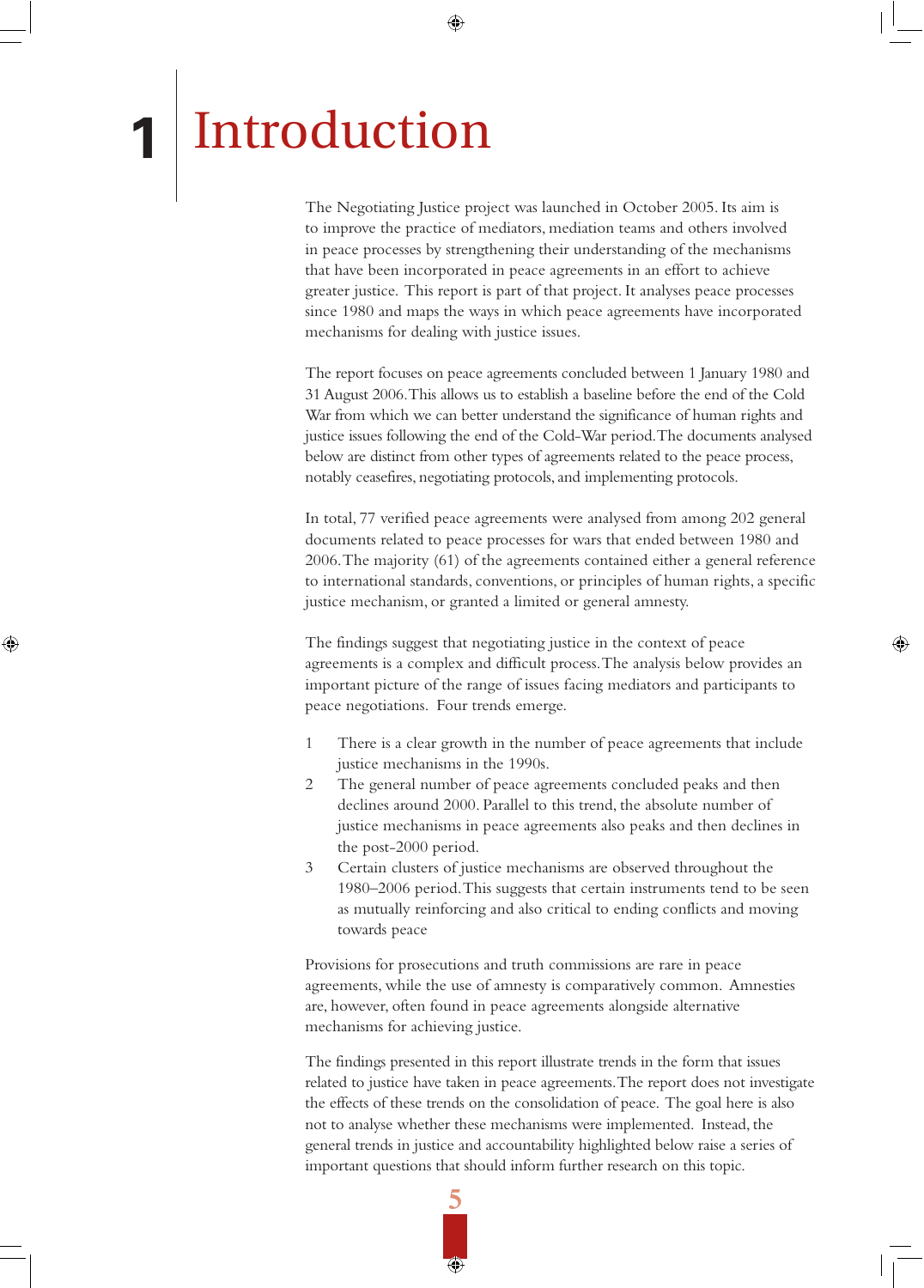The following sections provide definitions for key terms and concepts, specify the research methodology employed, and present a general overview of our findings. Subsequent sections present the findings in greater detail, including trends over time and information on specific justice mechanisms. We conclude with a series of recommendations.

# **2** Definitions

Throughout the project and this report, the following definitions apply.

**Peace agreement:** a formalised legal agreement between two or more hostile parties – either two states, or between a state and an armed belligerent group (sub-state or non-state) – that formally ends a war or armed conflict and sets forth terms that all parties are obliged to obey in the future.<sup>1</sup>

**Justice mechanism:** a specific instrument (e.g. truth commission or tribunal) or provision (e.g. for prisoner release or police retraining) in a peace agreement designed to provide justice and accountability for past crimes and abuses and/or to protect civil liberties and human rights in the future. Appendix 1 below lists the 77 peace agreements included in this analysis, along with the justice mechanisms contained in each agreement. The brief definitions and descriptions of the individual justice mechanisms can be found in Appendix 2.

**Reference to international humanitarian or human rights law:** a general reference to international standards, conventions, or principles of human rights or to human rights law. Such language is found in the preambles to many of the agreements analysed.

**Amnesty:** a separate category of mechanism included in peace agreements, though often appearing in conjunction with a larger package of 'justice mechanisms' as defined above. Within this report, amnesties are coded as either limited or general. Limited amnesties grant special exemption to war crimes, crimes against humanity and genocide; general amnesties do not have restrictions attached and generally cover all individuals and crimes associated with the conflict (including violations of international human rights law).

# **3** Methodology

The universe of cases (verified peace agreements) was defined based on an examination of the major databases of wars and of peace

<sup>1</sup> Additional protocols and accords leading up to a peace agreement are not included in the formal analysis, unless the final peace agreement formally and specifically includes them. Similarly, subsequent implementing protocols are not counted as part of the formal peace agreement.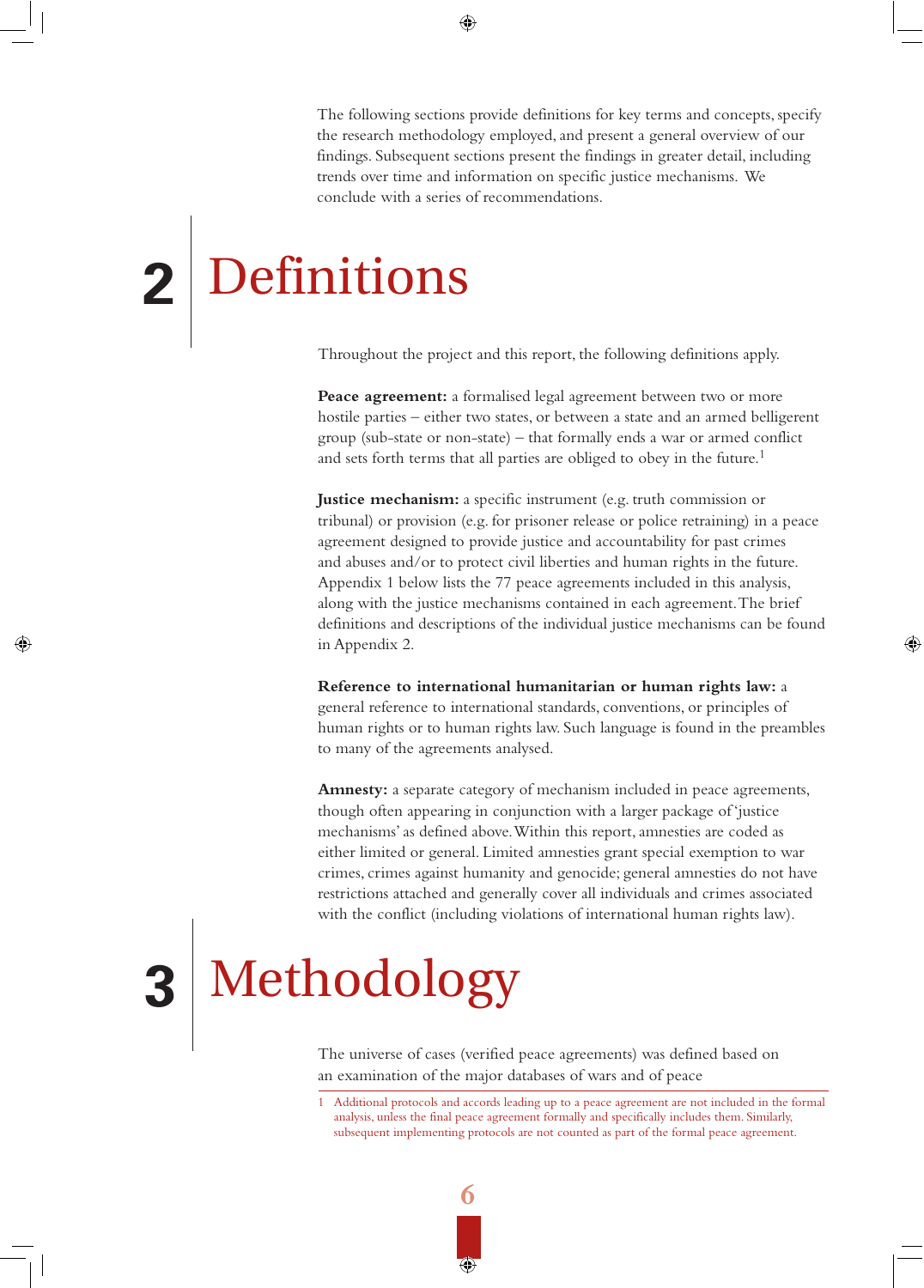agreements.2 The primary war databases, Correlates of War and the Uppsala/ Prio Armed Conflicts Dataset, were used to compile a list of wars concluded or ongoing, between 1980 and 2006.<sup>3</sup> These wars were then crosschecked against the lists of peace agreements compiled from major datasets and secondary sources, to ensure that all wars with a potential peace agreement were accounted for in the data. The primary peace-agreement databases included the United States Institute of Peace (USIP) Peace Agreements Digital Collection, the International Conflict Research (INCORE) Peace Agreements Collection, and Conciliation Resources Accord: An International Review of Peace Initiatives (ACCORD).<sup>4</sup>

The compiled list of wars and peace agreements was then further crosschecked against secondary sources, including case studies and reports from NGOs (chiefly the International Crisis Group, Human Rights Watch and Amnesty International), and general news sources (e.g. BBC conflict histories).<sup>5</sup> The primary basis for case selection was the existence of a verified peace agreement, thus no distinction is made between those agreements that were formally mediated or those that were reached via agreement among the participants or combatants themselves without formal mediation.

The collected documents were then analysed to establish a list of verified peace agreements (as defined above), as distinct from other types of agreements (e.g. ceasefires, supplementary protocols or letters of intent). Full text versions of each agreement were located, or, in cases where full text versions were unavailable, the provisions included in the peace agreement were compiled from secondary sources. In cases where insufficient secondary-source evidence existed to verify an agreement as a peace agreement, and to verify the provisions of the agreement, the agreement was not included in the analysis.<sup>6</sup>

 $\overline{7}$ 

<sup>2</sup> Numerous additional indicators, such as provisions for political or institutional reform or for refugee return, were also mapped as part of the initial data collection. The present report focuses on those mechanisms most directly associated with issues of justice and accountability.

<sup>3</sup> Correlates of War, available at http://www.coorelatesofwar.org; UCDP/PRIO Armed Conflicts Data Set, v.3-2005b, International Peace Research Institute, Oslo, available at http://new.prio. no/ CSCW-Datasets/Data-on-Armed-Conflict/UppsalaPRIO-Armed-Conflicts-Dataset

<sup>4</sup> See United States Institute of Peace, *Peace Agreements Digital Collection*, Washington D.C., available at http://www.usip.org/ library/pa.html; International Conflict Research, *Peace Agreements*, available at http:// www.incore.ulst.ac.uk/services/ cds/agreements; Conciliation Resources, *Accord Series*, available at http://www.c-r.org/ accord/ series.shtml; additional sources included the University of Maryland Center for International Development and Conflict Management, *Minorities at Risk Project*, available at http://www. cidcm.umd.edu/inscr/mar; Israel, Fred L. (ed.), *Major Peace Treaties of Modern History: 1980–2000*, Volume VI, Philadelphia: Chelsea House Publishers, 2002; and Marshall, Monty G., 'Conflict Trends in Africa, 1946–2004: A Macro-Comparative Perspective,' Report Prepared for the Africa Conflict Prevention Pool (ACPP), Government of the United Kingdom, 14 October 2005. Note that the recently launched *UN Peacemaking Databank* was not online or available when the research for this project was conducted. However, a cursory examination of the data included in the databank reveals no major discrepancies with the agreements analysed in this report. See http://peacemaker.unlb.org/index1.php

<sup>5</sup> International Crisis Group, online at http://www.crisisgroup.org; Human Rights Watch, http://www.hrw.org; Amnesty International USA, Country Information, online at http://www. amnestyusa.org/countries/index.do; BBC News Online, http://news.bbc.co.uk

<sup>6</sup> Examples include several agreements between the Government of Mali and various insurgent factions during the 1990s; a 1995 agreement between the Government of Niger and Tuareg rebels; and several agreements between the Government of Surinam and various insurgent groups.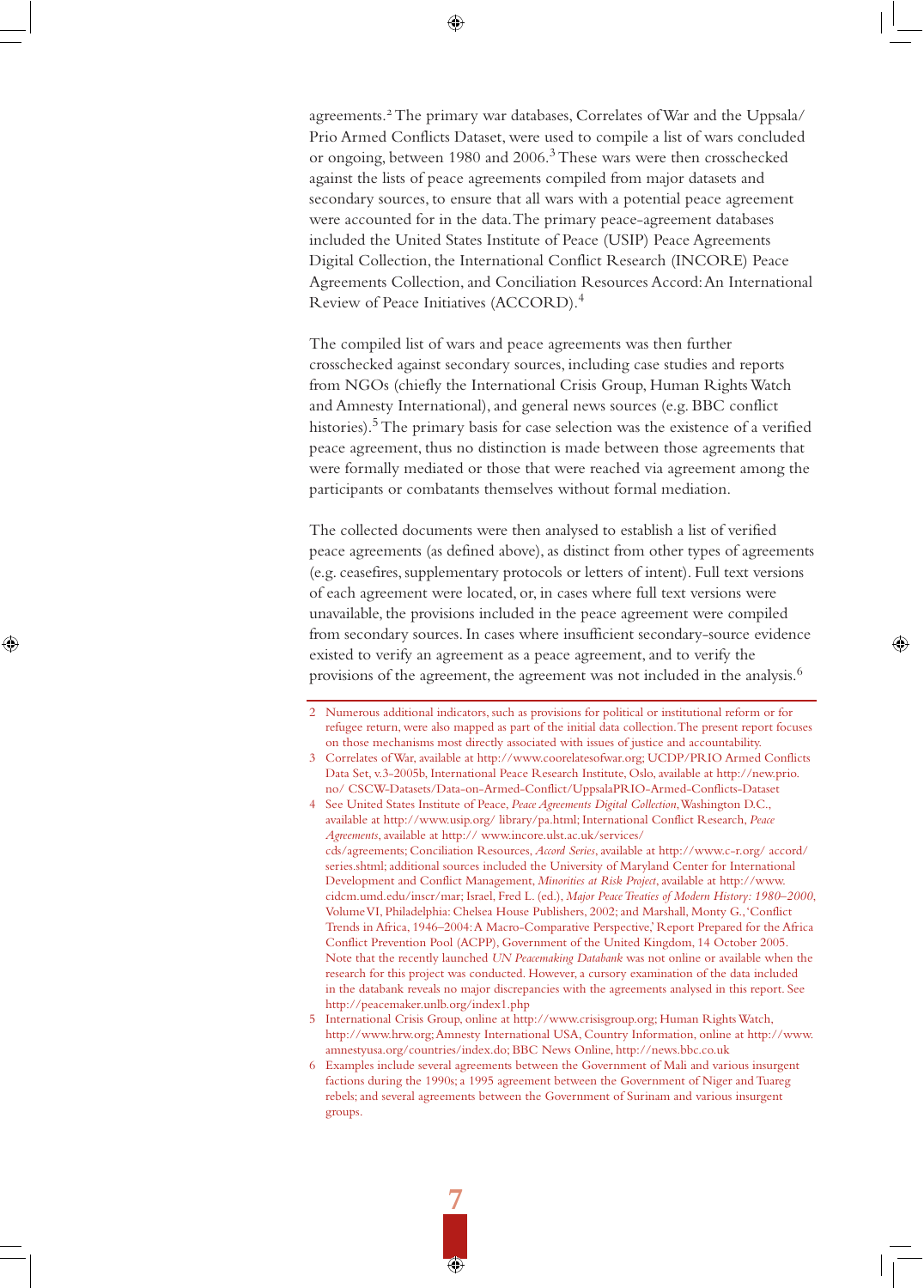A close reading of the full-text documents, supported by secondary sources, yielded a detailed list of individual provisions in each peace agreement. Each of these individual provisions was then coded to identify the number, type and nature of individual justice mechanisms contained within the agreement. Descriptive quantitative statistics – such as trends over time, counts and frequencies of justice mechanisms – were derived from the coded peace agreements. Finally, a qualitative analysis of the agreement texts in conjunction with secondary sources provided a contextualised comparison of the various justice mechanisms across the set of verified agreements.

This first stage of the Negotiating Justice project is designed to focus specifically on peace agreements, and the data and findings presented in this report represent only the information included in peace agreements. Thus, wars without a formal peace agreement are not represented in the data, even though justice mechanisms may be present in such cases. For example, the war in Ethiopia between rebel groups and the Derg regime does not have a peace agreement, although officials from the Derg regime have been tried. Similarly, justice mechanisms agreed outside the peace agreement are also not covered in the present data and findings. Some of the more innovative justice and accountability mechanisms instituted during 1980–2000 have, in fact, been negotiated separately from peace agreements.<sup>7</sup> Within the framework of the present report, the findings below highlight only general trends in the relationship between peace negotiations, peace agreements and justice mechanisms. Below, this report contains recommendations for moving beyond the narrow focus on peace agreements in future stages of the Negotiating Justice project.

# 4 General findings

In total, 202 documents (peace agreements, ceasefires and additional protocols) were analysed, and 77 were verified as peace agreements concluded between January 1980 and August 2006.<sup>8</sup> Overall, these 77 agreements contain a total of

<sup>7</sup> Examples of justice instruments negotiated separately from peace agreements include: the 2002 Special Court for Sierra Leone; the 2004 decision in Sri Lanka to pursue a National Reconciliation Council following a 2002 peace agreement; the granting of a conflict-related amnesty in Guinea-Bissau in 2004 following a 1998 peace agreement; the decision to pursue domestic trials in Guatemala in 2004 following the 1996 peace agreement; and the institution of hybrid international-domestic trial processes throughout the Former Federal Republic of Yugoslavia after the 1995 peace agreement.

<sup>8</sup> Of the 77 verified peace agreements, 27 were concluded between sovereign states, whereas the remaining 50 were concluded between a state and one or more non-state actors. Five additional verified agreements (the 1991 Agreement between the Government of Mail and the Popular Front for the Liberation of Azawad, the 1995 Peace Agreement in Mali, the 1995 Ouagadougou Agreement between the Government of Niger and Tuareg rebels, the 1989 Kourou Accord in Surinam, and the 1992 Peace Accord between the Government of Surinam and the Bush Negro and Amerindian groups) are not included in the analysis due to insufficient information concerning the full text and exact provisions of the agreement. Another 39 additional agreements could not be verified as peace agreements due to lack of information (e.g. no full text available, or insufficient secondary-source information to corroborate agreement provisions) and are similarly excluded from the analysis. Selected examples include a 1996 Agreement between the Government of Angola and FLEC, several agreements among the Governments of Cuba, Angola and South Africa regarding Namibia in the 1980s, a range of agreements between the Government of Chad and various rebel groups in the mid-1990s, a 1999 Agreement between the Governments of Eritrea and Sudan, and two Agreements (1993 and 1995) between the Government of Nigeria and the Ogoni and Andoni groups.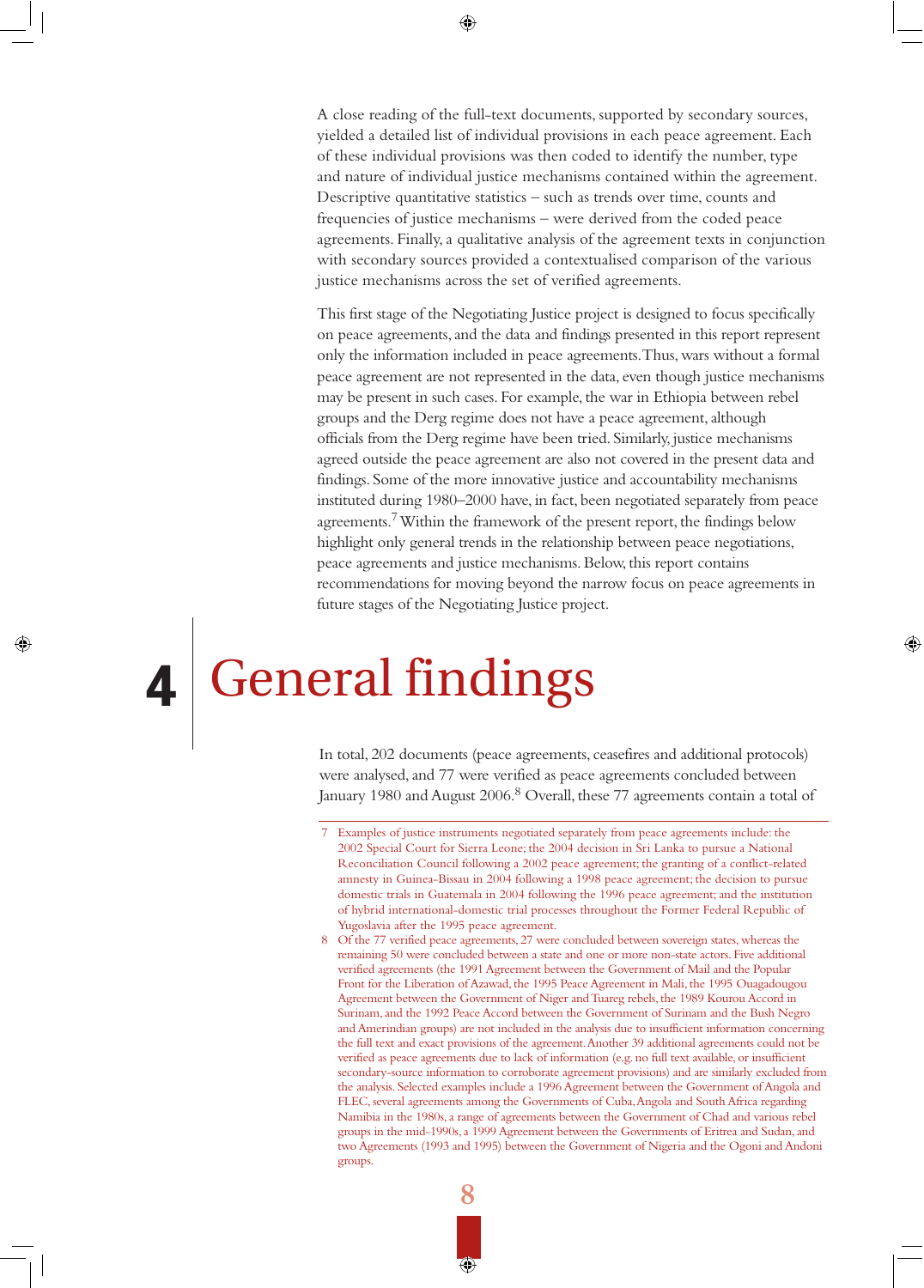**Chart 1: Justice mechanisms included in the 77 peace agreements**



130 discrete justice mechanisms plus 30 instances of amnesty. Of the 77 verified peace agreements, 54 contain at least one specific justice mechanism, and 28 contain references to international human rights laws and/or international humanitarian law.<sup>9</sup> Of the 30 instances of amnesty, 22 are general amnesty provisions and 8 are limited amnesty provisions. Of the 77 agreements, 3 contain only amnesty provisions and 16 contain no justice mechanism, amnesty provision, or IHL/HR law reference whatsoever. This breakdown is shown in Chart 1. The specific mechanisms contained in the agreements, as well as their various combinations, will be discussed in more detail in the following sections.

In general, both the raw number of peace agreements concluded and the number of agreements containing some sort of justice mechanism and/or an amnesty increased over the time period analysed, peaking in the mid- to late 1990s, and then declined from then until 2006, as shown in Chart 2. Chart 3 shows the numbers of justice mechanisms and amnesties included in the 77 agreements, from 1980 to 2006. This confirms the general trend suggested in Chart 2, namely that the inclusion of justice mechanisms in peace agreements peaked in the mid- to late 1990s. The inclusion of amnesties within agreements also shows a slight increase in the late 1990s, and decline after 2000, but on the whole remains relatively stable over the time period analysed.

Taken together, Charts 2 and 3 indicate that something of an 'accountability bubble' developed in the 1990s, as indicated by the higher number of specific justice mechanisms included in peace agreements during this period. The parallel increase in the number of amnesties included in agreements suggests that amnesty provisions are often part of a larger package of justice mechanisms. In addition, the relative stability of the number of amnesties included each year suggests that such provisions have more consistently been part of peace agreements over the time period analysed. These trends will be discussed in more detail below. In brief, a close reading of those agreements

<sup>9</sup> Note that these categories are not mutually exclusive; an agreement can contain a justice mechanism or IHL reference as well as an amnesty, or all three. The detailed breakdowns and comparisons are provided in the following sections.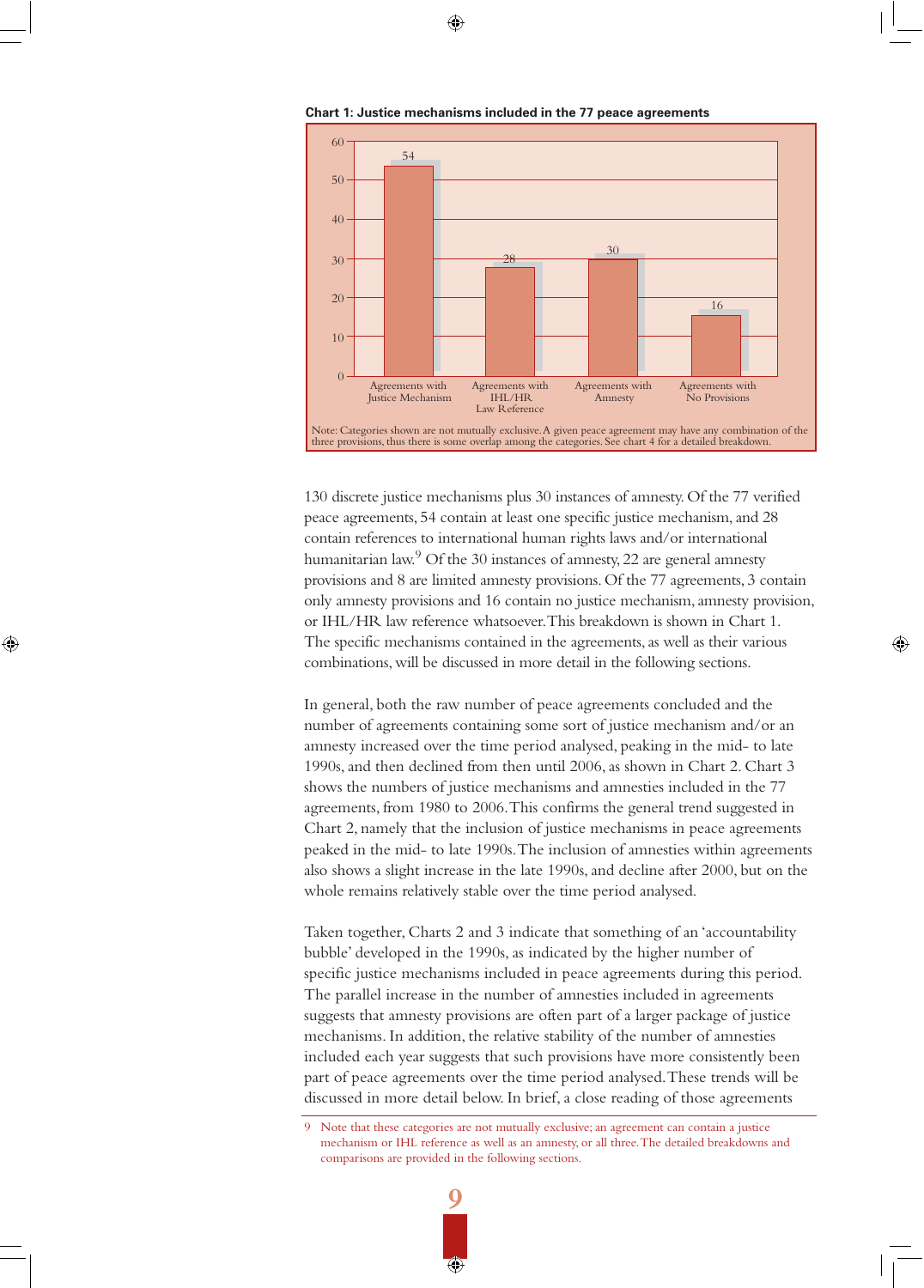



**Chart 3: Numbers of justice mechanisms and amnesties, 1980–2006**



concluded post-2000 indicates that accountability and justice remain important themes for agreements concluded in this period. However, the range of individual mechanisms included in agreements since 2000 has been far more limited than in agreements concluded in the 1990s.

Between 1980 and 2006, there were 87 wars concluded; an additional 13 wars were ongoing as of 31 August 2006.<sup>10</sup> Following 25 of the 77 agreements

 War is defined as per the standard usage in major datasets (COW, PRIO) as conflict between two organised entities resulting in 1000 battle-related deaths in a year; sustained conflicts with fewer than 1000 battle-related deaths per year (e.g. those categorised as 'intermediate' conflicts in the PRIO dataset) are also counted as wars in this analysis. Also note that agreements for ongoing wars (e.g. those that have broken down, or those concluded with only one faction of a conflict) are included in the study and totals. Examples of ongoing wars include conflicts between the Government of Burma in the Shan and Karen Territories, between the Government of Colombia and various rebel groups, conflict between the Government of Nepal and Maoist rebel groups, between the Government of the Philippines and various insurgent groups in the Mindanao region, and the ongoing war in Western Sudan (Darfur).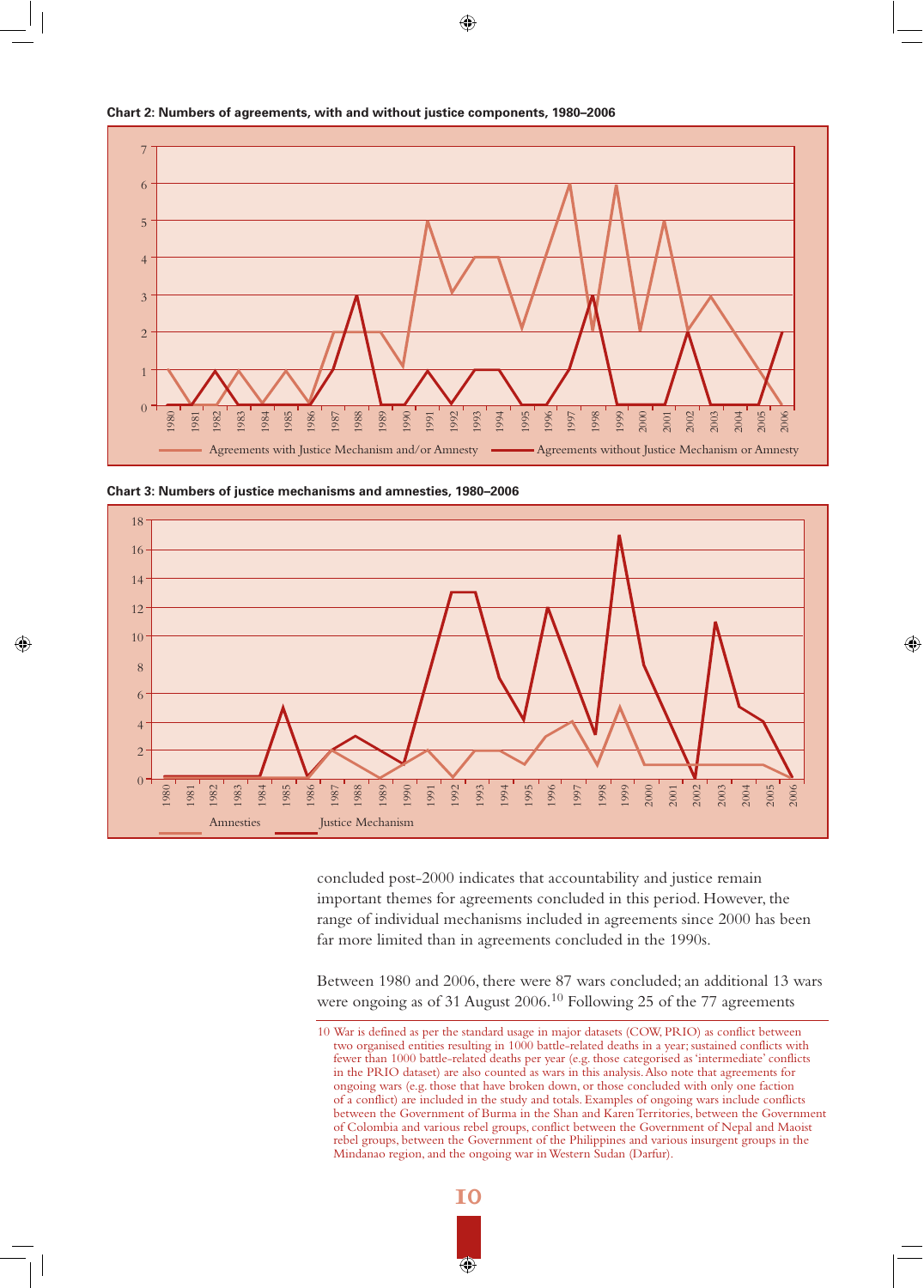analysed in this report, war resumed or continued unabated, despite the signing of a peace agreement (see Appendix 1). It is important to note that there is no direct correlation between the number of wars and the number of peace agreements. Some wars contain multiple agreements, ongoing wars may contain a peace agreement, and many wars end without a formal settlement.<sup>11</sup> The comparison between wars and peace agreements is thus solely illustrative, but serves to contextualise the universe of cases.

Finally, a more complex breakdown of justice mechanisms, references to international law, and amnesty provisions reveals the following patterns (Chart 4). Of the 77 verified peace agreements:

- 15 of the agreements contained only specific justice mechanisms
- 3 contained only a general amnesty
- 13 contained at least one justice mechanism and a general amnesty
- 2 contained at least one justice mechanism and a limited amnesty
- 12 contained at least one justice mechanism and a reference to international humanitarian or human rights law
- 6 contained at least one justice mechanism, a general amnesty, and a reference to international humanitarian or human rights law
- 6 contained at least one justice mechanism, a limited amnesty, and a reference to international humanitarian or human rights law
- 4 contained only a reference to international humanitarian or human rights law, and
- 16 of the agreements contained no provisions.

The following sections discuss in detail the various types of justice mechanisms and amnesties found in the peace agreements.

### **Chart 4: Combinations of justice mechanisms included in the 77 peace agreements**



<sup>11</sup> Wars ending without a formal settlement are often those where a government entirely oppresses/ eradicates a rebel group, such as the crackdown by the government of Iran on Kurdish groups in the 1980s, or the total victory of the Indian government in the 1982–1993 Punjab conflict. The 1979–1988 China–Vietnam war also ended without a formal settlement.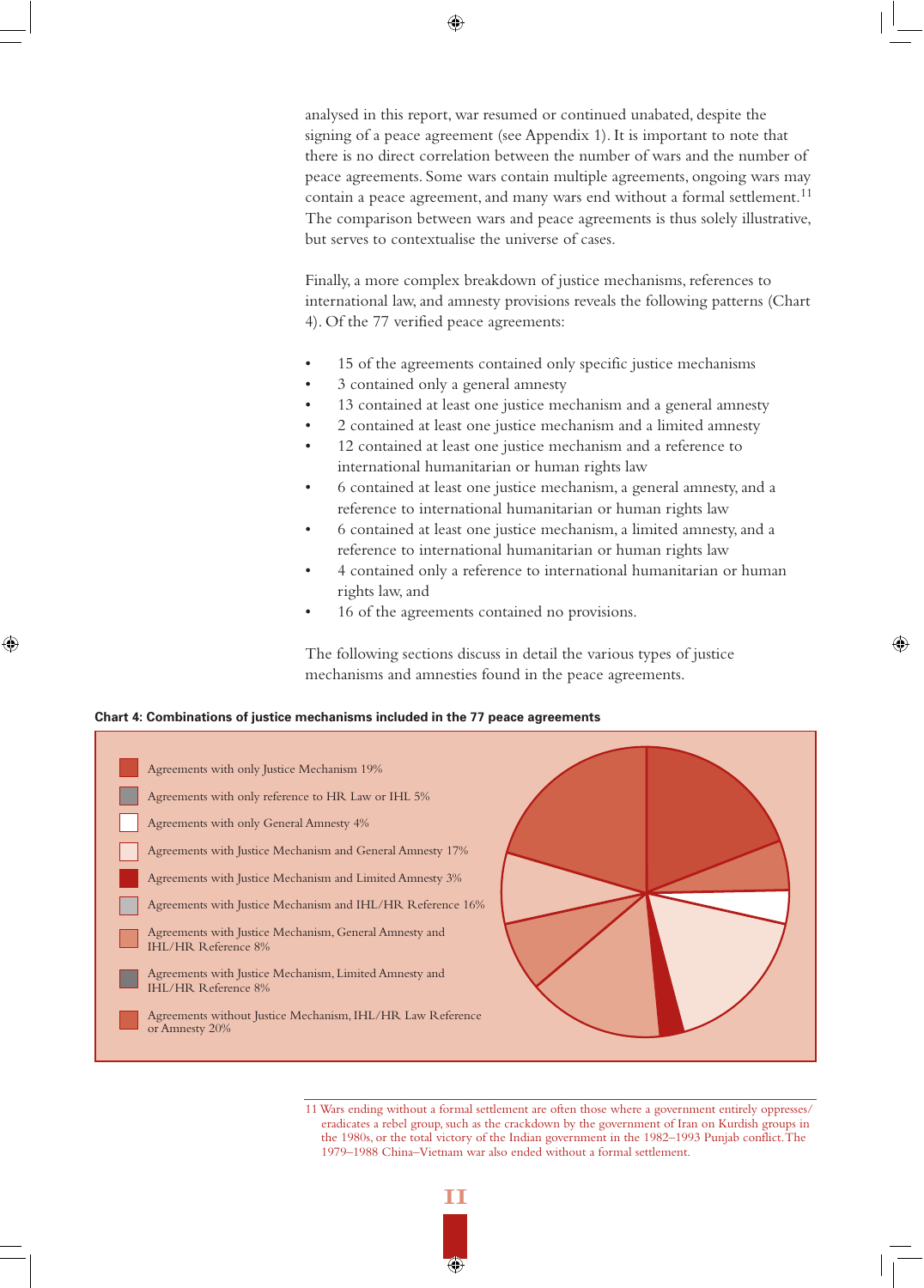# Trends over time and aggregate figures

As noted above, the number of peace agreements concluded and the number of justice mechanisms within peace agreements both increased over the period under examination, with the most notable growth beginning around 1987. The number of agreements with at least one justice mechanism peaked in the late 1990s, with six such agreements in 1997 and six again in 1999 (Chart 5). Before the early 1990s, most agreements either did not include specific justice mechanisms or did not address human rights or humanitarian issues. Those agreements that did address questions of human rights and humanitarianism typically included general references to international standards, conventions and principles of human rights, but rarely included specific mechanisms for justice or accountability. As shown in Chart 5, the growth in agreements including one or more specific justice mechanism, often in conjunction with general references to international human rights laws and standards accounts for the increase in the number of justice-related instruments and issues addressed in peace agreements in the 1990s.

The growth of justice mechanisms in the 1990s is largely explained by the fact that several agreements concluded during this period include numerous individual justice mechanisms. Examples include: the 1993 Arusha Accords in Rwanda (6 mechanisms); the 1995 Dayton Accords between the Republic of Bosnia and Herzegovina, the Republic of Croatia and the Federal Republic of



**Chart 5: Numbers of three types of mechanisms in the 77 agreements, 1980–2006**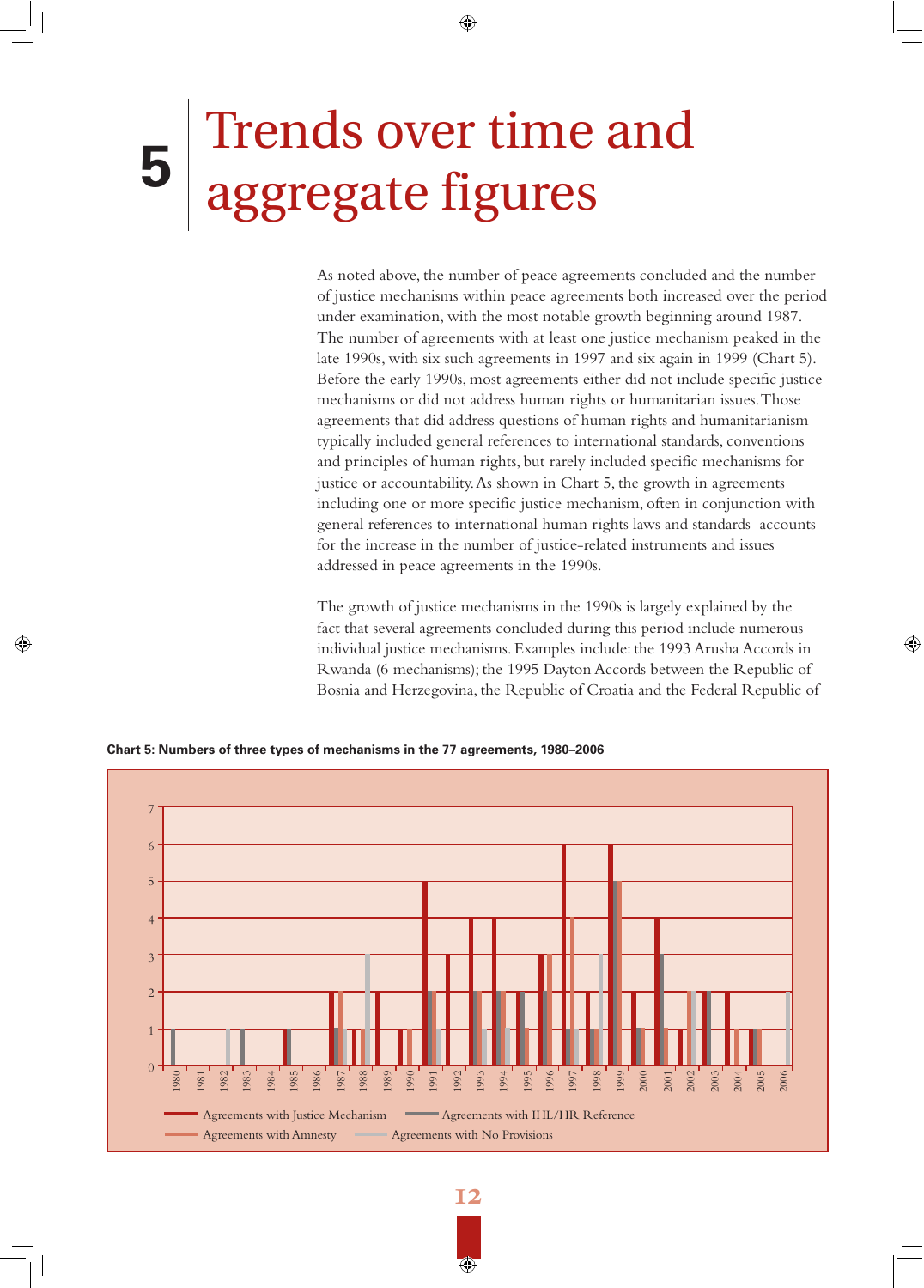

### **Chart 6: Numbers of mechanisms and amnesties, and numbers of agreements, 1980–2006**

Yugoslavia (3 mechanisms); the 1996 agreement in Guatemala (6 mechanisms); the 1997 Abidjan Agreement in Sierra Leone (7 mechanisms); the 1999 Kosovo Agreement (5 mechanisms); the 1999 Lomé Agreement in Sierra Leone (6 mechanisms); and the 2000 Arusha Agreement in Burundi (7 mechanisms). Beyond these specific examples, though, the 1990s saw many peace agreements concluded, each of which contained several justice mechanisms.

Chart 6 tracks the number of justice mechanisms and amnesties against the number of agreements containing at least one justice mechanism for each year from 1980 to 2006. The general trend towards inclusion of justice mechanisms in peace agreements reverses in the post-2000 period. From 2000, both the number of peace agreements concluded and the number of agreements with at least one justice mechanism decline. In contrast, the number of amnesty provisions instituted from 1980 to 2006 remains relatively stable, though a slight increase in the 1990s and a slight decrease in the post-2000 period does somewhat mirror the overall trend for justice mechanisms.

Overall, those mechanisms that are present in the post-2000 period are largely concentrated in a select few agreements (e.g. the 2003 agreement between the Government of Liberia and LURD/MODEL, the 2004 Comprehensive Peace Agreement in Sudan, and the 2005 Aceh Agreement in Indonesia). The increase and subsequent decline in the total number of justice mechanisms closely mirrors the pattern for peace agreements with at least one justice mechanism. The drop in the absolute number of justice mechanisms is thus also tied to the fact that fewer agreements were concluded in the post-2000 period. In turn, this may indicate that the inclusion of justice and accountability instruments in peace agreements continues to be an important theme for mediators and participants to peace negotiations, albeit perhaps on a more limited or focused scale.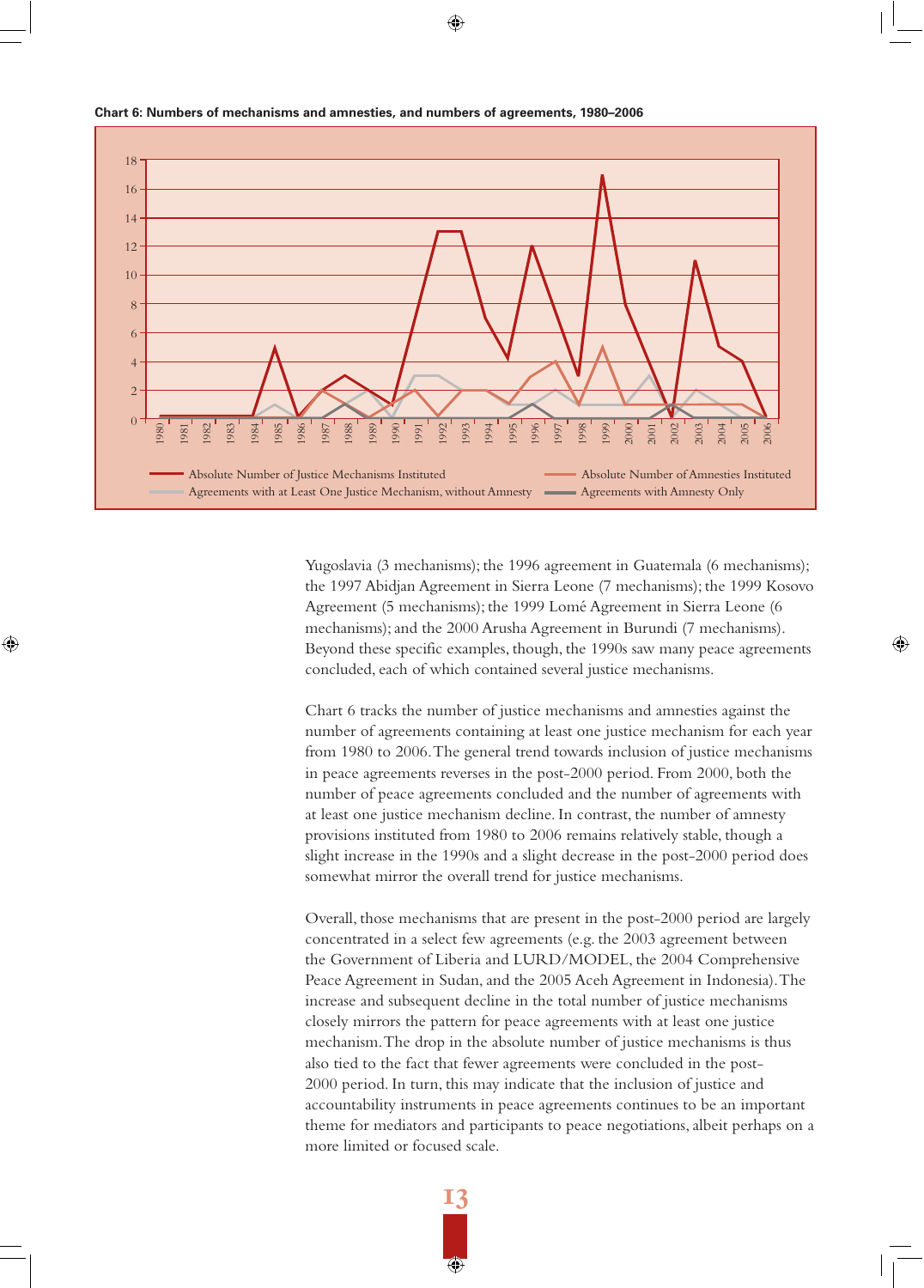| Mechanism               | Number of Instances $*$ | Proportion of all Mechanisms (%) |
|-------------------------|-------------------------|----------------------------------|
| Amnesty                 | 30                      | 18                               |
| General                 | (22)                    | (13)                             |
| Limited                 | (8)                     | (5)                              |
| Prisoner release        | 26                      | 16                               |
| Combatant reintegration | 25                      | 15                               |
| Police reform           | 20                      | 13                               |
| Military reform         | 14                      | 9                                |
| Human rights commission | 13                      | 8                                |
| Vetting                 | 9                       | 6                                |
| Compensation            | 8                       | 5                                |
| Truth commission        | 6                       | 4                                |
| Traditional justice     | 5                       | 3                                |
| <b>Trials</b>           | 4                       | 3                                |
| <b>Totals</b>           | 160                     | 100                              |

### **Table 1:** Individual justice mechanisms and amnesties

\* The number of instances of each mechanism corresponds to the number of agreements in which the mechanism is present.

Table 1 and Chart 7 present the numbers of instances of 11 individual justice mechanisms and amnesties included in the 77 agreements, plus the equivalent percentage for each number as a proportion of the total 160 discrete mechanisms. Amnesties (30 instances, or 18 per cent of all mechanisms) comprise the largest single category observed. The next-largest categories are provision for prisoner release (26 instances, 16 per cent of all mechanisms), and provision for combatant reintegration (25 instances, 15 per cent of all mechanisms). The remaining mechanisms include provisions for police or military reform, provisions for a human rights commission, vetting, compensation, provisions to set up a truth and reconciliation commission, measures incorporating traditional justice and for trials.

### **Chart 7: Individual justice mechanisms and amnesties, 11 categories**

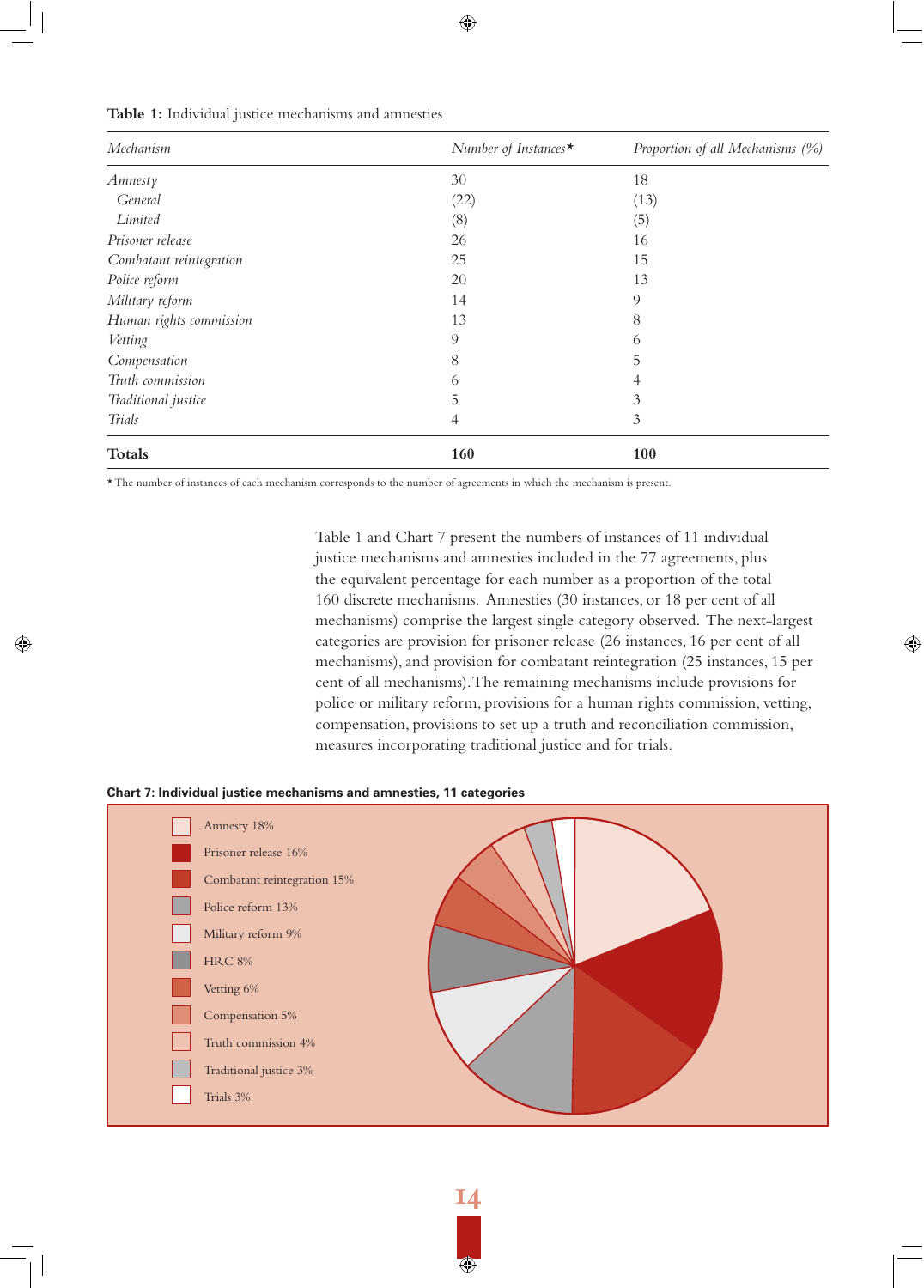



### **b) Provisions for the remaining eight mechanisms**



Finally, Charts 8a and 8b track the development of all 11 justice mechanisms, in two groups, over time. As the charts indicate, most of the individual justice mechanisms included in agreements conform to the same general pattern, namely an increase in the 1990s and then a decline from 2000. Perhaps the only minor exception to this trend is the tendency for the inclusion of provisions for human rights commissions and for combatant reintegration in agreements post-2000. The following section examines each of these individual mechanisms in greater detail and draws comparisons across individual cases.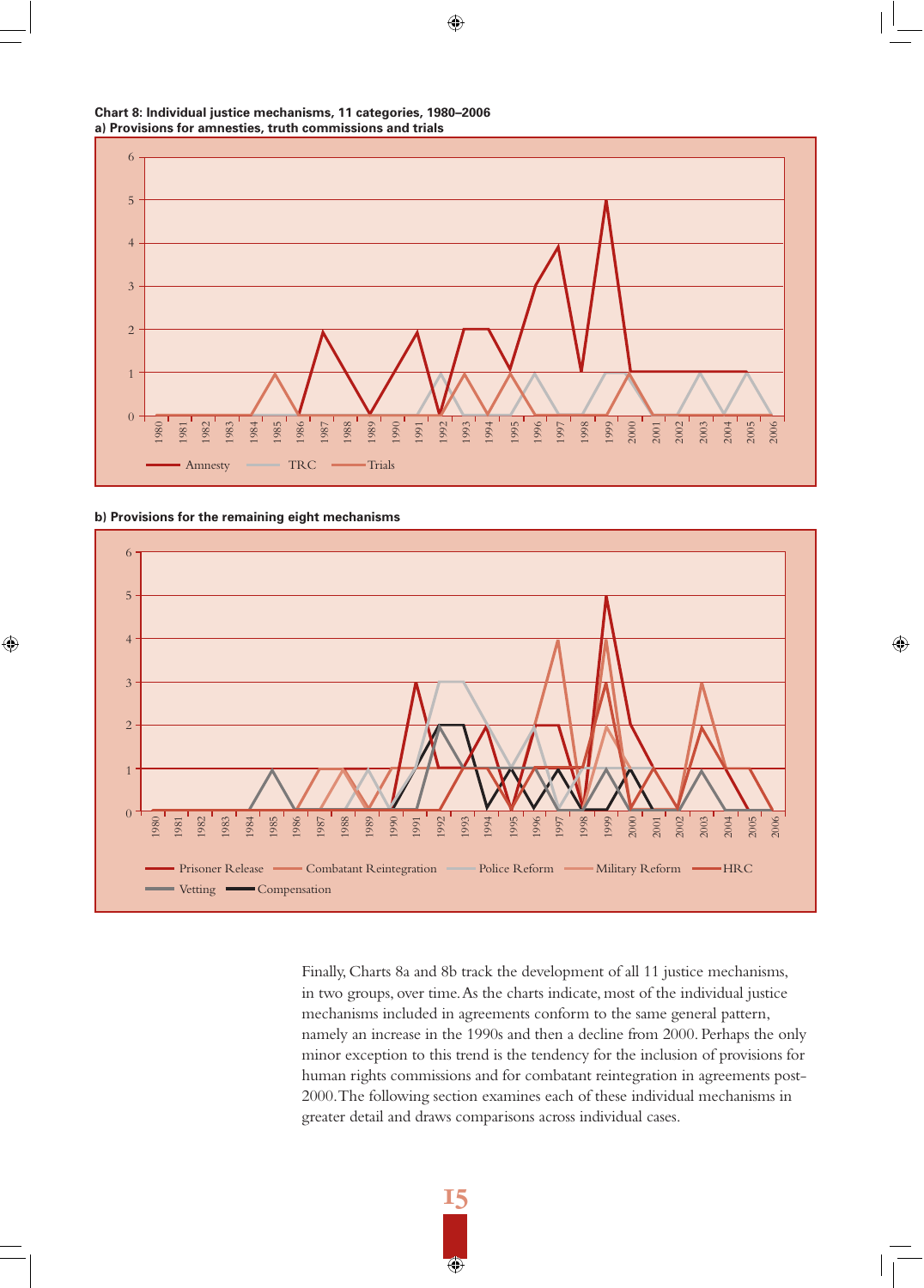# Justice mechanisms and amnesties in detail **<sup>6</sup>**

This section looks at the 11 individual justice mechanisms in detail, and also identifies several important combinations of justice mechanisms, or cases where specific mechanisms seem to 'cluster' within agreements. In general, a clear set of three main mechanisms emerges: amnesty (particularly general amnesty provisions), prisoner release and combatant reintegration measures. Both individually and in combination, these mechanisms are the most common mechanisms contained in the agreements analysed. These three mechanisms are discussed in turn, and then analysed in terms of their combinations within peace agreements.

In contrast, mechanisms commonly associated with justice and accountability, such as provisions for truth commissions, trials, or even compensation and traditional justice approaches, appear much less frequently in peace agreements. These and the other remaining justice mechanisms are also considered here, as is their tendency to cluster within peace agreements. However, the relative paucity of mechanisms, beyond the three major ones, in peace agreements means that there are also fewer clear patterns or combinations. Nonetheless, a qualitative reading of some of the agreements containing these mechanisms does shed light on the process of negotiating justice and accountability within peace treaties.

### **Amnesty**

Amnesty is the most common mechanism contained within peace concluded between 1980 and 2006, appearing in 30 of the 77 cases. In 22 of these cases, general amnesties covered all individuals and all violations or crimes (including violations of international human rights law). Limited amnesties, or those applying to all crimes except war crimes, crimes against humanity and genocide, account for 8 of the 30 cases (Chart 9).<sup>12</sup> The Cotonou Agreement in Liberia (1993), for example, includes a general amnesty for 'all persons and parties involved in the Liberian civil conflict',' thus covering both all crimes and all individuals in the amnesty.13 In contrast, the Arusha Peace and Reconciliation Agreement for Burundi (2000) grants amnesty to all combatants, but explicitly excludes the gravest

<sup>12</sup> It is important to note that amnesty provisions are often subject to judicial interpretation and/or modification subsequent to the conclusion of the peace agreement, such that the provision actually implemented may be different from that originally included in the peace agreement. In addition, the terms 'general' and 'limited' as used here refer only to the crimes covered by the amnesty, and not to any additional limitations (e.g. who is covered, or conditions for receiving amnesty).

<sup>13</sup> Cotonou Agreement, Cotonou, 25 July 1993, Section G, Art. 19, from *United States Institute of Peace, Peace Agreements Digital Collection: Liberia*, available at http://www.usip.org/library/pa/ liberia/liberia\_07251993\_toc.html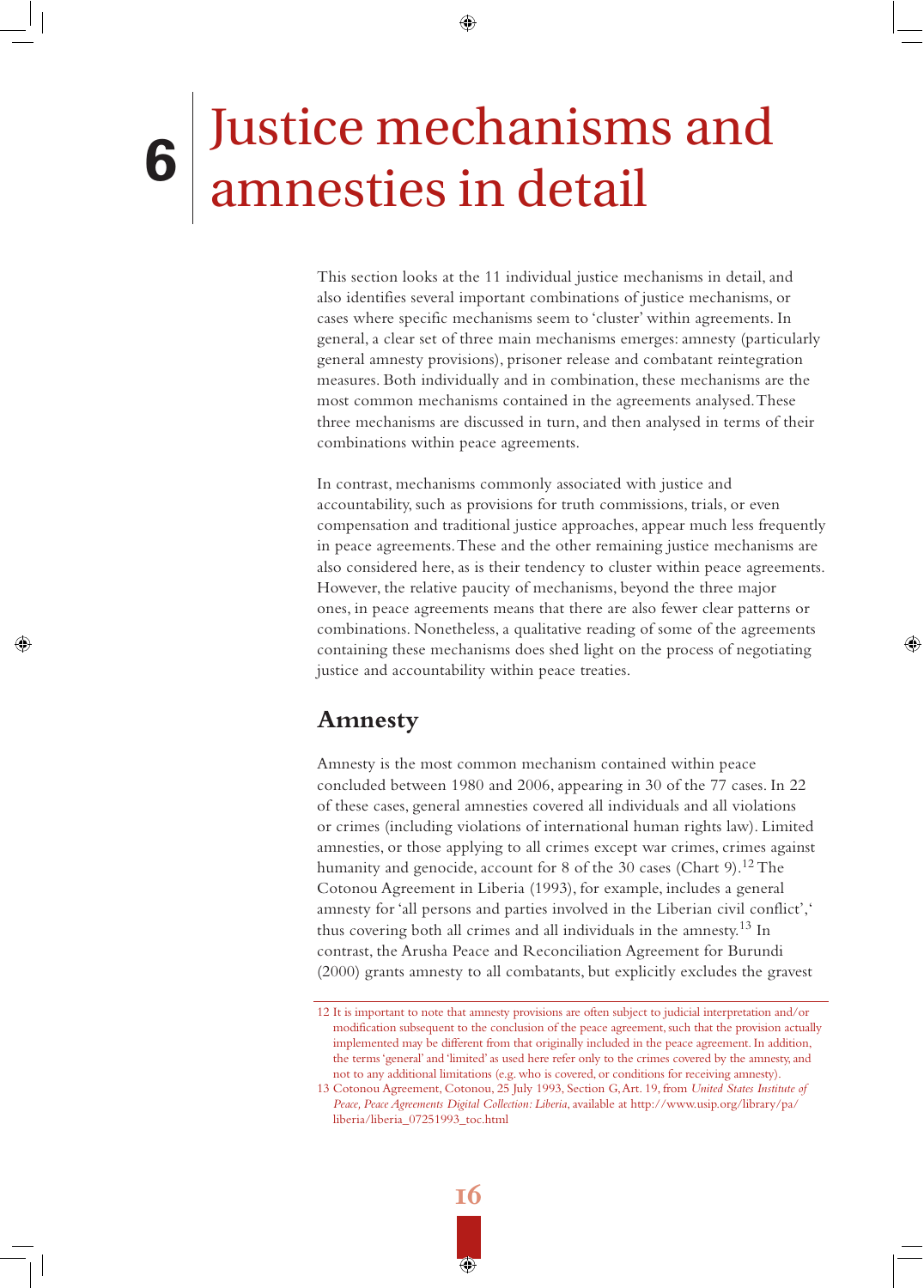### **Chart 9: Proportions of general and limited amnesties**



crimes, thus constituting a typical limited-amnesty provision.<sup>14</sup> While in many cases, disarmament is an unstated precondition for combatants seeking to benefit from amnesty provisions, this was mentioned explicitly in only one agreement (the 1994 Chittagong Hill Tracts Accord in Bangladesh). Charts 10 and 11 track the use of amnesty in peace treaties from 1980 to 2006, showing the absolute number of amnesties instituted.

Amnesty constitutes a unique category of instrument because it recognises that

**Chart 10: Inclusion and non-inclusion of amnesties, 1980–2006**



 Arusha Peace and Reconciliation Agreement for Burundi, Arusha, 28 August 2000, Protocol III, Art. 26-1, from *United States Institute of Peace, Peace Agreements Digital Collection: Burundi*, available at http://www.usip.org/library/pa/burundi/pa\_burundi\_08282000\_toc.html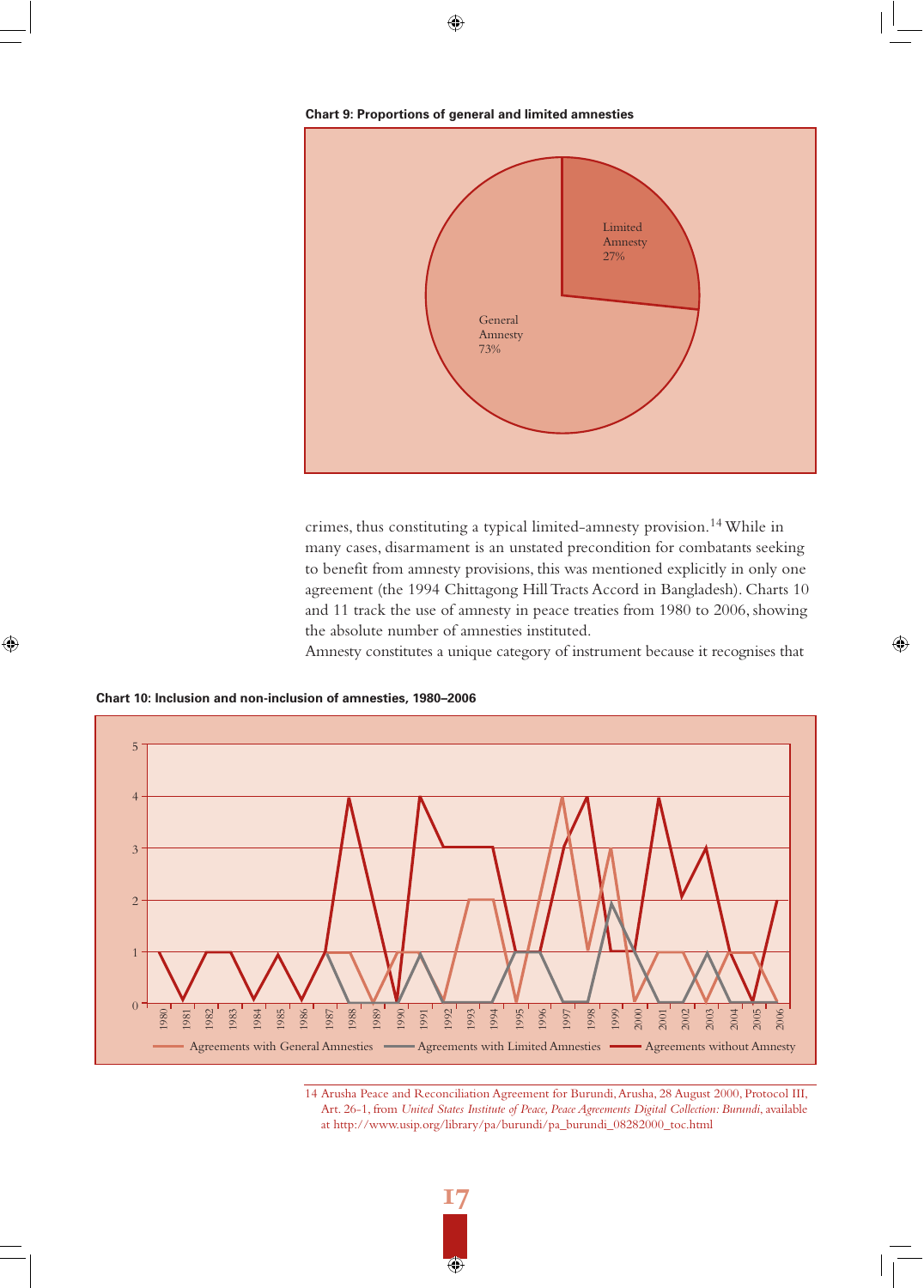



crimes have been committed but grants immunity. Both limited and general amnesties typically are designed to secure support for the peace process from all parties, especially those who might otherwise refuse to stop fighting, and to reintegrate large numbers of former combatants. It is also critical to note that the granting of an amnesty serves different purposes in different contexts. While the predominant role of amnesties within peace agreements is to pardon former combatants for some or all of the crimes alleged as part of a war, amnesties have also been used to facilitate the start of peace negotiations.

Both limited and general amnesties have sometimes come into conflict with other instruments of justice and accountability. As part of the peace process in El Salvador, a 1992 amnesty law passed by the legislature allowed for rebel leaders to return to the country and take part in peace negotiations without fear of arrest and prosecution. In 1993, just days after the truth commission report was released, an amnesty decree was issued that applied to all those named and implicated in the truth commission report. Although neither amnesty was part of a formal peace agreement (as defined in this report), both were critical (and controversial) elements in the overall peace settlement.

The use of amnesty provisions in peace agreements also illustrates an important general trend observed among all cases: the incongruence between provisions written into a peace agreement and those actually implemented. The 1999 Lomé Agreement in Sierra Leone contained an absolute and complete pardon for all individuals.15 In a war characterised by numerous human rights violations and atrocities, the inclusion of a general

<sup>15</sup> Peace Agreement Between the Government of the Republic of Sierra Leone and the Revolutionary United Front of Sierra Leone, Abidjan, 30 November 1996, Article XI, from *United States Institute of Peace, Peace Agreements Digital Collection: Sierra Leone*, available at http:// www.usip.org/library/pa/sl/sierra\_leone\_11301996.html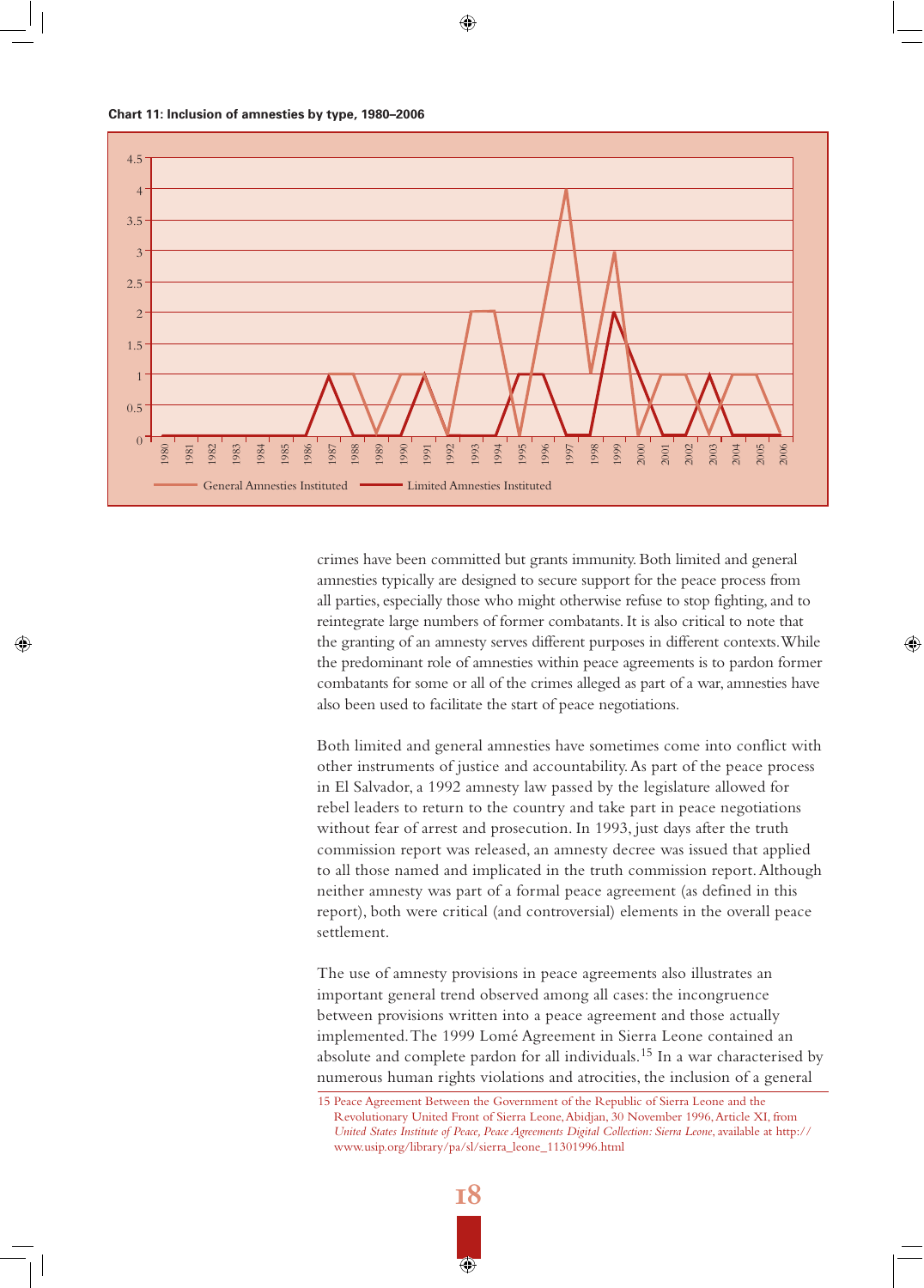amnesty provision was sharply criticised by the human rights community. The subsequent decision to set up a Special Court in Sierra Leone has created a great deal of ambiguity about the status of the 1999 amnesty provision. To be sure, examining peace agreements themselves is valuable for the insight provided into the negotiation and mediation process. However, the case of Sierra Leone highlights the important general point that provisions written into peace agreements should not be assumed to be the provisions implemented or actually in operation after the war.

Finally, and perhaps most importantly, both limited and general amnesties often appear in conjunction with other justice mechanisms designed to secure an end to conflict and to reintegrate individuals from all parties back into 'normal' life. The following sections look at the mechanisms of prisoner release and combatant reintegration, individually and then in conjunction with amnesty provisions.

### **Prisoner release**

Following amnesty, prisoner release and return is the second most common mechanism contained within the peace agreements analysed, appearing in 26 of the 77 cases. Viewed together with amnesty provisions, the common use of prisoner-release provisions suggests that one of the principal goals in negotiating peace agreements is the rapid transformation towards a stable and functioning society. All participants (combatants and political leaders) need to be shifted from a state of war to a situation where building the institutions and political arrangements for the future becomes most important. For example, many of the peace agreements employing both amnesties (either general or limited) and prisoner-release provisions also include language emphasising the need for national reconciliation and the importance of focusing on a common future.

The 1992 General Peace Agreement for Mozambique is a classic example.<sup>16</sup> The agreement contains explicit provisions for prisoner release and reintegration, together with language emphasising national reconciliation and a common future throughout the agreement.<sup>17</sup> In fact, Mozambique is notable as an important case that did not contain any of the common justice instruments such as trials or truth commissions, but nonetheless is widely viewed as a successful case of war termination and democratic consolidation. In lieu of such accountability instruments, the 1992 General Peace Agreement did contain a wide range of measures concerned with combatant reintegration, and national reconciliation among civilians, combatants and political factions alike.

The peace process in Mozambique (which also included a *de facto* general

<sup>16</sup> General Peace Agreement for Mozambique, Rome, 4 October 1992, specifically Protocols III, IV, and VI, from *United States Institute of Peace, Peace Agreements Digital Collection: Mozambique*, available at http://www.uisp.org/library/pa/mozambique/mozambique\_10041992\_gen.html

<sup>17</sup> Although an amnesty provision was not written into the agreement, the acceptance of the RENAMO rebels as a legitimate political party together with the overwhelming focus on national reconciliation meant that the end to the civil war in Mozambique was accompanied by a de facto general amnesty, as leaders on all sides chose not to pursue trials or retributive justice and instead focused on building the political parties and institutions for a unified Mozambique.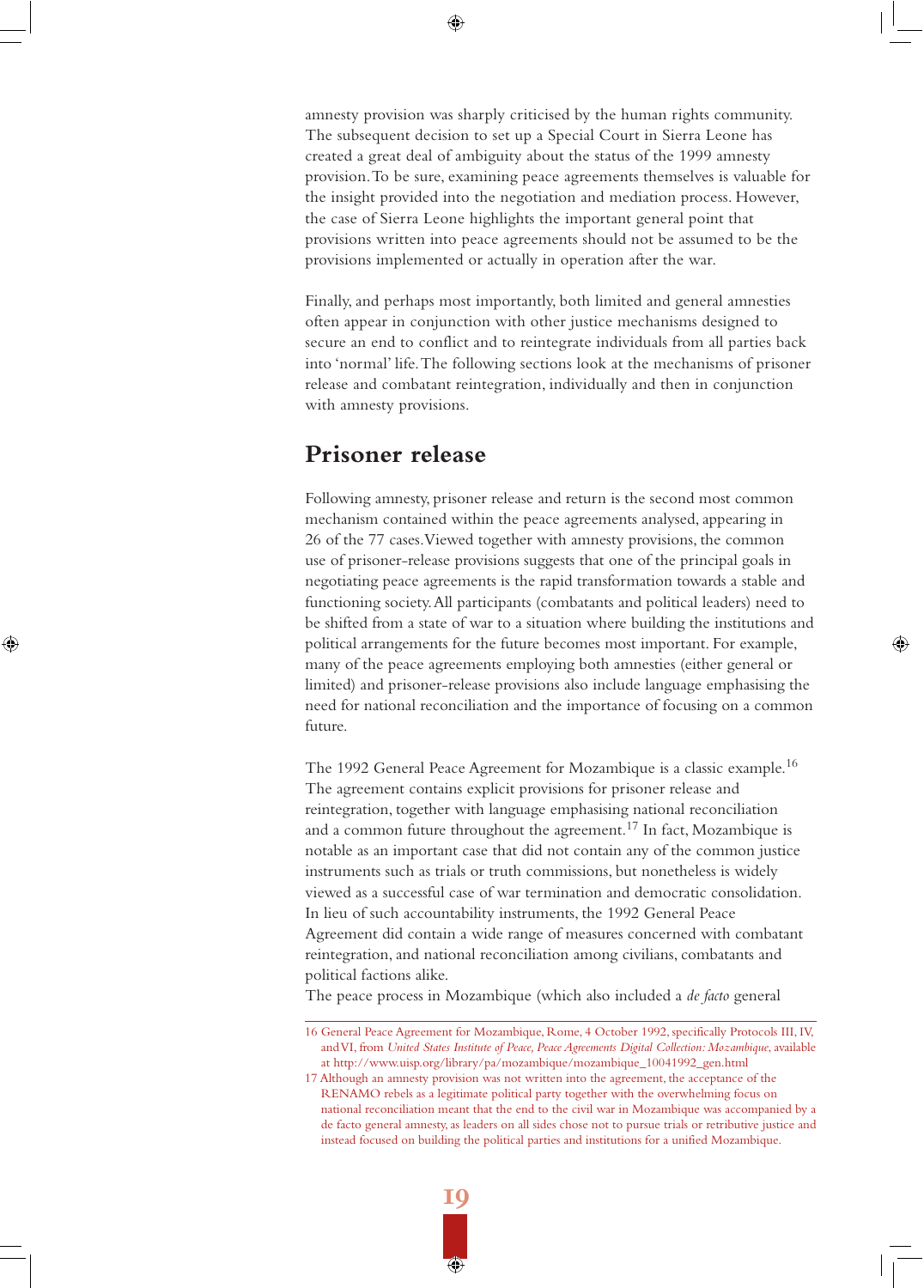amnesty for all combatants as part of the settlement, separate from the peace agreement) focused on transforming former combatant forces into legitimate political parties and incorporating them into the democratic process. The subsequent stability of the state, as demonstrated by a series of free and fair elections accompanied by macro-economic growth, is often held up as a transitional-justice success story.<sup>18</sup> In addition, the 1994 agreement (the Lusaka Accords) ending the conflict between Angola and the UNITA rebels also contains provisions for both prisoner release and general amnesty, while the 1996 agreement ending the Guatemalan civil war includes the combination of limited amnesty and prisoner release.19 These measures are also discussed in more detail below, in the section concerned with combinations of justice mechanisms in peace agreements.

### **Combatant reintegration**

Provisions to reintegrate combatants into both national militaries and civilian life comprise another common justice mechanism, appearing in 25 of the cases analysed. In all of these 25 cases, provisions for reintegrating former combatants into extant or new (unified) military structures are also present. In 15 of the cases, additional measures for reintegrating combatants into civilian/ community life are included (e.g. through vocational training, financial compensation or educational assistance).

Numerous peace agreements exhibit provisions for combatant reintegration, including the 2001 Bougainville Peace Agreement in Papua New Guinea, the 2003 agreement in Burundi, the 1999 accord between the Government of Guatemala and the URNG, both the 1993 and 2003 agreements in Liberia, and both the 1997 and 2004 peace agreements in Sudan.<sup>20</sup> The texts of these agreements generally support the reintegration of combatants into both civilian life and into a single national military for purposes of national reconciliation. The Guatemalan accord is notable for its consideration of the social dimension of reintegration, including detailed steps for demobilisation and reintegration combined with attention to the issues affecting minorities, indigenous peoples and different gender groups. This is one of the few peace agreements addressing questions of education, health care and social welfare.<sup>21</sup> The two agreements in Sudan are unlike any others in including a

<sup>18</sup> For more information, as well as a critical perspective, see Ostheimer, Andrea E., 'Mozambique: The permanent entrenchment of democratic minimalism?' *African Security Review* 10(1), 2001, available at http://www.issafrica. org/Pubs/ASR/10No1/Ostheimer.html

<sup>19</sup> Lusaka Protocol, Lusaka, 15 November 1994, from *United States Institute of Peace, Peace Agreements Digital Collection: Angola*, available at http://www.uisp.org/library/pa/angola/lusaka\_11151994. html; Agreement on a Firm and Lasting Peace, 29 December 2006, from *International Conflict Research, Peace Agreements*, available at http://www.incore.ulst.ac.uk/services/cds/agreements

<sup>20</sup> Bougainville Peace Agreement, Arawa, 30 August 2001, from *United States Institute of Peace, Peace Agreements Digital Collection: Bougainville (Papua New Guinea)*, available at http://www.uisp.org/ library/pa/bougainville/bougain\_20010830.html; The Pretoria Protocol on Political, Defence and Security Power Sharing in Burundi, Pretoria, 8 October 2003, from United States Institute of Peace, Peace Agreements Digital Collection: Burundi, available at http://www.uisp.org/library/pa/ burundi/pa\_burundi\_10082003.html; Comprehensive Peace Agreement Between the Government of Liberia and the Liberians United for Reconciliation and Democracy (LURD) and the Movement for Democracy in Liberia (MODEL) and Political Parties, Accra, 18 August 2003, from United States Institute of Peace, Peace Agreements Digital Collection: Liberia, available at http:// www.uisp.org/library/pa/liberia/liberia\_08182003\_cpa.html; Cotonou Agreement, 1993.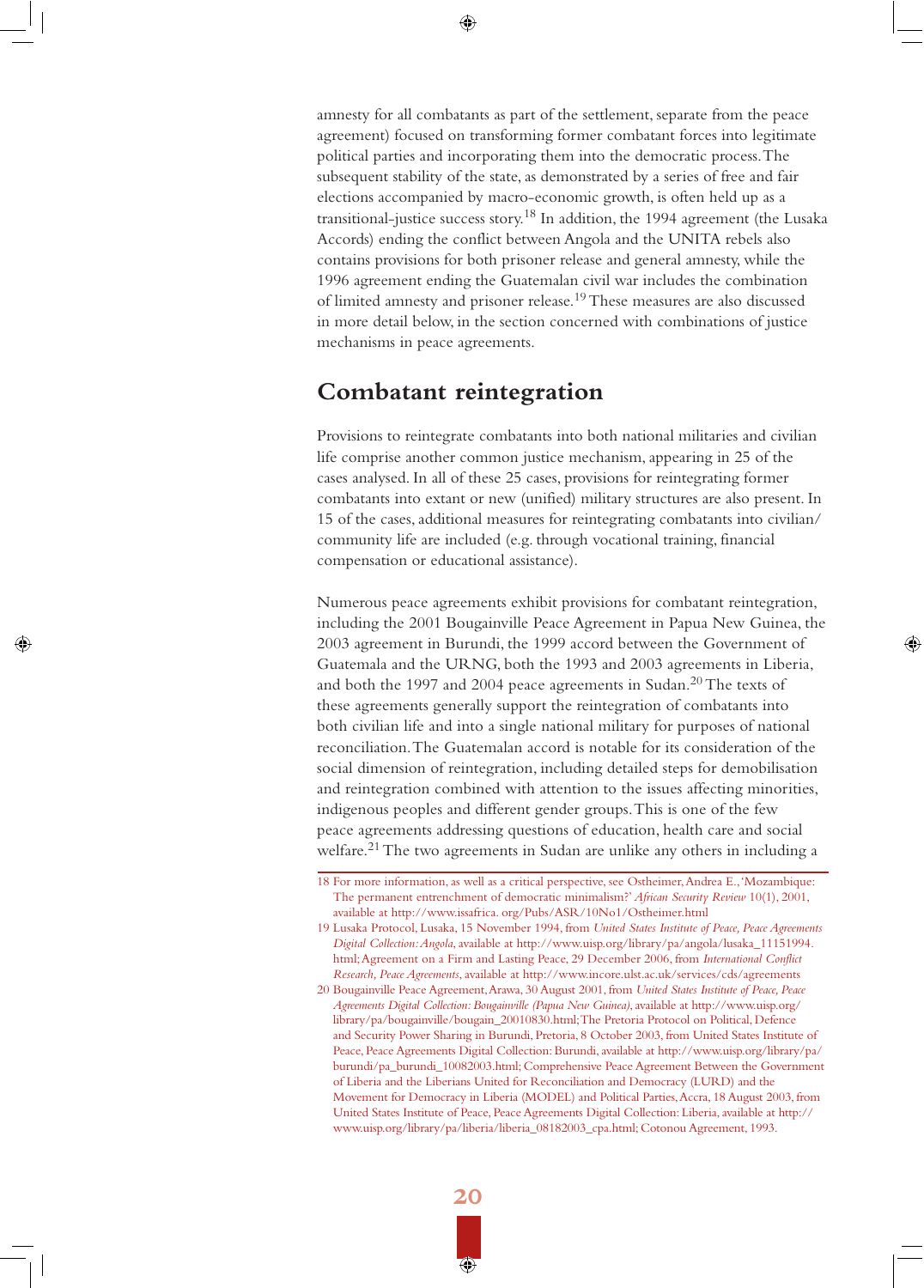mandated waiting period (four years) before integrating combatants into the national army.<sup>22</sup>

Provisions for combatant reintegration reinforce one of the common purposes behind amnesty (both limited and general) and prisoner release as discussed above: namely the drive to reintegrate combatants back into the structures of civilian life and focus on moving forward beyond the causes of the conflict. The relationship between these three mechanisms is discussed in more detail in the next section.

### **The amnesty–release–reintegration cluster**

Overall, these three main mechanisms follow a pattern. Amnesty (both limited and general), prisoner release, and combatant reintegration often appear together in some combination in peace agreements. Chart 12 highlights the close congruence over time between these three related mechanisms. As Chart 12 (page 22) also illustrates, amnesty, prisoner release, and combatant reintegration are closely clustered together in the agreements where they appear. Where any one of the mechanisms is present, one or both of the others is also likely to be contained within the same agreement. Over time, the use of combatant-reintegration measures has shown the greatest change, growing in frequency over the late 1990s. In contrast, amnesty provisions appear to have been employed more regularly during 1980–2006, though general amnesties in particular were increasingly included in peace agreements in the mid- to late 1990s.

The combination of these mechanisms is further illustrated in Table 2 (page 22): all three instruments appear in 10 of the 45 agreements that contain at least one of the three mechanisms. In 16 additional cases, two of the three instruments appear in the same agreement, suggesting that peace negotiators view these mechanisms as complementary or reinforcing.

Examples of agreements containing this cluster of justice mechanisms includes the 2003 Linas-Marcoussis Agreement in Côte d'Ivoire that combined a limited amnesty, prisoner release, and provisions to reintegrate military personnel 'of all origins'.23 Additional agreements that included all three mechanisms include the 1993 peace agreement in Liberia (a limited amnesty), the 1996 and 1999 peace agreements in Sierra Leone (each containing a

<sup>21</sup> Agreement on Resettlement of the Population Groups Uprooted by the Armed Conflict, 1994; Agreement on Identity and Rights of Indigenous Peoples, 1995; Agreement on Social and Economic Aspects and Agrarian Situation, Mexico City, 6 May 1996, from *United States Institute of Peace, Peace Agreements Digital Collection: Guatemala*, available at http://www.uisp.org/library/ pa/guatemala/guat\_960506.html

<sup>22</sup> Peace Agreement between the Government of Sudan and South Sudan United Democratic Salvation Front (UDSF), Ch. 6, 21 April 1997, from *International Conflict Research, Peace Agreements*, available at http://www.incore.ulst.ac.uk/services/cds/agreements/africa.html; Agreement Between the Government of Sudan (GOS) and the Sudan People's Liberation Movement/Sudan People's Liberation Army (SPLM/SPLA) on Implementation Modalities of the Protocols and Agreements, 2004, Ceasefire 16.6, 20.

<sup>23</sup> Linas-Marcoussis Agreement, Annex, Sections VII 4 and VII 5, 23 January 2003, from *United States Institute of Peace, Peace Agreements Digital Collection: Côte d'Ivoire*, available at http://www. usip.org/ library/pa/cote\_divoire/cote\_divoire\_01242003en.html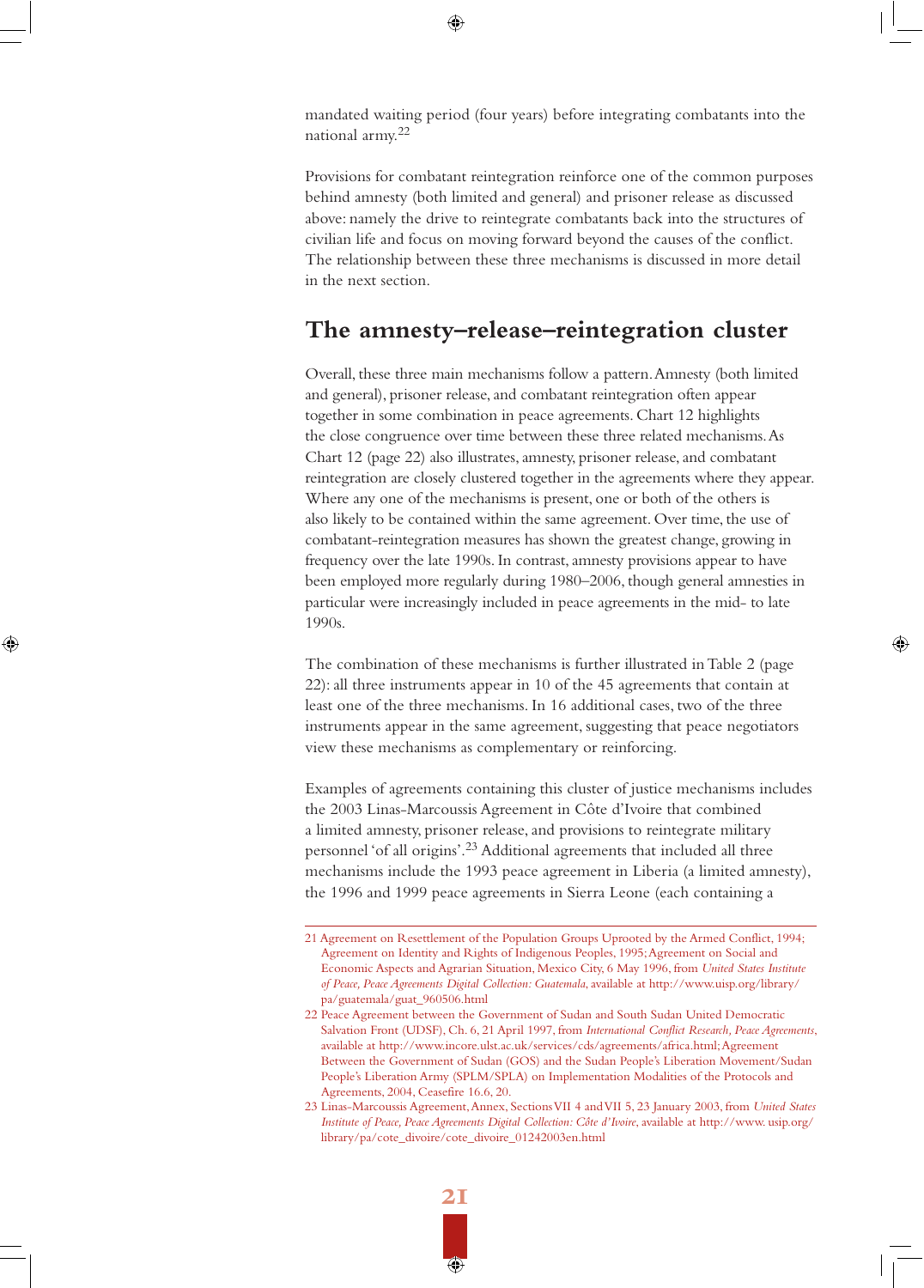



|  |  |  |  | Table 2: Frequency of amnesty, prisoner release and combatant reintegration |
|--|--|--|--|-----------------------------------------------------------------------------|
|  |  |  |  |                                                                             |

| Mechanism/combination                                            | Agreements (number) | (percentage) |
|------------------------------------------------------------------|---------------------|--------------|
| Amnesty (general)                                                |                     | 15.6         |
| Amnesty (limited)                                                |                     | 4.4          |
| Prisoner release                                                 | 6                   | 13.3         |
| Combatant reintegration                                          |                     | 8.9          |
| Amnesty (general) and prisoner release                           | っ                   | 4.4          |
| Amnesty (limited) and prisoner release                           | 3                   | 6.7          |
| Amnesty (general) and combatant reintegration                    | h                   | 13.3         |
| Amnesty (limited) and combatant reintegration                    |                     | $\Omega$     |
| Prisoner release and combatant reintegration                     | 5                   | 11.1         |
| Amnesty (general), prisoner release, and combatant reintegration |                     | 15.6         |
| Amnesty (limited), prisoner release, and combatant reintegration | 3                   | 6.7          |
| Total                                                            | 45                  | <b>100</b>   |

general amnesty), and the 1996 peace agreement in Guatemala (containing a limited amnesty).24 The Guatemalan agreement is particularly noteworthy for the level of detail accorded to issues of reintegration of both former combatants and other populations affected by the conflict.25 In addition to general resettlement and reintegration aid, special attention is paid to the

<sup>24</sup> Cotonou Agreement, Sect. F, H, I, G, Cotonou, 25 July 1993, from *United States Institute of Peace, Peace Agreements Digital Collection: Liberia*, available at http://www. usip.org/ library/pa/liberia/ liberia\_07251993\_toc.html; Peace Agreement Between the Government of the Republic of Sierra Leone and the Revolutionary United Front of Sierra Leone, Art. 6, 14, 19, Abidjan, 30 November 1996, from *United States Institute of Peace, Peace Agreements Digital Collection: Sierra Leone*, available at http://www. usip.org/library/pa/sl/sierra\_leone\_11301996.html; Peace Agreement Between the Government of Sierra Leone and the Revolutionary United Front, Art. IX, XXII, Lomé, 7 July 1999, from *United States Institute of Peace, Peace Agreements Digital Collection: Sierra Leone*, available at http://www.usip.org/ library/pa/sl/sierra\_leone\_07071999\_toc.html

<sup>25</sup> Agreement on a Firm and Lasting Peace, specifically Resettlement Agreement, the Reintegration Agreement, and the Socio-Economic Agreement, 29 December 1996, from *International Conflict Research, Peace Agreements*, available at http://www.incore. ulst.ac.uk/services/cds/agreements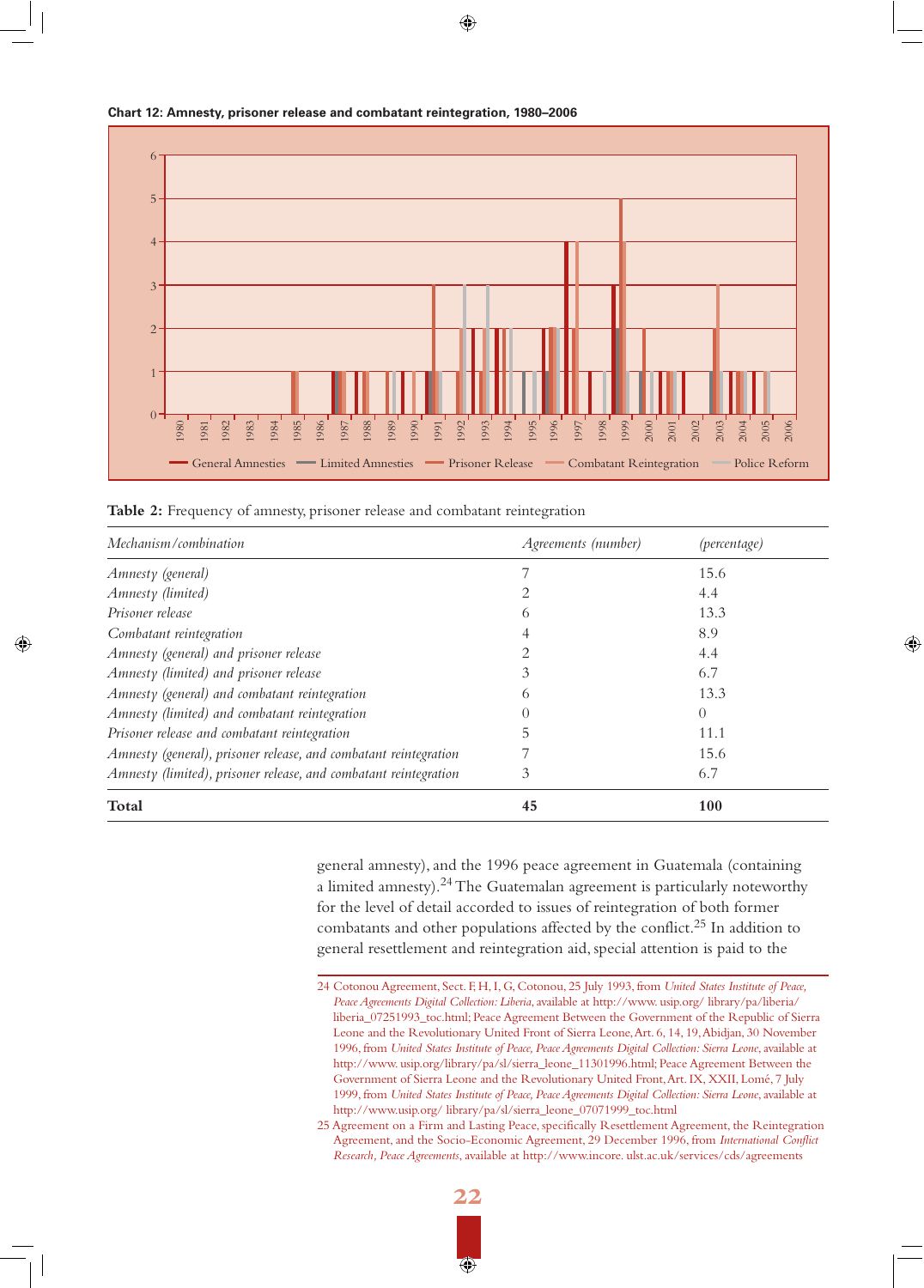unique challenges facing minorities, women, and children in the wake of the conflict, as well as those facing former combatants and prisoners.

On the whole, this clustering of important mechanisms is one of the few patterns that emerges from the overall set of cases analysed. Table 2 also indicates that amnesty is the one mechanism among the three most likely to be employed in a 'stand-alone' sense, as well as in combination with the other mechanisms, with general amnesty being more common than limited amnesty, both individually and in combination. Overall, the fact that these three provisions appear most frequently in peace agreements, both alone and in combination, suggests that the focus on moving beyond conflict is an important goal shared by those involved in negotiating peace agreements.

### **Additional justice mechanisms**

Mechanisms designed to secure the reform and retraining of police and military forces comprise a second group of relatively common justice mechanisms. As illustrated by the examples below, both the police- and military-reform indicators capture measures designed either to retrain such forces (often with specific reference to international human rights standards) or, in some cases, to abolish and then reconstruct police or military forces from the ground up. Police reform appears in 20 of the total 77 agreements analysed, and military reform in 14 cases. Neither of these mechanisms exhibits an obvious relationship to other justice mechanisms, except each other. The two mechanisms appear together in 9 cases, whereas military reform without police reform is comparatively rare, appearing in only 5 cases. Police reform in isolation appears in 11 cases.

Overall, these combinations, though tenuous, do suggest that agreement negotiators may favour a comprehensive approach to the restructuring of security forces. This is particularly relevant given the role that cooption of state security forces (and in particular the civilian police force) has played in numerous civil conflicts, such as in Mozambique, El Salvador and Guatemala, as discussed below. In many such cases, police and state security and intelligence services essentially became paramilitary organisations, such that the boundary and role of the formal military and the police and civil service was blurred – and then often used as a tool of state repression. As a result, professional training for police forces emerges as a key justice mechanism in many agreements concluding long-standing civil wars. Such training emphasises fundamental human rights, international standards and a clear delineation of the roles of military and police forces in terms of national defence and maintenance of civil order respectively.

For example, in El Salvador, this issue was such a central part of the civil war that the subsequent settlement refers repeatedly to the need for professionalised police and military forces and emphasises a clear distinction between the roles of the military, the police, the national intelligence services and other security forces. The peace agreement also emphasises the need for professional training for military and security personnel, emphasising human rights.<sup>26</sup> Moreover, the agreement mandated the abolition of the national intelligence department

<sup>26</sup> Peace Agreement, Parts 2, 6 and 7, 16 January 1992, from *United States Institute of Peace, Peace Agreements Digital Collection: El Salvador*, available at http://www.uisp.org/library/pa/el\_salvador/ pa\_es\_01161992.html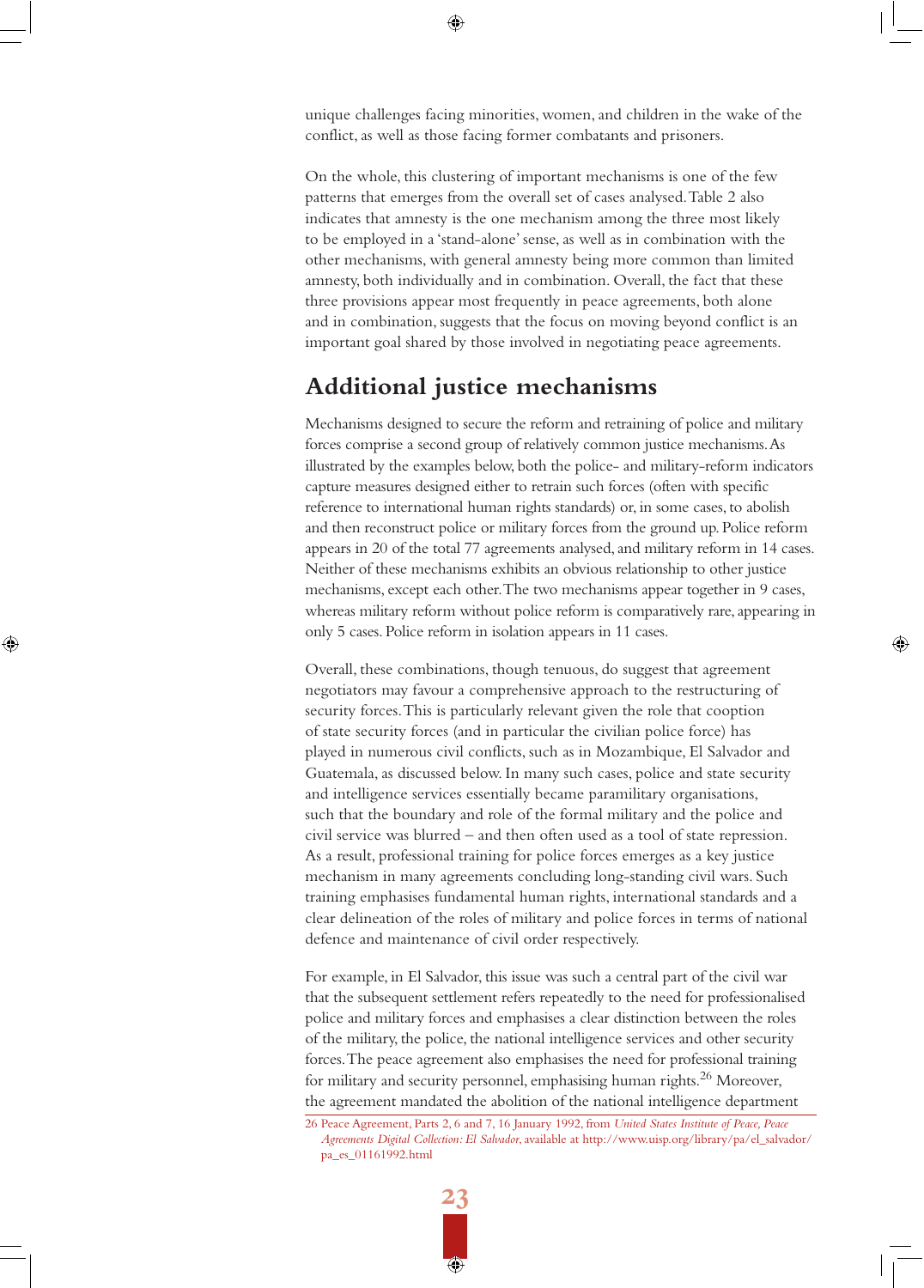and national civil police forces, and the creation and training of entirely new organisations.27 In many cases, the international community plays an important role in retraining police and military forces, as was the case in the Former Federal Republic of Yugoslavia and Sierra Leone. Other 'major' cases such as Angola, Guatemala, Burundi and Mozambique all emphasise police and military retraining as part of peace agreements. Therefore, this may be one instrument that mediators view as both central to a peace agreement and, perhaps more importantly, realistic given the level of material support for such tasks from the international community.

Provisions for vetting individuals for political office, civil service, or military/ police service are included in 9 of the 77 peace agreements concluded during 1980–2006. Of these 9 agreements, 7 also contain provisions for either military or police reform. For example, El Salvador established an *ad hoc* commission to review the human rights record of the military, which resulted in both a purge of several high-level officers and also continual vetting for military service.28 Similarly, the 1992 General Peace Agreement in Mozambique included provisions for vetting police officers according to their human rights and political records as part of the de-politicisation of the police force.<sup>29</sup> The 1996 Abidjan Agreement in Sierra Leone combined vetting with human rights training for police officers.30 In contrast, the 1999 Kosovo Peace Agreement actually included a prohibition on vetting according to political groups for police forces, in an apparent attempt to prevent a deliberate or 'engineered' over-representation of political and/or ethnic groups within the police. $31$ 

Provisions to create a human rights commission, ombudsman or other investigative body for dealing with human rights issues post-conflict and into the future appear in 13 of the 77 agreements. Among the various justice mechanisms analysed, the creation of permanent institutions for handling justice and human rights issues is perhaps the mechanism that most reflects a 'long-term' orientation. Institutions such as human rights commissions and ombudsman's offices are distinct from the truth and reconciliation commissions created to deal with violations and atrocities of a past conflict. Instead, these bodies are explicitly focused on addressing human rights issues as they arise, with the aim of preventing such issues from growing into sufficient cause for further conflict. This set of mechanisms represents a rather heterogeneous group, as the provisions and institutions created range from single individuals (a human rights ombudsman) to bodies with far-reaching powers of investigation (as in Sierra Leone). In some cases the agreement specifies only general measures such as the establishment of a national reconciliation council (as in Somalia).

For example, the 2003 Linas-Marcoussis Agreement in Côte d'Ivoire created a National Human Rights Commission to 'ensure protection of rights and freedoms in Côte d'Ivoire'.32 A similar body was included in

24

<sup>27</sup> Peace Agreement (El Salvador), 1992, Parts 2, 3, 6, and 7.

<sup>28</sup> Peace Agreement (El Salvador), 1992, Part 3.

<sup>29</sup> General Peace Agreement for Mozambique, 1992, Protocol IV and V.

<sup>30</sup> Peace Agreement Between the Government of the Republic of Sierra Leone and the Revolutionary United Front of Sierra Leone, Art. 25, Abidjan, 30 November 1996, from *United States Institute of Peace, Peace Agreements Digital Collection: Sierra Leone*, available at http://www. usip.org/library/pa/sl/sierra\_leone\_11301996.html

<sup>31</sup> Interim Agreement for Peace and Self-Government in Kosovo, 1999, Ch. 2, Art. II, Para. 5.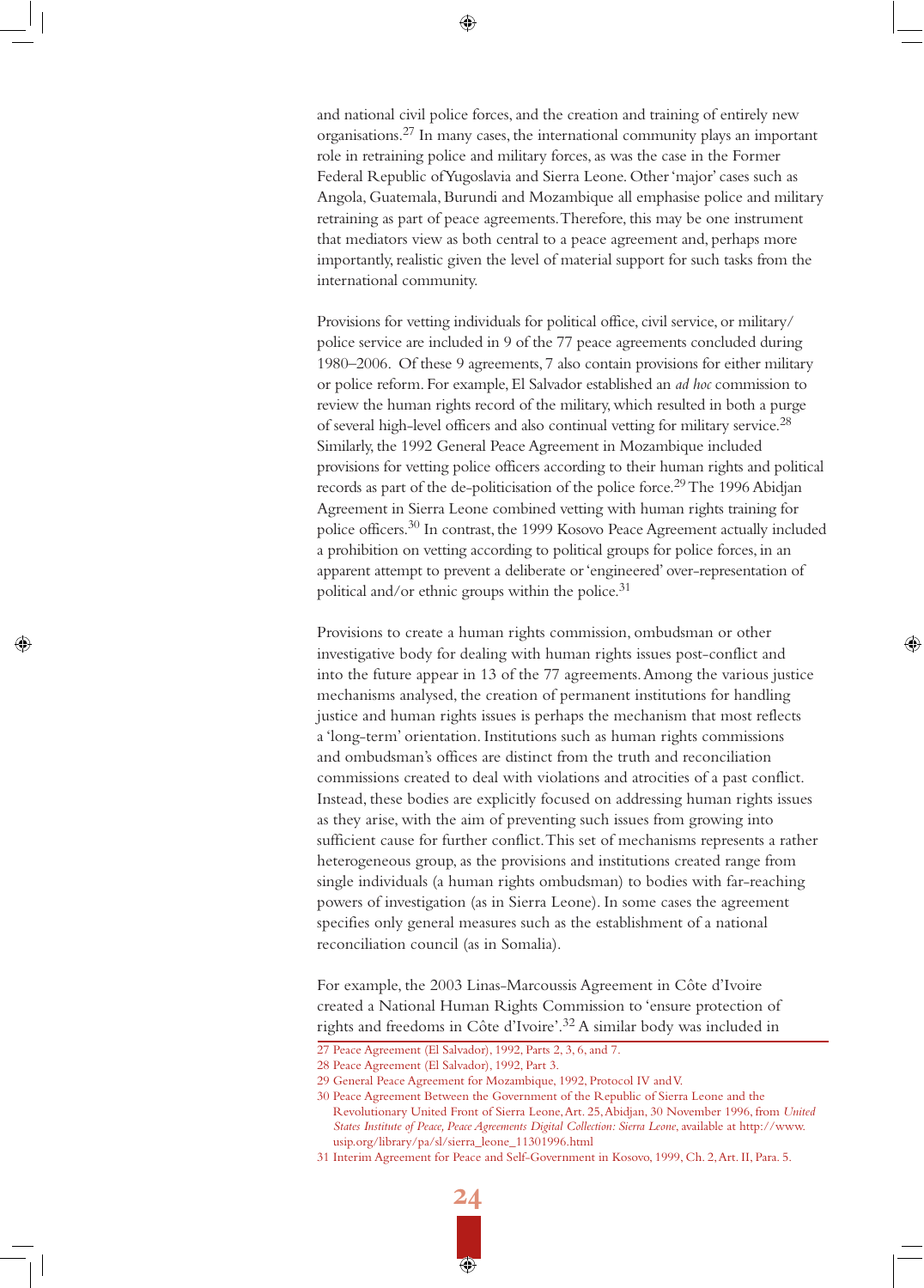the 2005 Aceh peace agreement in the form of a Human Rights Court (in addition to a Truth Commission as discussed above), though subsequent implementing legislation explicitly limited the scope of the court's activity to cases after the date of the agreement.<sup>33</sup> A human rights ombudsman was established as part of the Kosovo Peace Agreement, to oversee human rights and fundamental freedoms, and the 2003 Liberian peace agreement established an Independent National Commission on Human Rights.<sup>34</sup> In a more comprehensive agreement, the 1998 Belfast (Good Friday) Accords in Northern Ireland established two parallel human rights commissions, one each for Great Britain and for Northern Ireland, as well as a joint committee to coordinate the two commissions.35 Despite their regular inclusion in peace agreements, comparatively little information is available concerning the subsequent activities of such bodies and commissions, raising questions about implementation and efficacy after the actual peace negotiations. Moreover, these measures do not exhibit any clear connections to other mechanisms written into peace agreements.

In a few cases (8 of the 77 analysed), specific provisions for compensation to individuals for property stolen, lost or destroyed are included in peace agreements. However, such provisions for reparations generally cover damages to personal property incurred during the course of a conflict, and do not relate specifically to questions of human rights.

Use of traditional or local justice systems appears in five of the agreements analysed. This group of mechanisms also exhibits considerable diversity in the actual provisions included under the heading of traditional justice. For example, general provisions for traditional justice and healing measures can be found in the General Peace Agreement for Mozambique and in the 1996 agreement between the Government of Mexico and the EZLN, both of which include language that guarantees respect for, and recognition of, traditional structures of authority and justice.<sup>36</sup> Two agreements in the Bougainville conflict in Papua New Guinea, the Bougainville Lincoln Agreement of 1998 and the Bougainville Peace Agreement of 2001, provide somewhat more detailed measures in recognising the specific role of the village court system in administering justice, as well as including general provisions that recognise the role of traditional/village reconciliation efforts.37 Finally, the 1998 Arusha Agreement in Burundi includes very specific language recognising and institutionalising the

<sup>32</sup> Linas-Marcoussis Agreement, 2003, Annex, Section IV.

<sup>33</sup> Memorandum of Understanding between the Government of the Republic of Indonesia and the Free Aceh Movement, 2005, Section 2. On the subsequent legislation, see Acehnese Rebels Question New Bill, *BBC News Online*, 10 July 2006, available at http://news.bbc.co.uk/ go/pr/ fr/-/2/hi/asia-pacific/5164698.stm

<sup>34</sup> Interim Agreement for Peace and Self-Government in Kosovo, Ch. 6, Ramboulliet, 23 February 1999, from *United States Institute of Peace, Peace Agreements Digital Collection: Kosovo*, available at http:// www. uisp.org/library/pa/kosovo/kosovo\_rambtoc.html; Comprehensive Peace Agreement Between the Government of Liberia and the Liberians United for Reconciliation and Democracy (LURD) and the Movement for Democracy in Liberia (MODEL) and Political Parties, 2003, Art. XII.

<sup>35</sup> The Northern Ireland Peace Agreement, Belfast, Section 6, 10 April 1998, from *United States Institute of Peace, Peace Agreements Digital Collection: Northern Ireland*, available at http://www.uisp. org/ library/pa/ni/nitoc.html

<sup>36</sup> General Peace Agreement, Protocol V, III; Peace Agreement Between Mexico and the Zapatista National Liberation Army (EZLN), Doc 3.1, 16 February 1996, from *United States Institute of Peace, Peace Agreements Digital Collection: Chiapas (Mexico)*, available at http://www. uisp.org/library/pa/ chiapas/agreement\_960216.html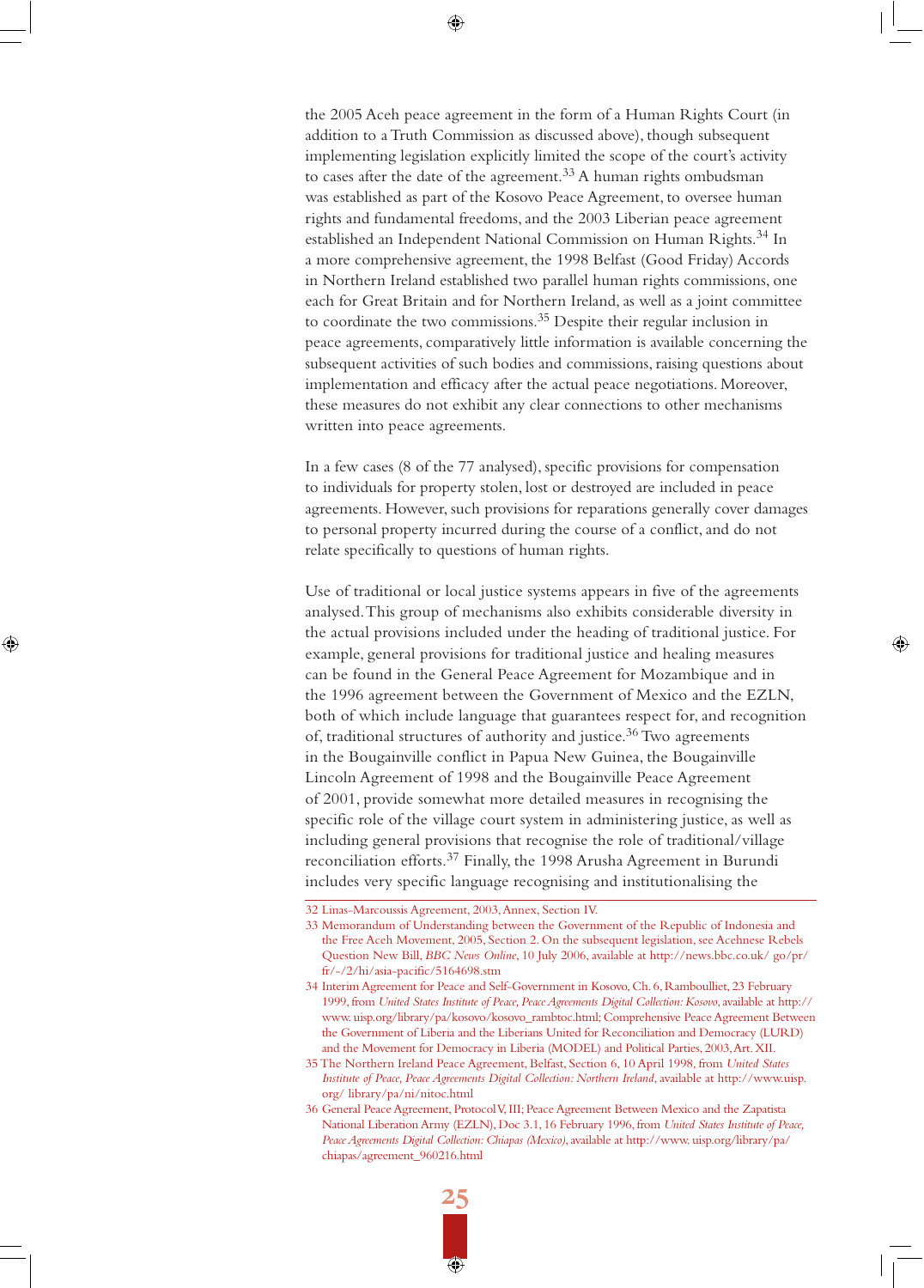role of Ubusingantahe community councils in administering traditional 'conciliatory' justice.<sup>38</sup>

No clear relationship between provisions for traditional justice and the other justice mechanisms in peace agreements can be established. Anecdotally, traditional justice is most often associated with some form of community reintegration, for both combatants and others involved in the conflict.<sup>39</sup> Of the five agreements analysed that include provisions for traditional justice appear, only two also include specific mechanisms for prisoner/combatant reintegration. However, and perhaps more importantly, qualitative assessment of the few agreement provisions concerning traditional justice does indicate a general complementary relationship between traditional justice mechanisms and reintegration (especially in the cases of Mozambique and Bougainville Papua New Guinea), as indicated above. Moreover, it appears that many additional uses of traditional justice are only recognised or implemented after the agreement phase of a conflict, usually as a need emerges for such efforts as part of ongoing reconciliation and rebuilding efforts.40

Finally, trials and truth commissions are commonly associated with 'justice and accountability' but are in fact rarely specified in peace agreements themselves. Among the agreements analysed, provisions for trials are present in only four cases (the Dayton Accords for the former Yugoslavia, the Arusha accords for Burundi, the Arusha Accords for Rwanda and the Nairobi Agreement between the government of Uganda and the NRM). A truth commission is specified as part of the agreement in just six cases (the Arusha Accords for Burundi, the Chapultepec Agreement between El Salvador and the FMLN, the Guatemalan Peace Agreement, the Aceh Accords, the Sierra Leone Peace Agreement and the Accra Accords for Liberia).

Of course, many more post-war trial processes and truth commissions have been conducted during the 1980–2006 period.<sup>41</sup> In addition, truth commissions are often convened to investigate atrocities outside a specific war (e.g. the Argentine investigation of disappearances during the 1976–1983 military rule), and are thus not reflected in peace agreements of any sort. As

<sup>37</sup> Bougainville Peace Agreement, Section 7, Arawa, 30 August 2001, from *United States Institute of Peace, Peace Agreements Digital Collection: Bougainville (Papua New Guinea)*, available at http://www.uisp.org/ library/pa/bougainville/bougain\_20010830.html; and Lincoln Agreement on Peace, Security and Development on Bougainville, Section F3, Lincoln, New Zealand, 23 January 1998, from United States Institute of Peace, Peace Agreements Digital Collection: Bougainville (Papua New Guinea), available at http://www.uisp.org/ library/pa/bougainville/bougain\_19980123.html

<sup>38</sup> Arusha Peace and Reconciliation Agreement for Burundi, Protocol 2, Art. 9-8, Arusha, 28 August 2000, from *United States Institute of Peace, Peace Agreements Digital Collection: Burundi*, available at http://www.usip.org/library/pa/burundi/pa\_burundi\_08282000\_toc.html. On the role of the Bashingantahe elders, see Dexter, Tracy, *The Role of Informal Justice Systems in Fostering the Rule of Law in Post-conflict Situations: The Case of Burundi*, Centre for Humanitarian Dialogue Report, July 2005, available at http://www.hdcentre.org/datastore/ Informal%20justice/Burundi%20final.pdf

<sup>39</sup> See, for example, accounts of community cleansing rituals in Uganda: Ross, Will, Forgiveness for Uganda's Former Rebels, *BBC News Online*, 25 October 2004, available at http://news.bbc.co. uk/2/hi/programmes/from\_our\_own\_correspondent/3951277.stm

<sup>40</sup> This was the case in Rwanda, with the institution of the *Gacaca* community justice method only once it became clear that the ICTR and domestic court system could not handle the large number of individuals accused of crimes as part of the 1993–1994 genocide.

<sup>41</sup> For example, the USIP Digital Collection of Truth Commissions lists 24 such bodies, and Priscilla Hayner analyses 21 truth commissions in her work *Unspeakable Truths*. See United States Institute of Peace, *Truth Commissions Digital Collection*, Washington D.C., available at http://www. usip.org/library/truth.html#tc and Hayner, Priscilla B., *Unspeakable Truths: Confronting State Terror and Atrocity*, New York: Routledge, 2001.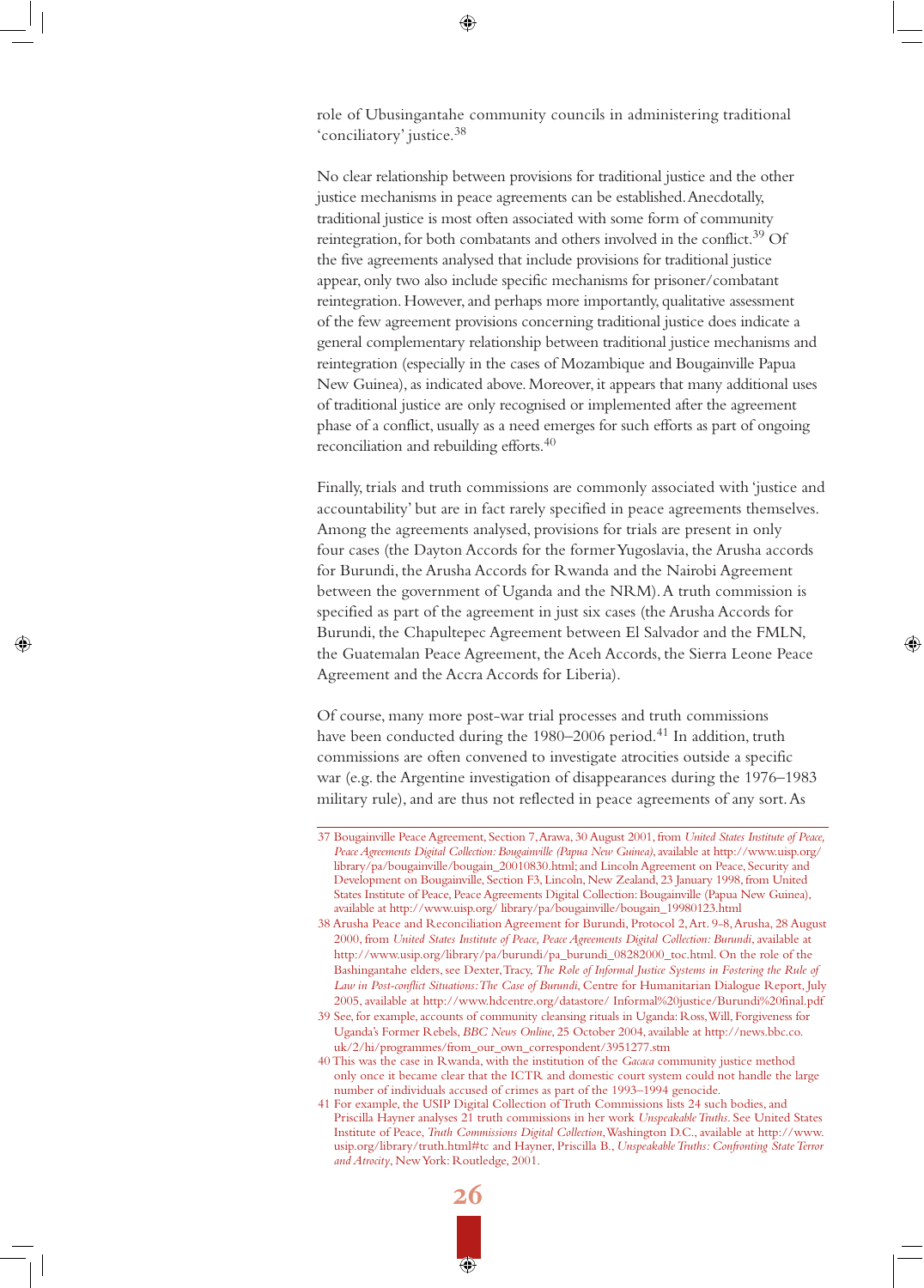discussed in the recommendations below, the relatively infrequent inclusion of provisions for trials or truth commission within peace agreements may reflect a number of factors, including the difficulty of negotiating such provisions as part of a peace agreement. These and other key findings are summarised in the next section.

# **7** Summary of findings

Overall, analysis of the justice mechanisms and amnesty provisions contained in peace agreements between 1980 and 2006 does not support public perceptions that criminal accountability for the crimes of war is on the rise. War crimes tribunals, and also truth commissions, were among the least common mechanisms incorporated in peace agreements. By contrast, amnesty provisions were more commonly found in peace agreements than any of the justice mechanisms evaluated in this report. Moreover, general amnesties were far more common than limited amnesties. Defined more broadly, and considered comprehensively, justice was given significant emphasis in peace agreements in the 1990s, often alongside the use of amnesty. The data also suggest three trends.

- 1 There is a clear growth in the number of justice mechanisms and amnesty provisions included in peace agreements, beginning in the early 1990s and peaking in the late 1990s. An increase in the number of specific mechanisms, as opposed to general references to international human rights and international humanitarian laws, explains this 'accountability bubble' of the 1990s.
- 2 This growth trend peaks in 1999, and then reverses. From 2000 to 2006, fewer agreements are signed per year, and those concluded contain fewer justice mechanisms per agreement.
- 3 Certain groups or clusters of justice mechanisms appear throughout 1980– 2006, reflecting instruments that mediators presumably view as mutually reinforcing and/or critical to ending conflict moving towards peace.

Each of these general findings is discussed below in more detail, followed by a set of recommendations for future research.

During the 'accountability bubble' of the 1990s, peace agreements were more likely to contain specific mechanisms for justice and accountability. These ranged from truth commissions and trials to provisions for prisoner release and combatant reintegration, military and police reform, and vetting procedures. The number of 1990s agreements containing numerous similar justice mechanisms suggests that their inclusion became a sort of 'standard operating procedure' for mediators and negotiators during this period. In some sense, the 1990s thus represented the heyday of human rights activism, or perhaps a period of experimentation (or trial and error) on the part of the international community, mediators and human rights activists alike.

The trend towards the inclusion of justice mechanisms in peace agreements may now be in decline. Around the year 2000 both the number of agreements signed and the number of justice mechanisms within agreements began to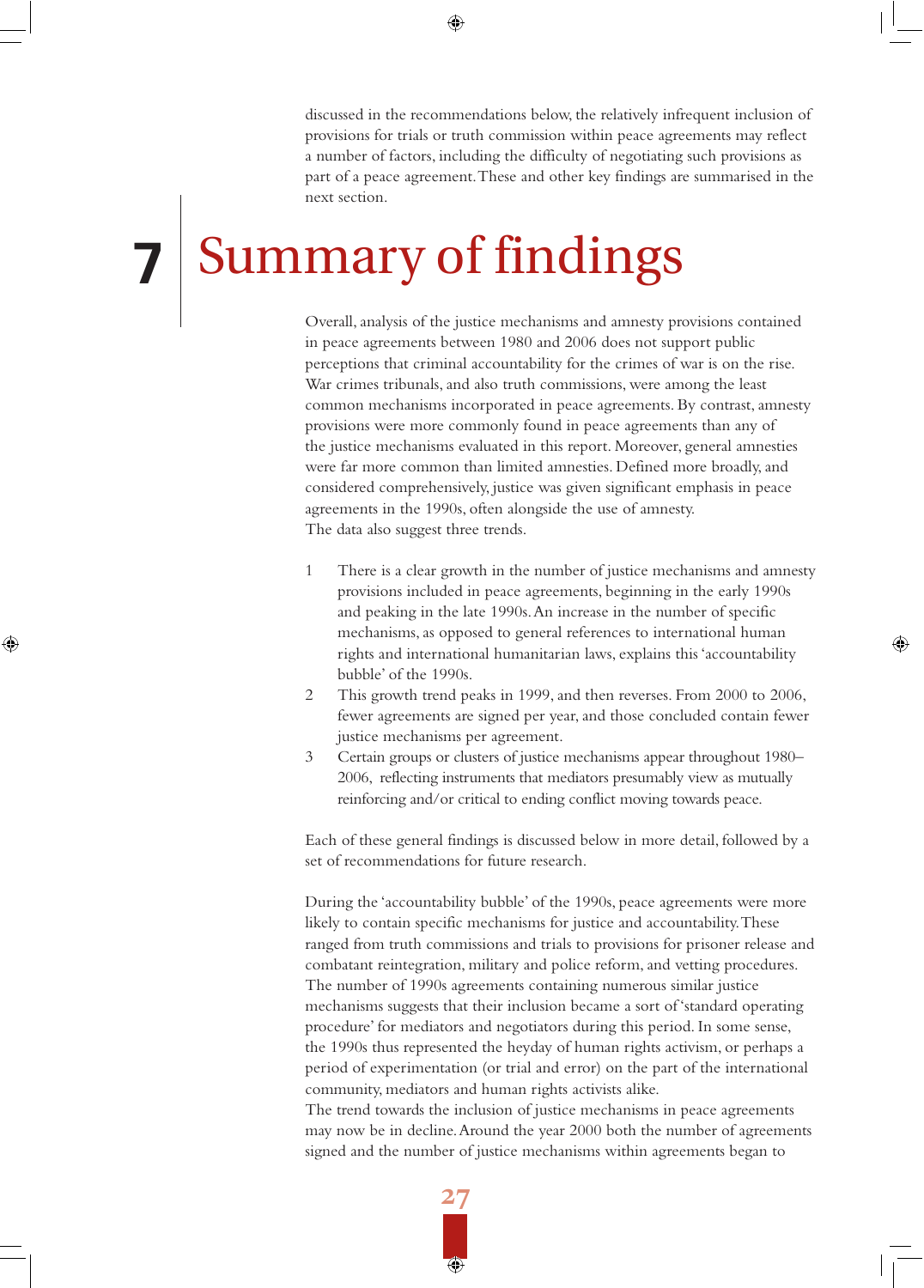decline. Justice mechanisms were included in agreements negotiated in the post-2000 period, but the period saw only a handful of agreements containing numerous justice mechanisms. The post-2000 period also saw a slight increase in the number of agreements without any justice mechanisms. Of the 19 agreements concluded between 2000 and 2006, 12 (63 per cent) contained at least one justice mechanism, while 7 (37 per cent) did not. In comparison, 42 (72 per cent) of the 58 agreements concluded from 1980 to 1999 contained at least one justice mechanism, while 16 (28 per cent) did not.

This reversal of the trend towards ever more, and more comprehensive, justice mechanisms within peace agreements is in part a reflection of the overall decrease in the number of wars worldwide (as many of the conflicts that erupted post-1990 have been settled). It may also represent a reaction against the human rights activism of the 1990s, or a scaling-back of the ambitions of mediators. Although issues of human rights, justice, and accountability remain prominent within the international community, peace agreements concluded after 2000 have generally contained fewer detailed provisions for justice and accountability.

Importantly, though, those instruments that are included tend to be the main or most common instruments, and also tend to appear together. This reflects the third general trend evident in the 1980–2006 period – the tendency of certain instruments to be clustered within peace agreements. One example includes the relatively common combination of amnesty, prisoner release and combatant reintegration (or DDR) measures. Similarly, provisions for military and police reform often appear together, and are often further coupled with vetting provisions. On the other hand, specific provisions for either trials or truth commissions rarely appear within peace agreements across the entire 1980–2006 period. The fact that certain justice and accountability mechanisms are regularly included, and others systematically left out of peace negotiations, suggests that negotiating justice is a difficult balancing act. Mediators and participants to negotiations must first be aware of the options for negotiating justice, and then choose between what is ideal and what is feasible, or acceptable, for all participants.

Overall, many of the most common provisions in agreements concluded during 1980–2006 do not correspond to common notions of justice and accountability. The inclusion of provisions for trials and truth commissions is comparatively rare, as are compensation measures. Instead, there is far more frequent provision for amnesty (especially general amnesty), prisoner release and reintegration, police and military reform, and even the establishment of long-term human rights commissions. This suggests that mediators may find it easier to include (and participants may find it easier to accept) provisions focused on moving beyond the immediate causes and aftermath of the conflict and towards rebuilding societies and creating economic and political stability. The common inclusion of such provisions may reflect a genuine desire on the part of former combatants to move past the immediate, violent past and to focus on the future.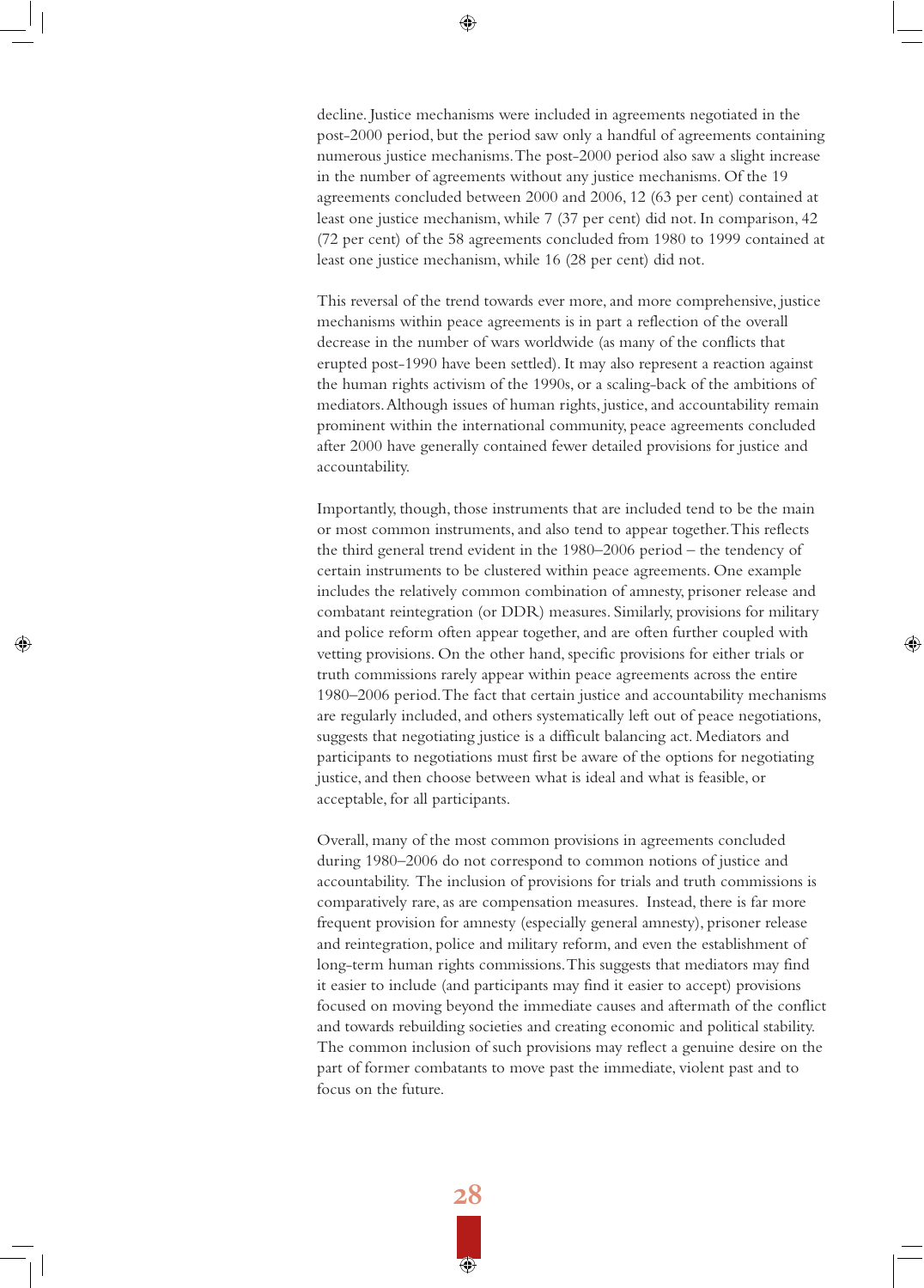Many of these more forward-looking provisions are loosely defined and lack detail on the specifics of implementation. This may make their inclusion less controversial in the negotiating process. Indeed, the exclusion of more common justice mechanisms is not surprising given the difficulty of dealing with such sensitive issues as part of the peace process (during or immediately following the conflict). Given the larger number of trial processes, truth commissions and other such mechanisms operating around the world, the findings here suggest that such mechanisms are more commonly negotiated outside the specific peace-agreement process. A great deal of activity concerned with justice and accountability often takes place outside formal peace agreements, as will be discussed in more detail below.

On the whole, the data and findings of this study indicate that negotiating justice is a complex and, above all, difficult process. This is especially so within a process of peace agreement involving a whole range of additional issues. In fact, some of the more innovative instruments concerning accountability and justice in the wake of violent conflict have been negotiated separately from the peace agreements that ended these conflicts, as in the joint international– domestic trials in Kosovo and East Timor. Such approaches to accountability and justice are not covered in the present report, given the specific focus on peace agreement. Yet these arrangements outside formal peace processes are important and relevant contributions to overall peace processes, and deserve attention in future research. While the findings derived from peace agreements themselves should not be downplayed, the following section offers recommendations for expanding the research beyond this focal point to a more comprehensive study of war-termination, peace, accountability and justice.

# **8** Conclusion

Negotiating justice is a difficult and complex process and encompasses a range of instruments designed to deal with the past, and also to provide for future success in creating the conditions for lasting peace. The data presented in this report provide an overview of the commitments made to accountability and justice in peace negotiations and peace agreements between 1980 and 2006. It identifies a number of key trends in this period, and confirms that justice and accountability were especially significant in peace agreements signed in the 1990s.

This analysis provides a solid starting point for further research on this topic. The findings illustrate major trends in this area, but provide no explanation for the effects of these developments on the durability of peace agreements, or on the establishment of economic and political stability. Nevertheless, the findings do suggest several areas that deserve additional investigation. The data should serve as a useful guide to rigorous and thoughtful case selection for further in-depth research. The following recommendations are designed to provide additional guidance for the next stages of the Negotiating Justice project.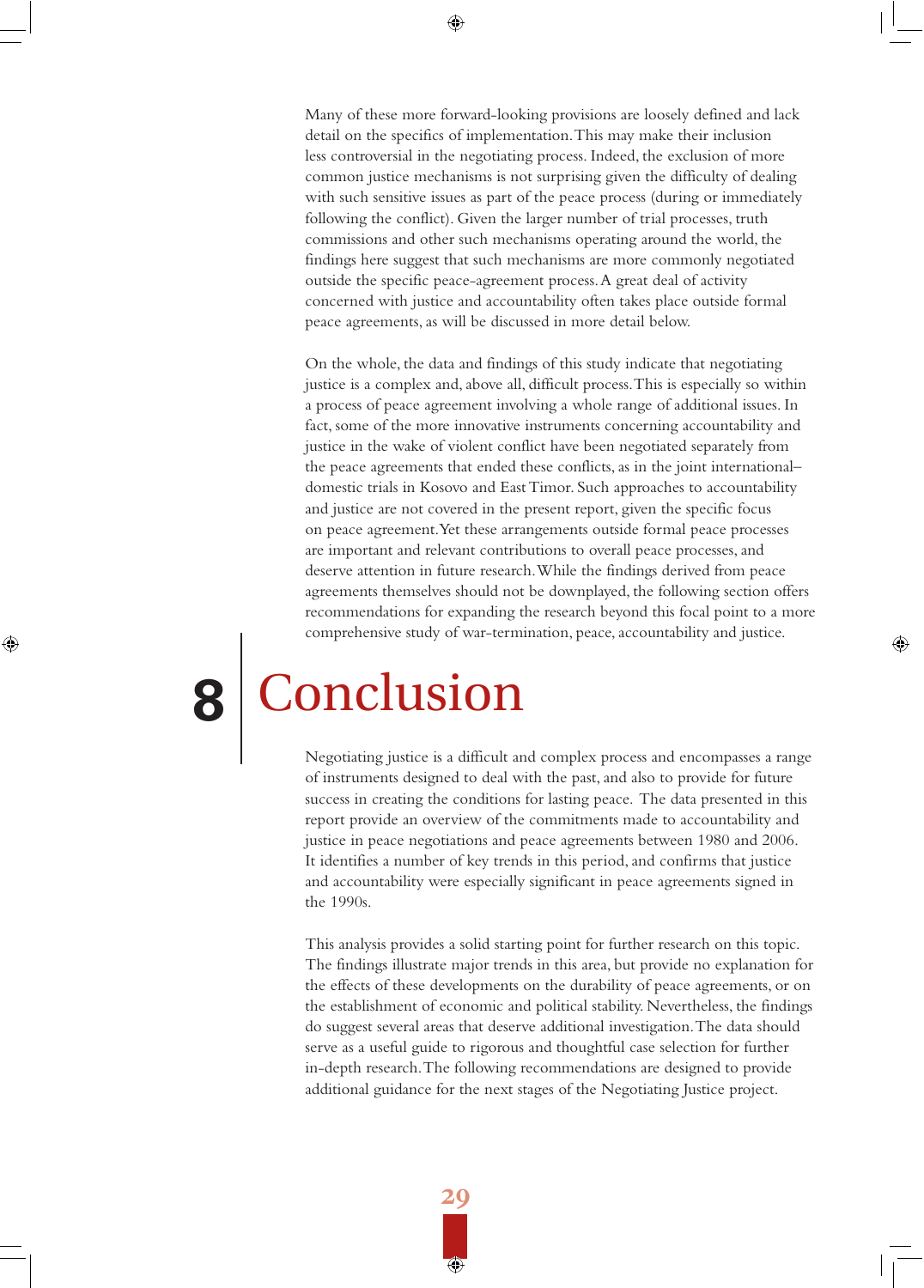**Address the difficulty of negotiating justice and accountability in the peace process.** The relatively high incidence of amnesty combined with the low incidence of provisions for trials in peace agreements reflects political realities in the peace process. The data are diffuse, with justice mechanisms spread relatively evenly across many agreements. Peace agreements also include relatively few 'traditional' justice mechanisms, such as truth commissions and trials or tribunals. Together, these findings suggest that negotiating issues of justice and accountability as part of the peace process may be quite difficult. With careful case selection, the rationale behind inclusion or exclusion of specific provisions and instruments can and should be further explored. Cases that include justice mechanisms, and also those where these mechanisms were not part of a peace agreement or subsequent settlement, should be studied in tandem.

**Examine the entire peace process.** Peace agreements are only one step in the complex and prolonged process of war-termination, peace settlement, and (ideally) consolidation of democracy. As such, peace agreements offer an important yet limited picture of the entire peace process. Peace agreements often break down or are not implemented (e.g. the 1999 Lomé Agreement in Sierra Leone), regardless of the inclusion or exclusion of justice mechanisms.42 Conversely, important elements in the overall peace process may take place outside the actual peace agreement (e.g. the amnesties in El Salvador), or after the agreement (e.g. the legislative measures that led to amnesty and combatant reintegration in Colombia, outside the specific peace agreement). Future research should take a comprehensive look at the peace process, with specific attention to implementation agreements, additional protocols supplementing a given peace agreement, and even political measures following peace agreements, that contribute to both the peace process and the negotiation of justice and accountability.

**Evaluate the effectiveness of justice and accountability in peace agreements.** The findings presented in this report raise several questions concerning the precise relationship between peace agreements and the negotiation of justice and accountability. Are measures that are written into peace agreements more or less likely to be implemented? Does a commitment to putting justice and accountability measures in the text of peace agreements pose a risk to mediators' efforts to gain support for a peace agreement, or does it facilitate that process? Are other types of agreements, such as subsequent constitutional reform commissions, or legislative/executive decisions concerning justice and accountability, more or less important to the overall process of war-termination and peace negotiation? In short, what is the actual significance of a justice mechanism in a peace agreement, as opposed to elsewhere in the peace process? Careful case research combined with attention to the overall peace process will also shed light on this important question.

**Pay attention to the combinations or 'clusters' of justice mechanisms in peace agreements.** Perhaps the clearest finding to emerge from the present analysis is that certain justice mechanisms tend to cluster within peace

<sup>42</sup> In approximately 25 of the 77 cases analysed, war broke out after the conclusion of the peace agreement; or the conclusion of the peace agreement failed to stop hostilities and the war continued. These agreements/cases are indicated with an asterisk (\*) in Appendix 1.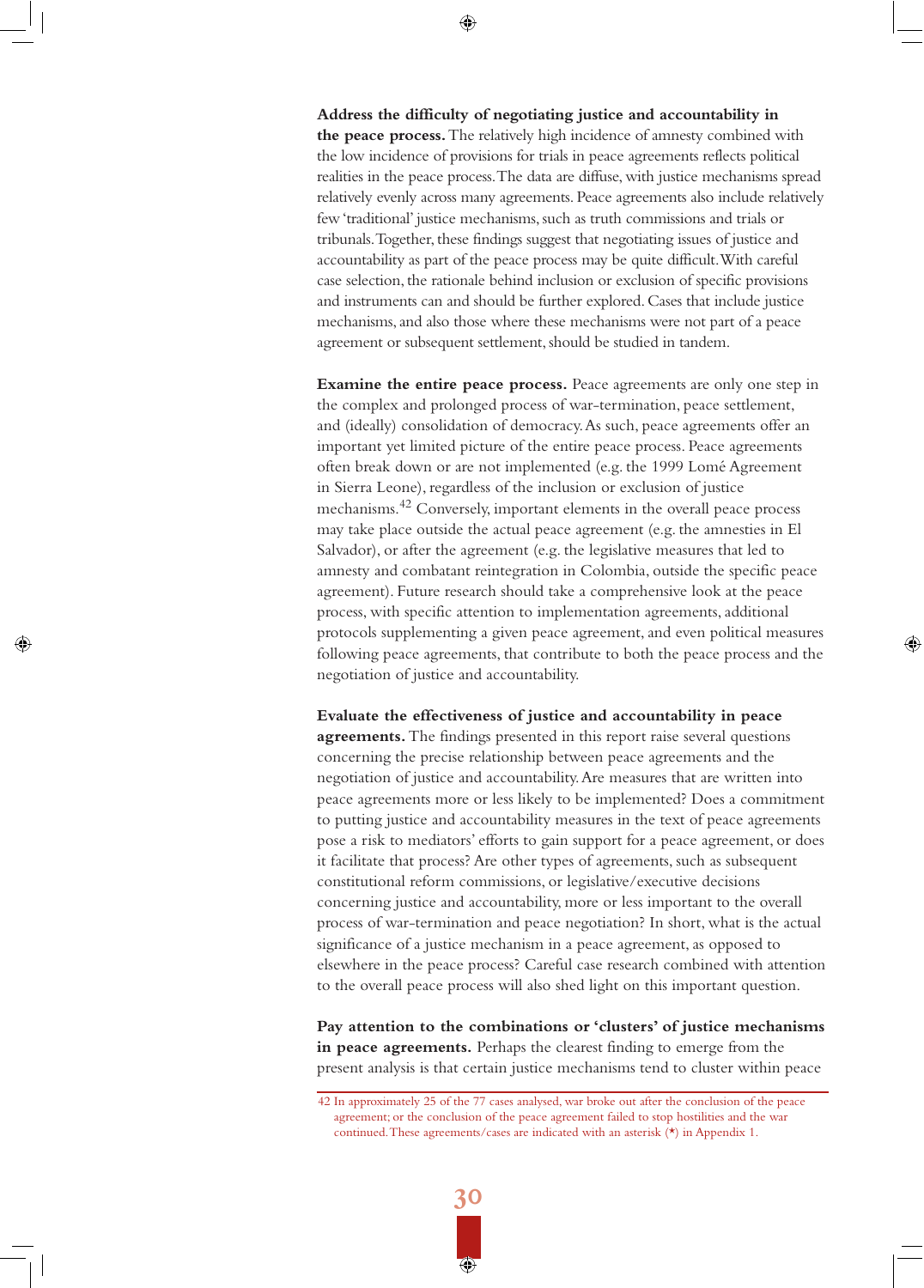agreements. This trend suggests several additional lines of investigation. It would be useful to determine whether or not the clustering of certain justice mechanisms is a deliberate strategy on the part of mediators. Similarly, with regard to implementation, the clustering tendency may suggest that certain mechanisms are complementary. Conversely, attention should be paid to the inclusion of justice mechanisms that may work at cross-purposes with one another. Investigating these connections in more detail would provide a more concrete guide on the inclusion or exclusion of justice mechanisms for mediators and negotiators of peace agreements.

### **Examine the role of the international community and other actors.**

The actors involved in a peace process may be important in explaining longerterm outcomes. In particular, the success of efforts for justice and accountability may depend not only on their incorporation into peace agreements, but also on the actors responsible for negotiation and implementation. Further research should evaluate whether international or domestic actors, or some combination, are more likely to have a positive effect on the overall success of justice and accountability efforts – both during negotiations and subsequently. It may be that peace agreements concluded under the auspices of the international community are more likely to contain instruments for justice and accountability as well as resources for implementing them. However, the success of these agreements may be limited if domestic actors do not embrace the recommendations.

**Evaluate the contribution of justice and accountability to the consolidation of peace and democracy.** Evidence for the effect of accountability instruments on the subsequent consolidation of peace and democracy is minimal. Policy-makers, academics, and advocates, however, often work on the basis of assumption on this set of issues. While assessing effectiveness is difficult, the findings presented in this report should be supplemented with information that seeks to test and determine the precise impact of the range of justice mechanisms under investigation. Does the inclusion of instruments for justice and accountability in peace agreements in fact affect the quality of democracy, and if so, precisely how?

**Use findings from studies of war-termination, peacebuilding, and**  democratic consolidation.<sup>43</sup> Justice is only one of many issues that shape the success of peace agreements. A study of justice and accountability should be considered alongside other key factors identified as critical to successful negotiations and longer-term stability. Studies of war-termination, peacekeeping and peacebuilding, and democratic consolidation from NGOs, academia and governments offer important guidance in identifying key indicators, cases and methods for continuing research.

<sup>43</sup> See in particular: Doyle, Michael W. and Nicholas Sambanis, *Making War and Building Peace: United Nations Peace Operations*, Princeton: Princeton University Press, 2006; Page Fortna, Virginia, *Peace Time: Cease-fire Agreement and the Durability of Peace*, Princeton: Princeton University Press, 2004; Walter, Barbara F., *Committing to Peace: The Successful Settlement of Civil Wars*, Princeton: Princeton University Press, 2002; Stedman, Stephen, 'International Implemen-tation of Peace Agreements in Civil Wars: Findings from a Study of Sixteen Cases' in Crocker, C., F. Hampson and P. All (eds), *Turbulent Peace*, Washington D.C.: United States Institute of Peace Press, 2001.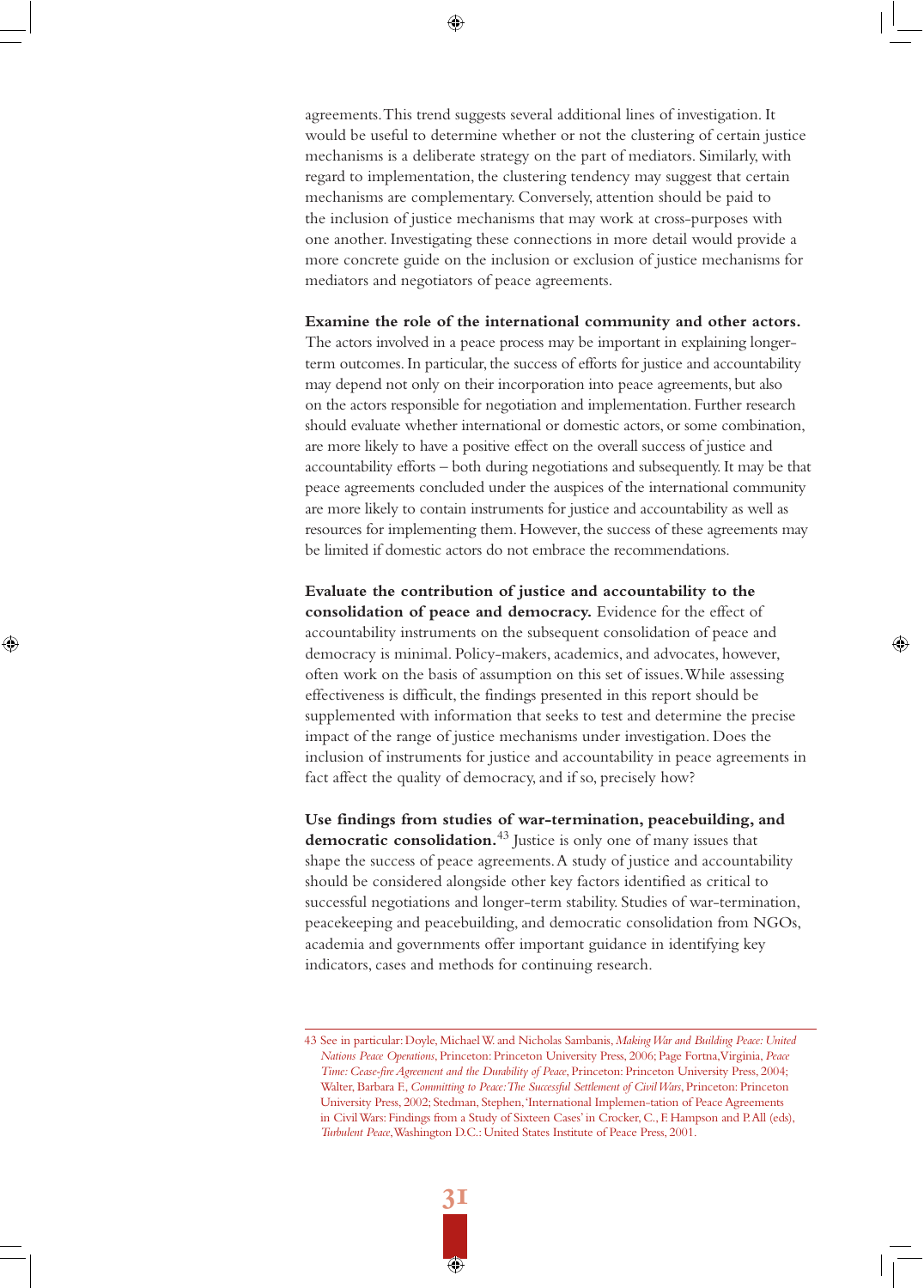# Bibliography

Accord du Cessez-le-feu entre le Gouvernement de Transition du Burundi et le Cndd-Fdd, Arusha, 3 December 2002, from Relief Web at http://www. reliefweb. int/rw/rwb.nsf/AllDocsByUNID/013196a196f718f3c1256c850052d6ec

Accord between the National Government, the Political Parties, the M-19 and the Catholic Church in the capacity of a moral and spiritual guide for the process, 9 March 1990, from Conciliation Resources, Accord Project, at http://www.c-r. org/accord/col/accord14/keytext.shtml

Accords de cessation des hostilities en République du Congo, Pointe-Noire, 29 December 1999, from *United States Institute of Peace*, Peace Agreements Digital Collection: Republic of Congo, available at http://www.uisp.org/library/pa/ congo\_brazzaville/pa\_congo\_brazzaville.html

Aceh Rebels Sign Peace Agreement, *BBC News Online*, 15 August 2005, available at http://news.bbc.co.uk/2/hi/asia-pacific/4151980.stm

Aceh Separatists Granted Amnesty, *BBC News Online*, 30 August 2005, available at http://news.bbc.co.uk/go/pr/fr/-/2/hi/asia-pacific/4198308.stm

Achenese Rebels Question New Bill, *BBC News Online,* 10 July 2006, available at http://news.bbc.co.uk/go/pr/fr/-/2/hi/asia-pacific/5164698.stm

Addis Ababa Agreement Concluded at the First Session of the Conference on National Reconciliation in Somalia, 27 March 1993, from *United States Institute of Peace*, *Peace Agreements Digital Collection: Somalia*, available at http://www.uisp.org/ library/pa/somalia/somalia\_03271993.html

Afghanistan-Pakistan Peace Accords Guaranteed by the United States and the U.S.S.R., Geneva, 14 April 1988, in Israel, Fred L. (ed.), *Major Peace Treaties of Modern History: 1980–2000,* Volume VI, Philadelphia: Chelsea House Publishers, 2002, 76–89.

Agreement Among the People's Republic of Angola, the Republic of Cuba, and the Republic of South Africa, New York, 22 December 1988, from *United States Institute of Peace*, *Peace Agreements Digital Collection: Angola*, available at http://www.uisp.org/library/pa/angola/angola\_cuba\_sa\_12221988.html

Agreement on the Basis for the Legal Integration of the Unidad Revolucionaria Nacional Guatemalteca, Madrid, 12 December 1996, from *United States Institute of Peace*, *Peace Agreements Digital Collection: Guatemala*, available at http://www.uisp. org/library/pa/guatemala/guat\_961212.html

Agreement Between the Governments of the Democratic Republic of the Congo and the Republic of Uganda, Luanda, 6 September 2002, from *United States Institute of Peace, Peace Agreements Digital Collection: Democratic Republic of the Congo*, available at http://www.uisp.org/library/pa/drc\_uganda/drc\_uganda\_09062002.html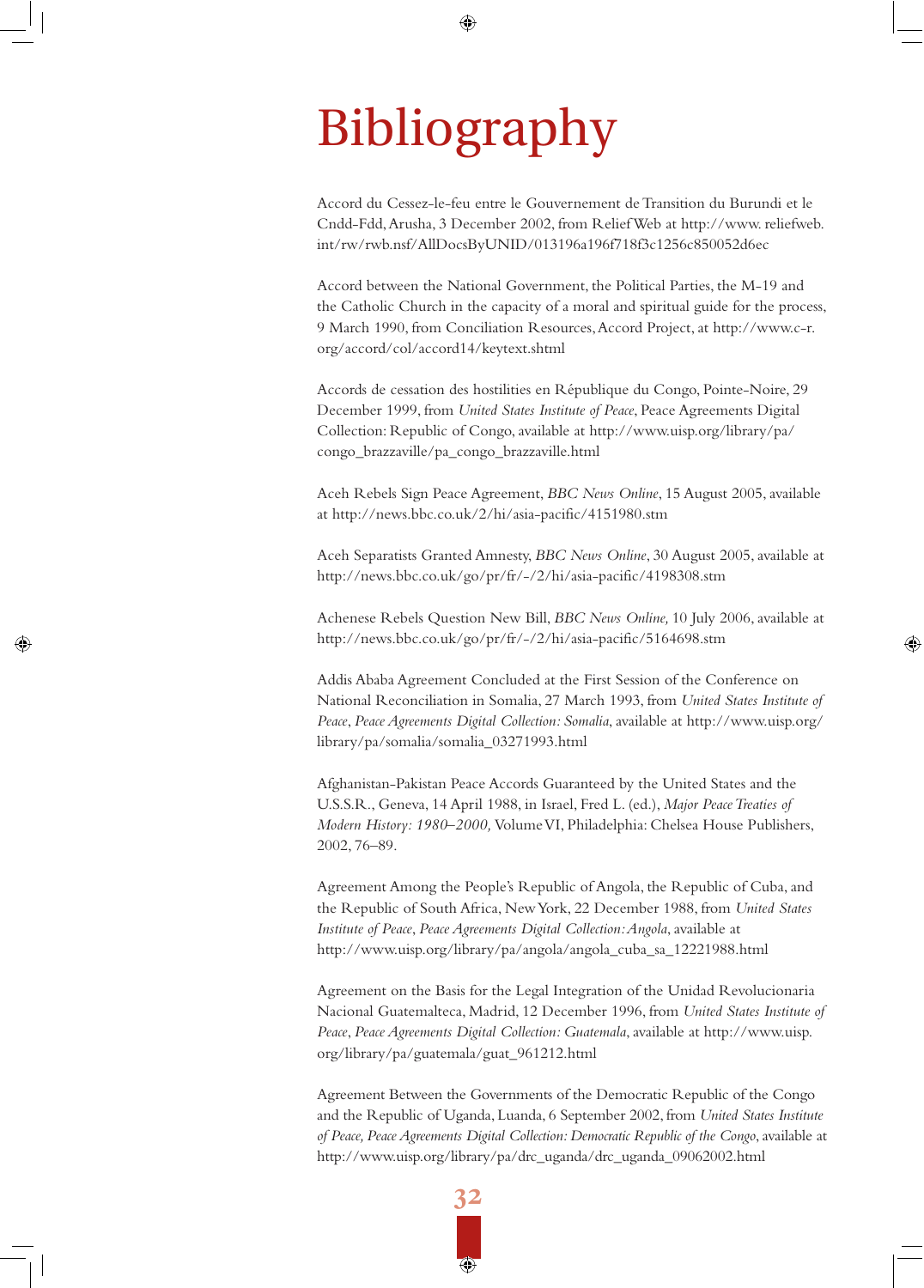Agreement Between the Government of the Federal Democratic Republic of Ethiopia and the Government of the State of Eritrea, Algiers, 12 December 2000, from *United States Institute of Peace*, *Peace Agreements Digital Collection: Eritrea-Ethiopia*, available at http://www.uisp.org/library/pa/eritrea\_ethiopia/eritrea\_ ethiopia\_12122000.html

Agreement Between the Government of Guinea Bissau and the Self-Proclaimed Military Junta, Abuja, 1 November 1998, from *United States Institute of Peace, Peace Agreements Digital Collection: Guinea-Bissau*, available at http://www.uisp.org/ library/pa/gb/gb\_11011998..html

Agreement Between the Government of the Republic of Cuba and the Government of the People's Republic of Angola for the Conclusions of the Internationalist Mission of the Cuban Military Contingent, New York, 22 December 1988, from *United States Institute of Peace, Peace Agreements Digital Collection: Angola*, available at http://www.usip.org/library/pa/angola/angola\_ cuba\_12221988.html

Agreement Between the Government of the State of Israel and the Government of the Republic of Lebanon, 17 May 1983, available from http://www. mideastweb.org/lebanonpeace.htm

Agreement Between the Government of Sudan (GOS) and the Sudan People's Liberation Movement/Sudan People's Liberation Army (SPLM/SPLA) on Implementation Modalities of the Protocols and Agreements, 31 December 2004, from *United States Institute of Peace, Peace Agreements Digital Collection: Sudan*, available at http://www.uisp.org/library/pa/sudan/cpa01092005/cpa\_toc.html

Agreement Between the Governments of Sudan and Uganda, 8 December 1999, from *United States Institute of Peace, Peace Agreements Digital Collection: Sudan-Uganda*, available at http://www.uisp.org/library/pa/sudan\_uganda/sudan\_ uganda\_12081999.html

Agreement Between the Republic of Indonesia and the Portuguese Republic on the Question of East Timor, New York, 5 May 1999, from *United States Institute of Peace, Peace Agreements Digital Collection: East Timor*, available at http://www.usip. org/library/pa/et/east\_timor\_05051999ques.html

Agreement Concerning the Sovereignty, Independence, Territorial Integrity and Inviolability, Neutrality, and National Unity of Cambodia, Paris, 23 October 1991, from *United States Institute of Peace, Peace Agreements Digital Collection: Cambodia*, available at http://www.uisp.org/library/pa/cambodia/agree\_sovereign\_ 10231991.html

Agreement on a Comprehensive Political Settlement of the Cambodia Conflict, Paris, 23 October 1991, from *United States Institute of Peace, Peace Agreements Digital Collection: Cambodia*, available at http://www.uisp.org/library/pa/cambodia/ agree\_comppol\_10231991\_toc.html

Agreement on Constitutional Reforms and the Electoral Regime, Stockholm, 7 December 1996, from *United States Institute of Peace, Peace Agreements Digital Collection: Guatemala*, available at http://www.uisp.org/library/pa/guatemala/ guat\_961207.html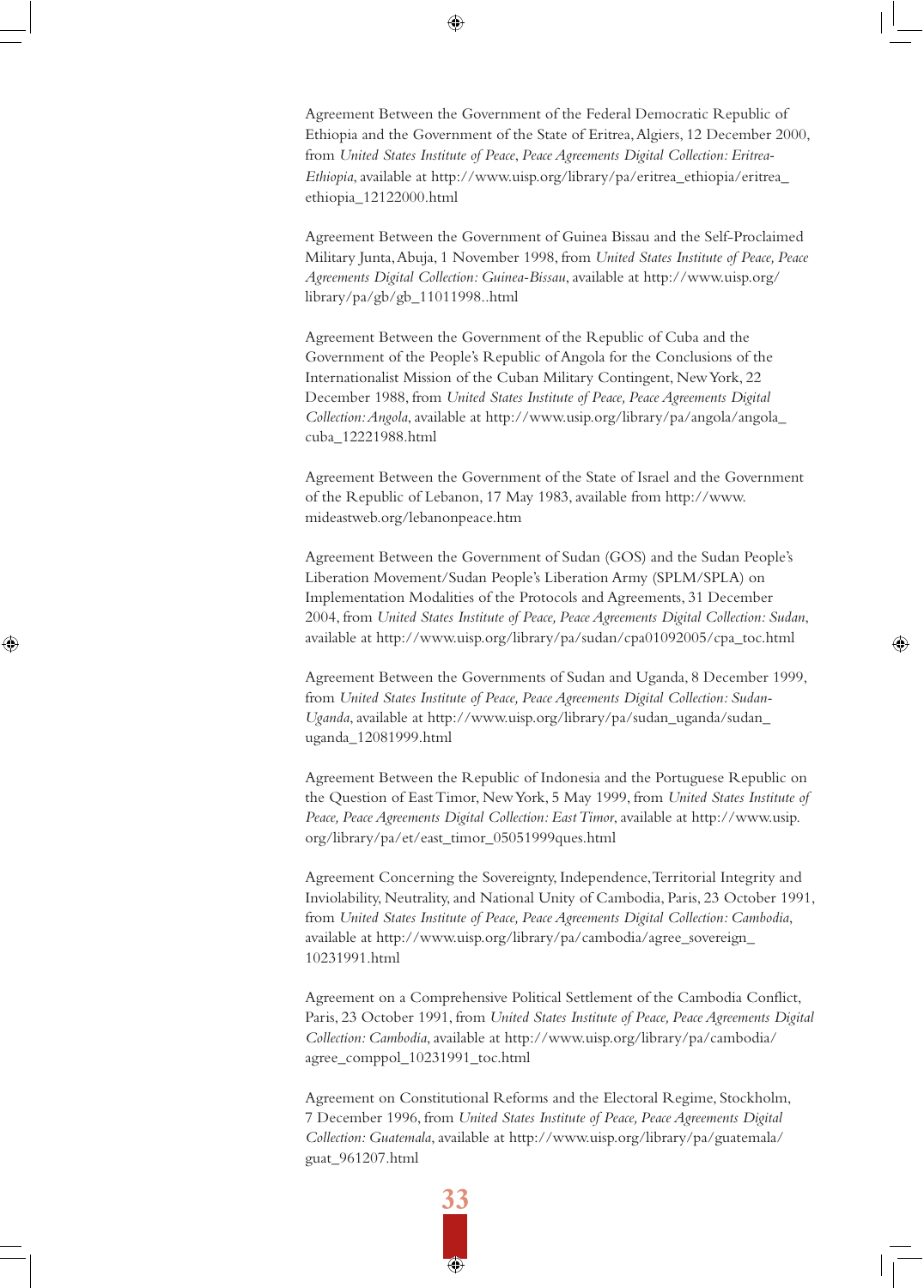Agreement on the Definitive Ceasefire, Oslo, 4 December 1996, from *United States Institute of Peace, Peace Agreements Digital Collection: Guatemala*, available at http://www.uisp.org/library/pa/guatemala/guat\_961204.html

Agreement on the Establishment of the Commission to Clarify Past Human Rights Violations and Acts of Violence that have Caused the Guatemalan Population to Suffer, Oslo, 23 June 1994, from *United States Institute of Peace, Peace Agreements Digital Collection: Guatemala*, available at http://www.uisp.org/library/ pa/guatemala/guat\_940623.html

Agreement on a Firm and Lasting Peace, 29 December 1996, from *International Conflict Research, Peace Agreements*, available at http://www.incore.ulst.ac.uk/ services/cds/agreements

Agreement on Identity and Rights of Indigenous Peoples, Mexico City, 31 March 1995, from *United States Institute of Peace, Peace Agreements Digital Collection: Guatemala*, available at http://www.uisp.org/library/pa/guatemala/guat\_950331.html

Agreement on Implementation Modalities of the Protocols and Agreements (Sudan), 31 December 2004, from *United States Institute of Peace, Peace Agreements Digital Collection: Sudan*, available at http://www.uisp.org/library/pa/sudan/ cpa01092005/cpa\_toc.html

Agreement on Peace Between the Government of the Republic of the Philippines and the Moro Islamic Liberation Front, 22 June 2001, from *Conciliation Resources, Accord Project*, at http://www.c-r.org/accord/min/accord6/repub.shtml

Agreement on Permanent Ceasefire and Security Arrangements Implementation Modalities between the Government of Sudan (GOS) and the Sudan People's Liberation Movement/Sudan People's Liberation Army (SPLM/SPLA) During the Pre-Interim and Interim Periods, 31 December 2004, from *United States Institute of Peace, Peace Agreements Digital Collection: Sudan*, available at http://www.uisp.org/ library/pa/sudan/cpa01092005/cpa\_toc.html

Agreement on Provisional Arrangements in Afghanistan Pending the Re-Establishment of Permanent Government Institutions, Bonn, 5 December 2001, from *United States Institute of Peace, Peace Agreements Digital Collection: Afghanistan*, available at http://www.uisp.org/library/pa/afghanistan/pa\_afghan\_12052001.html

Agreement on Resettlement of the Population Groups Uprooted by the Armed Conflict, Oslo, 17 June 1994, from *United States Institute of Peace, Peace Agreements Digital Collection: Guatemala*, available at http://www.uisp.org/library/pa/guatemala/ guat\_940617.html

Agreement on Social and Economic Aspects and Agrarian Situation, Mexico City, 6 May 1996, from *United States Institute of Peace, Peace Agreements Digital Collection: Guatemala*, available at http://www.uisp.org/library/pa/guatemala/guat\_960506. html

Agreement on the Strengthening of Civilian Power and on the Role of the Armed Forces in a Democratic Society, Mexico City, 19 September 1996, from *United States Institute of Peace, Peace Agreements Digital Collection: Guatemala*, available at http:// www.uisp.org/library/pa/guatemala/guat\_960919.html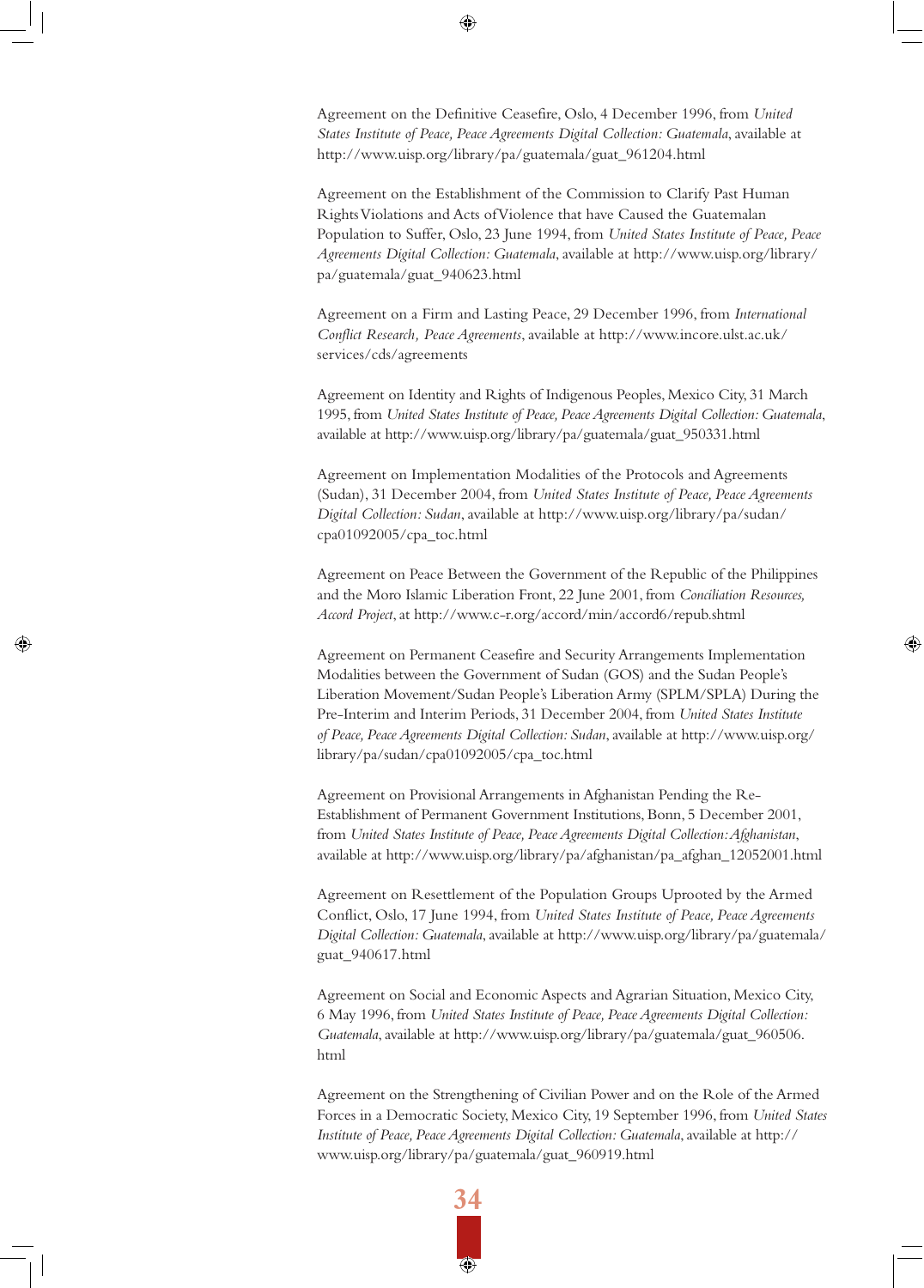Agreement on a Timetable for Negotiations of a Firm and Lasting Peace in Guatemala, Mexico, 29 March 1994, from *United States Institute of Peace, Peace Agreements Digital Collection: Guatemala*, available at http://www.uisp.org/library/pa/ guatemala/guat\_940329.html

Amnesty International USA, *Country Information*, online at http://www. amnestyusa. org/countries/index.do

Arusha Accord (Peace Agreement Between the Government of the Republic of Rwanda and the Rwandese Patriotic Front), Arusha, 3 August 1993, from *International Conflict Research, Peace Agreements*, available at http://www.incore.ulst.ac. uk/services/cds/agreements/africa.html

Arusha Peace and Reconciliation Agreement for Burundi, Arusha, 28 August 2000, from *United States Institute of Peace, Peace Agreements Digital Collection: Burundi*, available at http://www.usip.org/library/pa/burundi/pa\_burundi\_08282000\_ toc. html

BBC News Online, http://news.bbc.co.uk

Bougainville Peace Agreement, Arawa, 30 August 2001, from *United States Institute of Peace, Peace Agreements Digital Collection: Bougainville (Papua New Guinea)*, available at http://www.uisp.org/library/pa/bougainville/bougain\_20010830.html

Brioni Agreement, 7 July 1991, from *Wikipedia*, available online at http://en. wikipedia.org/wiki/Brioni\_Agreement, last modified 4 May 2006, access 6 May 2006.

Cairo Declaration on Somalia, 22 December 1977, from *International Conflict Research, Peace Agreements*, available at http://www.incore.ulst.ac.uk/services/cds/ agreements

Ceasefire Agreement, Lusaka, 10 July 1999, from *United States Institute of Peace, Peace Agreements Digital Collection: Democratic Republic of the Congo*, available at http://www.uisp.org/library/pa/drc/drc\_07101999.html

Central America Peace Agreement Between Costa Rica, El Salvador, Guatemala, Honduras, and Nicaragua, Guatemala City, 7 August 1987, in Israel, Fred L. (ed.), *Major Peace Treaties of Modern History: 1980–2000,* Volume VI, Philadelphia: Chelsea House Publishers, 2002, 54–62.

Cessation of Hostilities Framework Agreement Between Government of the Republic of Indonesia and the Free Aceh Movement, 9 December 2002, from *United States Institute of Peace, Peace Agreements Digital Collection: Aceh (Indonesia)*, available at http://www.uisp.org/library/pa/aceh/aceh\_12092002.html Chad–Libya Peace Agreement, Algiers, 31 August 1989, in Israel, Fred L. (ed.), *Major Peace Treaties of Modern History: 1980–2000,* Volume VI, Philadelphia: Chelsea House Publishers, 2002, 90–93.

Chittagong Hill Tracts Treaty, Dhaka, 2 December 1997, available from *South Asia Terrorism Portal* at http://www.satp.org/satporgtp/countries/bangladesh/ document/actandordinances/CHT1990.htm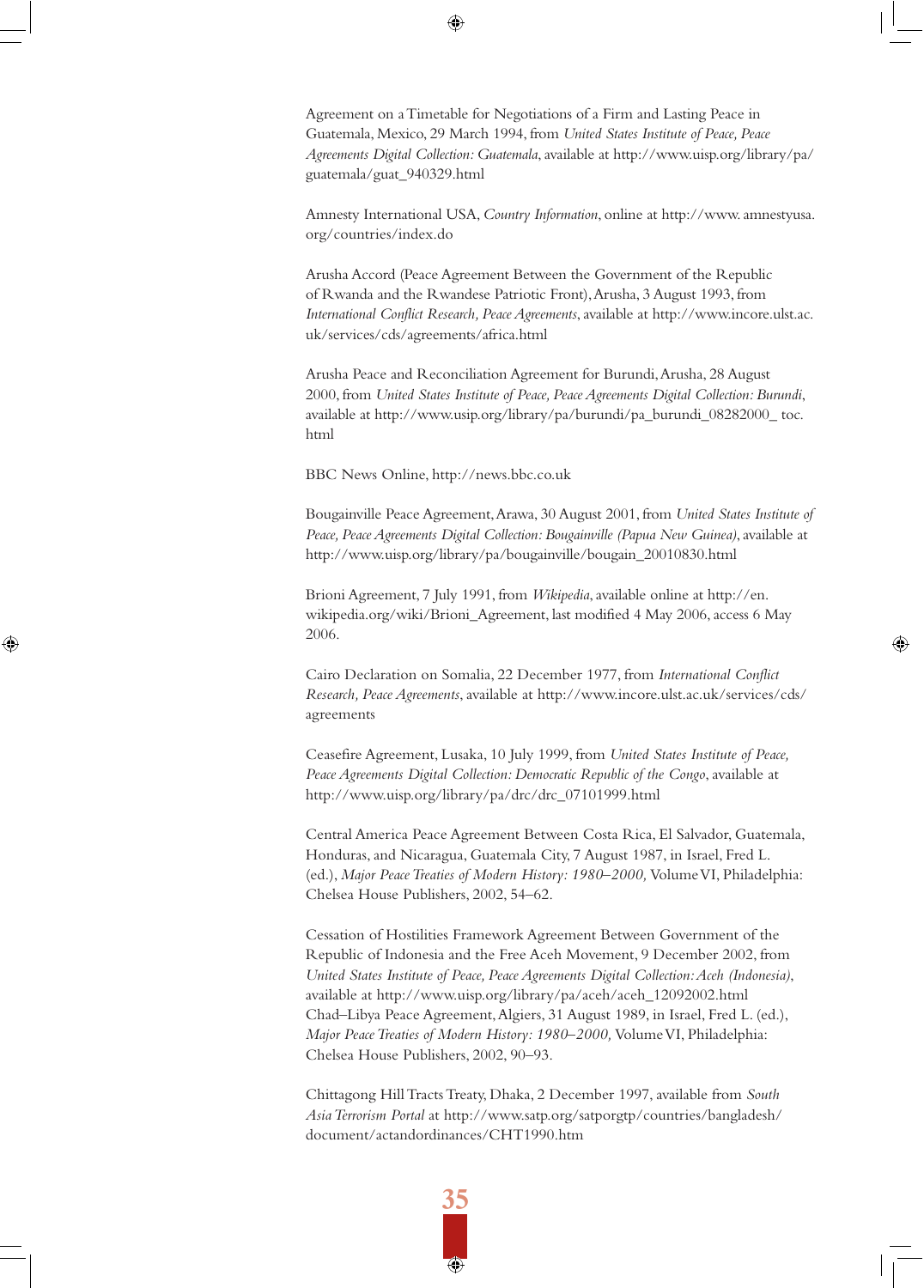Comprehensive Agreement on Human Rights, Mexico, 29 March 2004, from *United States Institute of Peace, Peace Agreements Digital Collection: Guatemala*, available at http://www.uisp.org/library/pa/guatemala/guat\_hr\_940329.html

Comprehensive Peace Agreement Between the Government of Liberia and the Liberians United for Reconciliation and Democracy (LURD) and the Movement for Democracy in Liberia (MODEL) and Political Parties, Accra, 18 August 2003, from *United States Institute of Peace, Peace Agreements Digital Collection: Liberia*, available at http://www.uisp.org/library/pa/liberia/liberia\_08182003\_cpa.html

The Conakry Peace Plan, 23 October 1997, from *Accord*, available at http://www.c-r.org/our-work/accord/sierra-leone/conakry-peace-plan.php

Conciliation Resources, *Accord Series*, available at http://www.cr.org/accord/ series.shtml

Correlates of War, available at http://www.correlatesofwar.org

Cotonou Agreement, Cotonou, 25 July 1993, from *United States Institute of Peace, Peace Agreements Digital Collection: Liberia*, available at http://www.usip.org/library/ pa/liberia/liberia\_07251993\_toc.html

Declaration on the Rehabilitation and Reconstruction of Cambodia, Paris, 23 October 1991, from *United States Institute of Peace, Peace Agreements Digital Collection: Cambodia*, available at http://www.uisp.org/library/pa/cambodia/declaration\_ rehab\_10231991.html

Doyle, Michael W. and Nicholas Sambanis, *Making War and Building Peace: United Nations Peace Operations*, Princeton: Princeton University Press, 2006.

The Erdut Agreement, Erdut and Zagreb, 12 November 1995, from *United States Institute of Peace, Peace Agreements Digital Collection: Croatia*, available at http:// www.uisp.org/library/pa/croatia/croatia\_erdut\_11121995.html

Falkland Islands War Surrender Document, Falkland Islands, 14 June 1982, in Israel, Fred L. (ed.), *Major Peace Treaties of Modern History: 1980–2000,* Volume VI, Philadelphia: Chelsea House Publishers, 2002, 17–18.

Final Act of the Paris Conference on Cambodia, Paris, 23 October 1991, from *United States Institute of Peace, Peace Agreements Digital Collection: Cambodia*, available at http://www.uisp.org/library/pa/cambodia/final\_act\_10231991.html

Fortna, Virgina Page, *Peace Time: Cease-fire Agreements and the Durability of Peace*, Princeton: Princeton University Press, 2004.

Framework Agreement (Macedonia), 13 August 2001, from *United States Institute of Peace, Peace Agreements Digital Collection: Macedonia*, available at http://www. uisp. org/library/pa/cambodia/final\_act\_10231991.html

The General Agreement on the Establishment of Peace and National Accord in Tajikistan, Moscow, 27 June 1997, from *United States Institute of Peace, Peace Agreements Digital Collection: Tajikistan*, available at http://www.uisp.org/library/ pa/tajikistan/tajik\_gen\_agree\_19970627.html

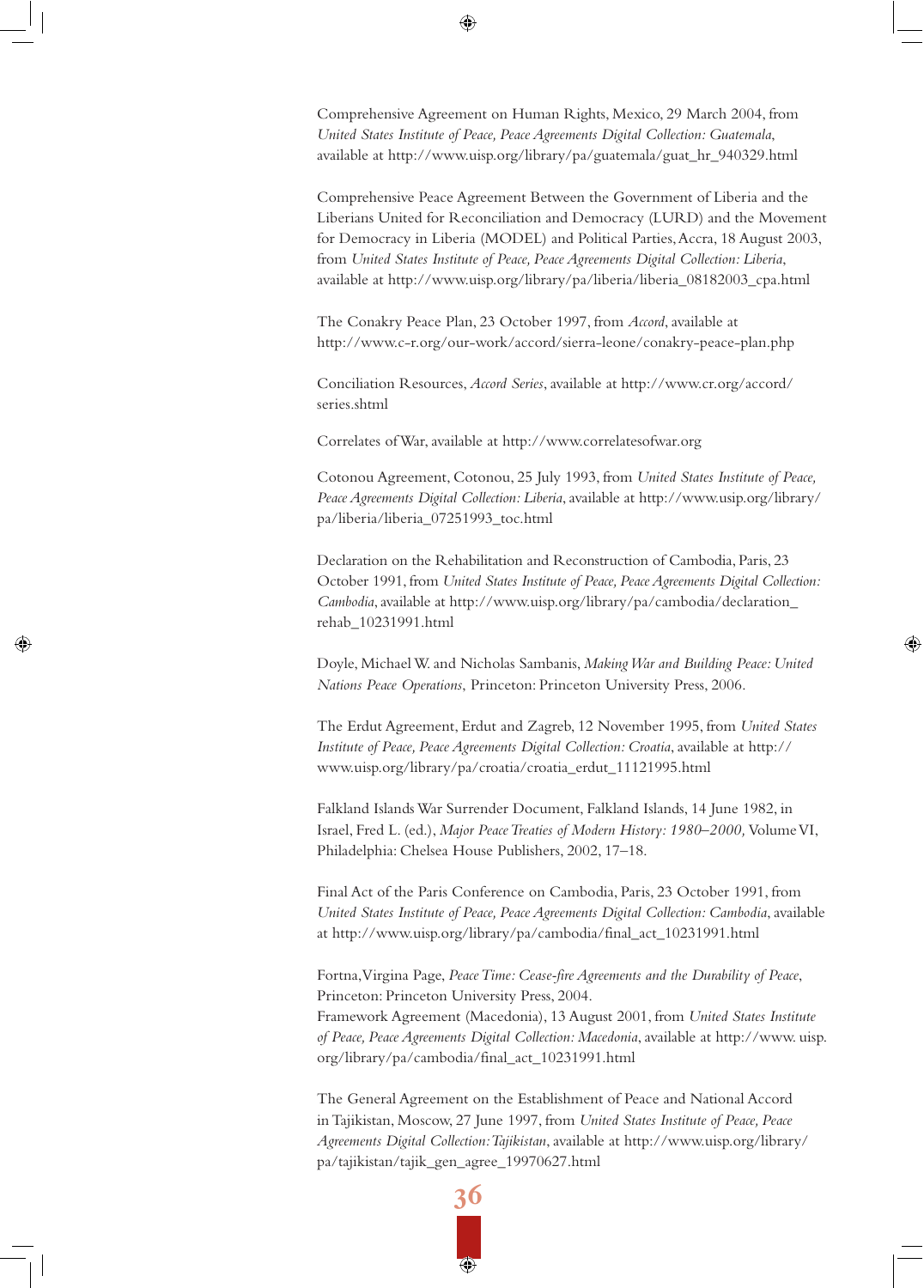The General Agreement Signed in Addis Ababa on 8 January 1993, from *United States Institute of Peace, Peace Agreements Digital Collection: Somalia*, available at http://www.uisp.org/library/pa/somalia/somalia\_01081993\_gen.html

The General Framework Agreement for Peace in Bosnia and Herzegovina, Dayton, Ohio 21 November 1995 (Paris, France, 14 December 1995), from *United States Institute of Peace, Peace Agreements Digital Collection: Bosnia and Herzegovina*, available at http://www.uisp.org/library/pa/bosnia/dayton\_gfa/html

General Peace Agreement for Mozambique, Rome, 4 October 1992, from *United States Institute of Peace*, *Peace Agreements Digital Collection: Mozambique*, available at http://www.uisp.org/library/pa/mozambique/mozambique\_10041992\_gen.html

Global Policy Forum, available at http://www.globalpolicy.org

Governors Island Accord, July 1993, available from http://www-cgsc.army.mil/ carl/resources/csi/kretchik/appendixd.asp

Hayner, Priscilla B., *Unspeakable Truths: Confronting State Terror and Atrocity*, New York: Routledge, 2001.

The Honiara Declaration, Honiara, 23 January 1991, available from Conciliation Resources, Accord Project, at http://www.c-r.org/accord/boug/accord12/keytexts6. shmtl

Human Rights Watch, http://www.hrw.org

Identical Letters Dated 18 July 1997 from the Chargé d'Affaires A.I. of the Permanent Mission of the Central African Republic to the United Nations Addressed to the Secretary-General and to the President of the Security Council, UN S/1997/561, 22 July 1997.

Indo-Sri Lanka Agreement to Establish Peace and Normalcy in Sri Lanka, Colombo, 29 July 1987, in Israel, Fred L. (ed.), *Major Peace Treaties of Modern History: 1980–2000,* Volume VI, Philadelphia: Chelsea House Publishers, 2002, 46–53.

Interim Agreement for Peace and Self-Government in Kosovo, Ramboulliet, 23 February 1999, from *United States Institute of Peace, Peace Agreements Digital Collection: Kosovo*, available at http://www.uisp.org/library/pa/kosovo/kosovo\_ rambtoc.html

International Conflict Research, *Peace Agreements*, available at http://www.incore. ulst.ac.uk/services/cds/agreements International Crisis Group, online at http://www.crisisgroup.org

Israel, Fred L. (ed.), *Major Peace Treaties of Modern History: 1980–2000,* Volume VI, Philadelphia: Chelsea House Publishers, 2002.

Israel and the Palestinian Liberation Organisation (PLO) Agreement on the Gaza Strip and the Jericho Area, Cairo, 4 May 1994, in Israel, Fred L. (ed.), *Major Peace Treaties of Modern History: 1980–2000,* Volume VI, Philadelphia: Chelsea House Publishers, 2002, 150–257.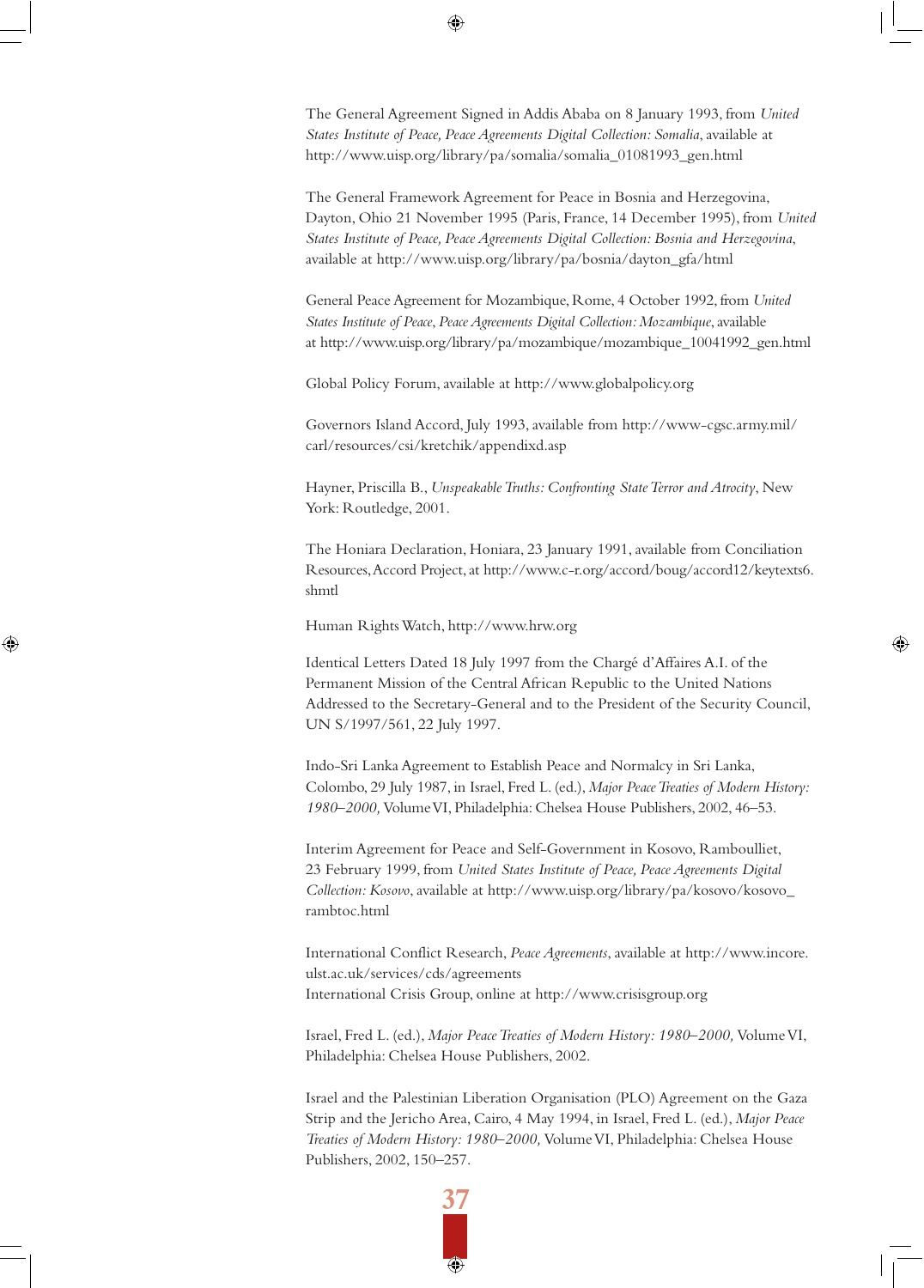Linas-Marcoussis Agreement, 23 January 2003, from *United States Institute of Peace, Peace Agreements Digital Collection: Côte d'Ivoire*, available at http://www.usip.org/ library/pa/cote\_divoire/cote\_divoire\_01242003en.html

Lincoln Agreement on Peace, Security and Development on Bougainville, Lincoln, New Zealand, 23 January 1998, from *United States Institute of Peace, Peace Agreements Digital Collection: Bougainville (Papua New Guinea)*, available at http:// www.uisp.org/library/pa/bougainville/bougain\_19980123.html

L'etat de Droit, 'Information on 22 African States and Haiti', from Sciences Po Bordaux, available online at http://www.etat.sciencespobordeaux.fr

Lusaka Protocol, Lusaka, 15 November 1994, from *United States Institute of Peace, Peace Agreements Digital Collection: Angola*, available at http://www.uisp.org/library/ pa/angola/lusaka\_11151994.html

Marshall, Monty G., 'Conflict Trends in Africa, 1946–2004: A Macro-Comparative Perspective', Report Prepared for the Africa Conflict Prevention Pool (ACPP), Government of the United Kingdom, 14 October 2005.

Memorandum of Understanding Between the Government of the Republic of Indonesia and the Free Aceh Movement, Helsinki, 15 August 2005, available via *BBC News Online* at http://news.bbc.co.uk/2/hi/asia-pacific/4151980.stm

Memorandum of Understanding Between the United Nations and the Republic of Iraq, Baghdad, 23 February 1998, in Israel, Fred L. (ed.), *Major Peace Treaties of Modern History: 1980–2000,* Volume VI, Philadelphia: Chelsea House Publishers, 2002, 112–114.

Minorities at Risk, *Chronology for Southerners in Chad*, University of Maryland Center for International Development and Conflict Management, 2 June 2004, available at http://www.cidcm.umd.edu/inscr/mar/chronology.asp?groupId=48302

Minorities at Risk, *Chronology for Diolas in Casamance in Senegal*, University of Maryland Center for International Development and Conflict Management, 4 June 2004, available at http://www.cidcm.umd.edu/inscr/mar/chronology.asp?groupID  $=43301$ 

The Nairobi Peace Agreement, 17 December 1985, from *Accord*, available at http://www.c-r.org/our-work/accord/northern-uganda/key-texts.php

The National Pact: A Summary, from Ag Mohamed, Coulibaly & Drabo: *Nord du Mali – de la Tragedie à l'Espoir*, Bamako, 1995, 13–14, available online at http:// www.c-r.org/accord/peace/accord13/makey.shtml

National Peace Accord, 14 September 1991, from *International Conflict Research, Peace Agreements*, available at http://www.incore.ulst.ac.uk/services/cds/agreements/ africa.html

New Efforts to End Senegal Conflict, *BBC News Online*, 6 August 2001, available at http://news.bbc.co.uk/2/hi/africa/1475241.stm

Nicaragua-Nicaraguan Resistance Preliminary Cease-Fire Agreement, Sapoá, 23 March 1988, in Israel, Fred L. (ed.), *Major Peace Treaties of Modern History: 1980– 2000,* Volume VI, Philadelphia: Chelsea House Publishers, 2002, 63–65.

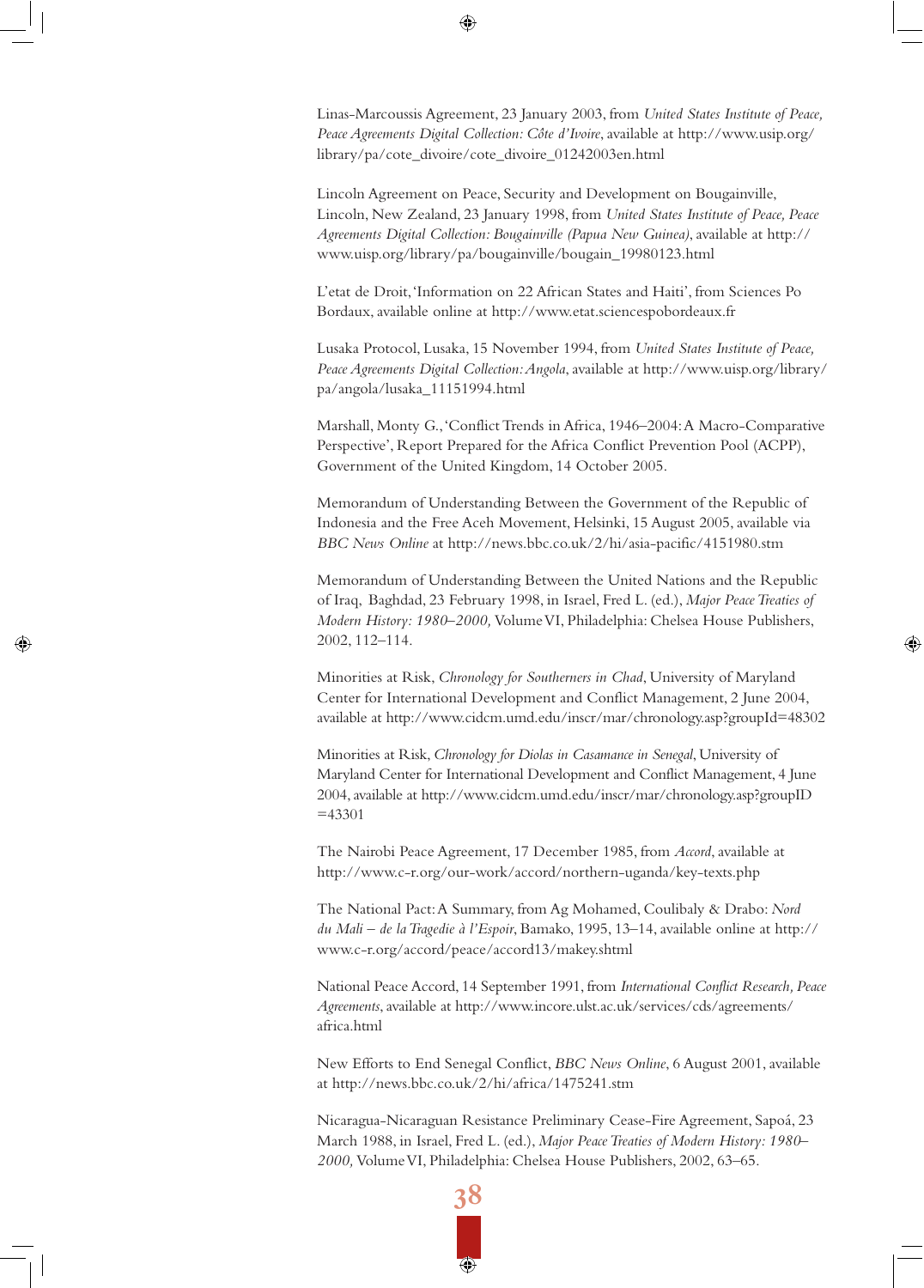The Northern Ireland Peace Agreement, Belfast, 10 April 1998, from *United States Institute of Peace*, Peace Agreements Digital Collection: Northern Ireland, available at http://www.uisp.org/library/pa/ni/nitoc.html

Ostheimer, Andrea E., 'Mozambique: The permanent entrenchment of democratic minimalism?' *African Security Review* 10(1), 2001, available at http://www.issafrica. org/Pubs/ASR/10No1/Ostheimer.html

Peace Accords for Angola, Bicesse (Estoril), Portugal, 31 May 1991, from *International Conflict Research, Peace Agreements*, available at http://www.incore.ulst. ac.uk/services/cds/agreements/africa.html

Peace Agreement, 16 January 1992, from *United States Institute of Peace, Peace Agreements Digital Collection: El Salvador*, available at http://www.uisp.org/library/ pa/el\_salvador/pa\_es\_01161992.html

Peace Agreement Between the Governments of the Republic of Rwanda and the Democratic Republic of the Congo, 30 July 2002, from *United States Institute of Peace*, *Peace Agreements Digital Collection: Democratic Republic of the Congo*, available at http://www.usip.org/library/pa/drc\_rwanda/drc\_rwanda\_pa07302002.html

Peace Agreement Between the Government of the Republic of Sierra Leone and the Revolutionary United Front of Sierra Leone, Abidjan, 30 November 1996, from *United States Institute of Peace, Peace Agreements Digital Collection: Sierra Leone*, available at http://www.usip.org/library/pa/sl/sierra\_leone\_11301996.html

Peace Agreement Between the Government of Sierra Leone and the Revolutionary United Front, Lomé, 7 July 1999, from *United States Institute of Peace, Peace Agreements Digital Collection: Sierra Leone*, available at http://www.usip. org/library/pa/sl/sierra\_leone\_07071999\_toc.html

Peace Agreement between the Government of Sudan and South Sudan United Democratic

Salvation Front (UDSF), 21 April 1997, from *International Conflict Research, Peace Agreements*, available at http://www.incore.ulst.ac.uk/services/cds/agreements/ africa.html

Peace Agreement Between Mexico and the Zapatista National Liberation Army (EZLN), 16 February 1996, from *United States Institute of Peace, Peace Agreements Digital Collection: Chiapas (Mexico)*, available at http://www.uisp.org/library/pa/ chiapas/agreement\_960216.html

Peace Agreement with the Moro National Liberation Front, Manila, 2 September 1996, from *United States Institute of Peace, Peace Agreements Digital Collection: Philippines*, available at http://www.uisp.org/library/pa/philippines/pagree\_ 07181996\_toc.html

Peace Agreement Between the Uganda Government (NRM) and the Uganda People's Democratic Movement (UPDM), 3 June 1988, from *Accord*, available at http://www.c-r.org/our-work/accord/northern-uganda/key-texts.php

Peace Treaty Between El Salvador and Honduras, Lima, 30 October 1980, in Israel, Fred L. (ed.), *Major Peace Treaties of Modern History: 1980–2000,* Volume VI, Philadelphia: Chelsea House Publishers, 2002, 1–16.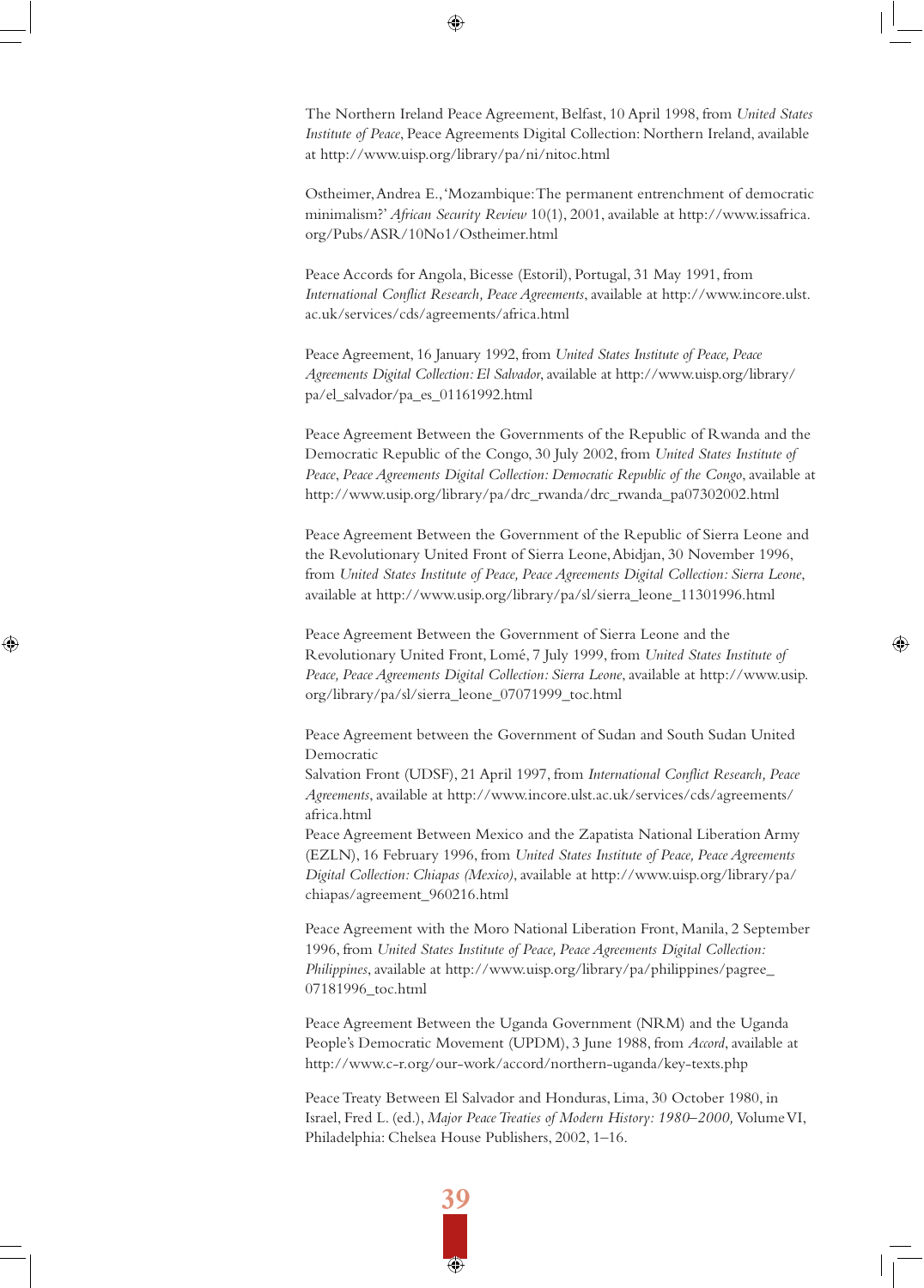Peace Treaty and Principles of Interrelation between Russian Federation and Chechen Republic Ichkeria, 12 May 1997, from *International Conflict Research, Peace Agreements*, available at http://www.incore.ulst.ac.uk/services/cds/agreements/ casia.html

Phillips, Charles, and Alan Axelrod, *Encyclopedia of Historical Treaties and Alliances*, Volume 2, New York: Facts on File, 2001

The Presidential Act of Brazil, Brasilia, 26 October 1998, from *United States Institute of Peace, Peace Agreements Digital Collection: Ecuador-Peru*, available at http:// www.uisp.org/library/pa/ep/ep\_brasilia10261998.html

The Pretoria Protocol on Political, Defence and Security Power Sharing in Burundi, Pretoria, 8 October 2003, from *United States Institute of Peace, Peace Agreements Digital Collection: Burundi*, available at http://www.uisp.org/library/pa/ burundi/pa\_burundi\_10082003.html

Protocol on the Fundamental Principles of Establishing Peace and National Accord in Tajikistan, 17 August 1995, from *Accord*, available at http://www.c-r. org/our-work/accord/tajikistan/key-texts.php

Protocol on the Guarantees of Implementation of the General Agreement on Establishment of Peace and National Accord in Tajikistan, 28 May 1997, from *Accord*, available at http://www.c-r.org/our-work/accord/tajikistan/key-texts.php

Protocol on the Main Functions and Powers of the Commission on National Reconciliation [Tajikistan], 23 December 1996, from *Accord*, available at http:// www.c-r.org/our-work/accord/tajikistan/key-texts.php

Protocol on Military Issues [Tajikistan], 8 March 1997, from *Accord*, available at http://www.c-r.org/our-work/accord/tajikistan/key-texts.php Protocol on Political Issues [Tajikistan], 18 May 1997, from *Accord*, available at http://www.c-r.org/our-work/accord/tajikistan/key-texts.php

Protocol on Refugee Issues [Tajikistan], 13 January 1997, from *Accord*, available at http://www.c-r.org/our-work/accord/tajikistan/key-texts.php Ross, Will, Forgiveness for Uganda's Former Rebels, *BBC News Online*, 25 October 2004, available at http://news.bbc.co.uk/2/hi/programmes/from\_our\_ own\_correspondent/3951277.stm

'Senegal', in *Amnesty International Report 2006*, available at http://www. amnestyusa. org/countries/senegal/document.do?id=ar&yr=2006

'Senegal', in *Amnesty International Report 2002*, available at http://www.amnestyusa. org/countries/senegal/document.do?id=A4092D5CBC10F48C80256BAE0056 D3C3

Senegal: Casamance Looks Forward to More Prosperous 2005 After Peace Deal, *IRINnews.org*, 31 December 2004, available at http://www.irinnews.org/print.asp? ReportID-44875

'Sierra Leone', in *Amnesty International Report 2003*, available at http://www. amnestyusa.org/countries/sierra\_leone/index.do

Statute of the Commission on National Reconciliation [Tajikistan], 21 February 1997, from *Accord*, available at http://www.c-r.org/our-work/accord/tajikistan/ key-texts.php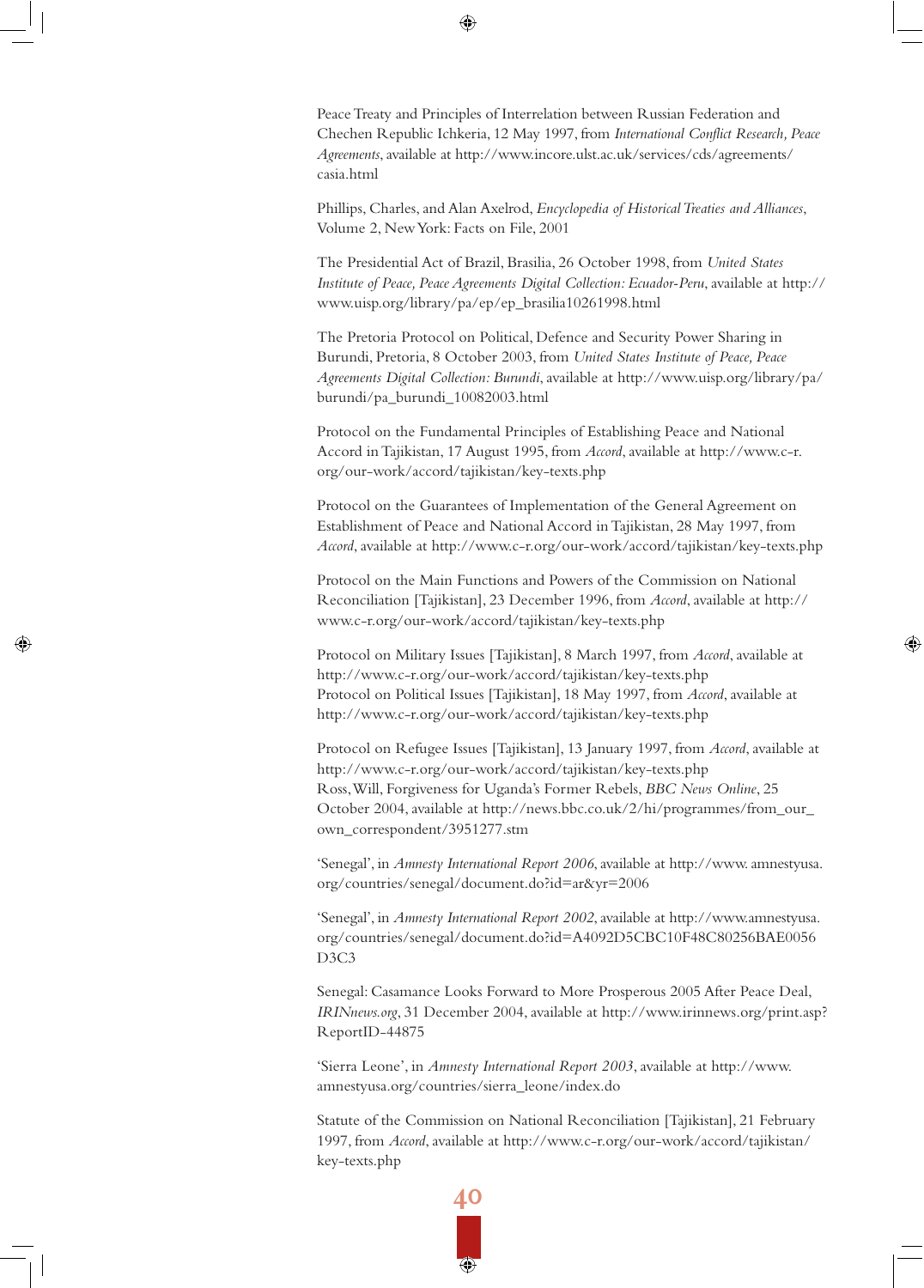Stedman, Stephen, 'International Implementation of Peace Agreements in Civil Wars: Findings from a Study of Sixteen Cases', in Crocker, C., F. Hampson and P. All (eds), *Turbulent Peace,* Washington D.C.: United States Institute of Peace Press, 2001.

Stotzky, Irwin P., 'Haiti: Searching for Alternatives', in Roht-Arriaza, Naomi (ed.), *Impunity and Human Rights in International Law and Practice*, Oxford: Oxford University Press, 1995, 185–197.

Summary of the Situation of Internal Displacement, *ReliefWeb*, 6 November 2001, available at http://www.reliefweb.int/rw/rwb.nsf/db900SID/ACOS-64C43D? OpenDocument

Taif Agreement, Taif, 22 October 1989, from http://www.mideastinfo.com/ documents/taif.htm

Timeline: Chad, *BBC News Online*, 12 May 2006, available at http://news.bbc.co. uk/go/pr/fr/1/hi/world/africa/country\_profiles/1068745.stm

Treaty of Peace Between the State of Israel and the Hashemite Kingdom of Jordan, Arava/Araba Crossing Point, 26 October 1994, from *International Conflict Research, Peace Agreements*, available at http://www.incore.ulst.ac.uk/services/cds/ agreements/israel-jordan.html

UCDP/PRIO Armed Conflicts Data Set, v.3-2005b, *International Peace Research Institute, Oslo*, available at http://new.prio.no/CSCW-Datasets/Data-on-Armed-Conflict/UppsalaPRIO-Armed-Conflicts-Dataset

United Nations, *UN Peacemakers Database*, available at http://peacemaker.unlb.org/ index1.php

United Nations Security Council, *Security Council Resolutions*, available at http:// www.un.org/Docs/sc/unsc\_resolutions.html

United Nations Security Council Resolution 1483, 22 May 2003, available at http://www.un.org/Docs/sc/unsc\_resolutions.html

United States Institute of Peace, *Peace Agreements Digital Collection*, Washington D.C., available at http://www.usip.org/library/pa.html

United States Institute of Peace, *Truth Commissions Digital Collection*, Washington D.C., available at http://www.usip.org/library/truth.html#tc

Walter, Barbara F., *Committing to Peace: The Successful Settlement of Civil Wars,*  Princeton: Princeton University Press, 2002.

Washington Agreement, Washington D.C., 1 March 1994, from *United States Institute of Peace, Peace Agreements Digital Collection: Bosnia and Herzegovina*, available at http://www.uisp.org/library/pa/bosnia/washagree\_03011994.html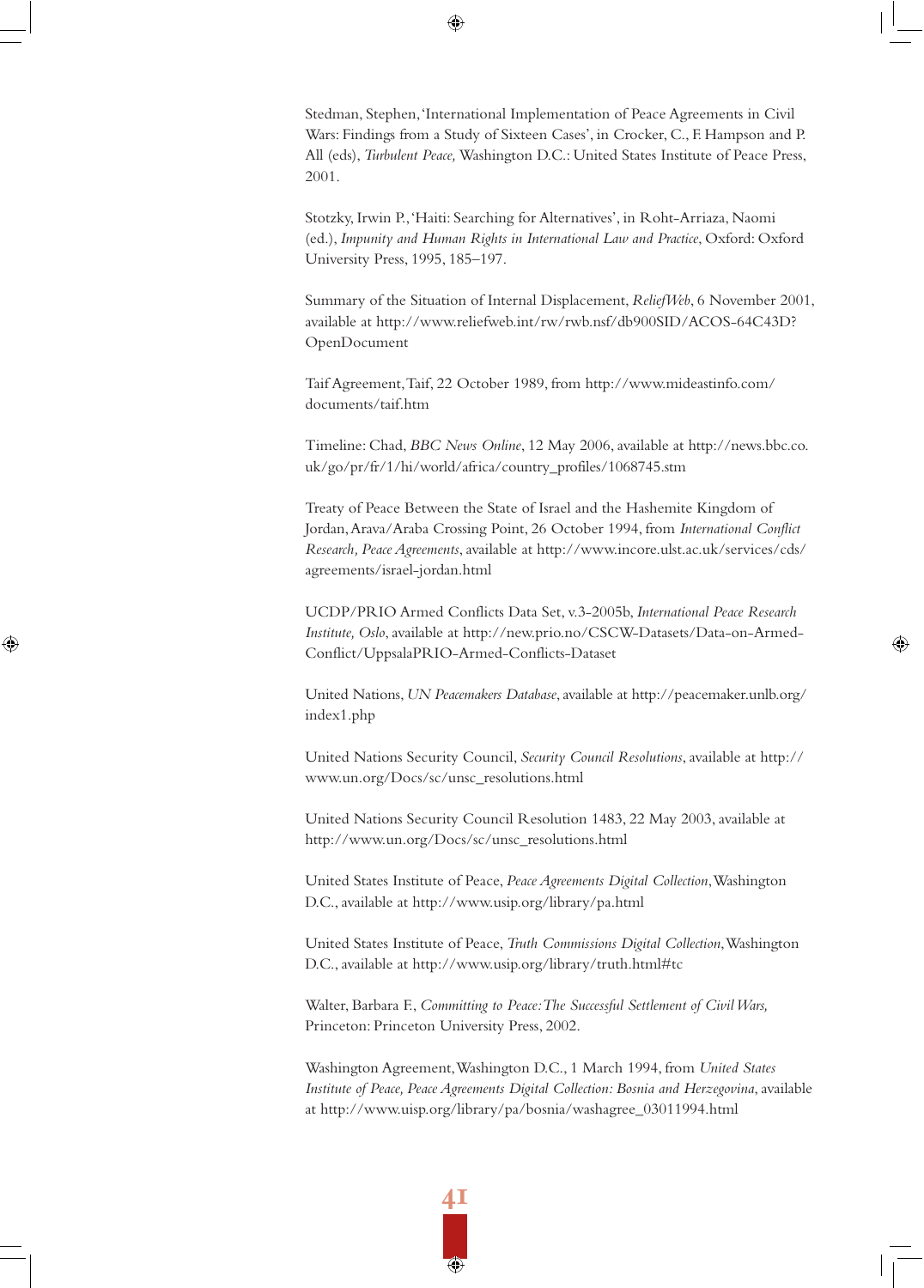# Appendix 1: Agreements and individual justice mechanisms, 1980–2006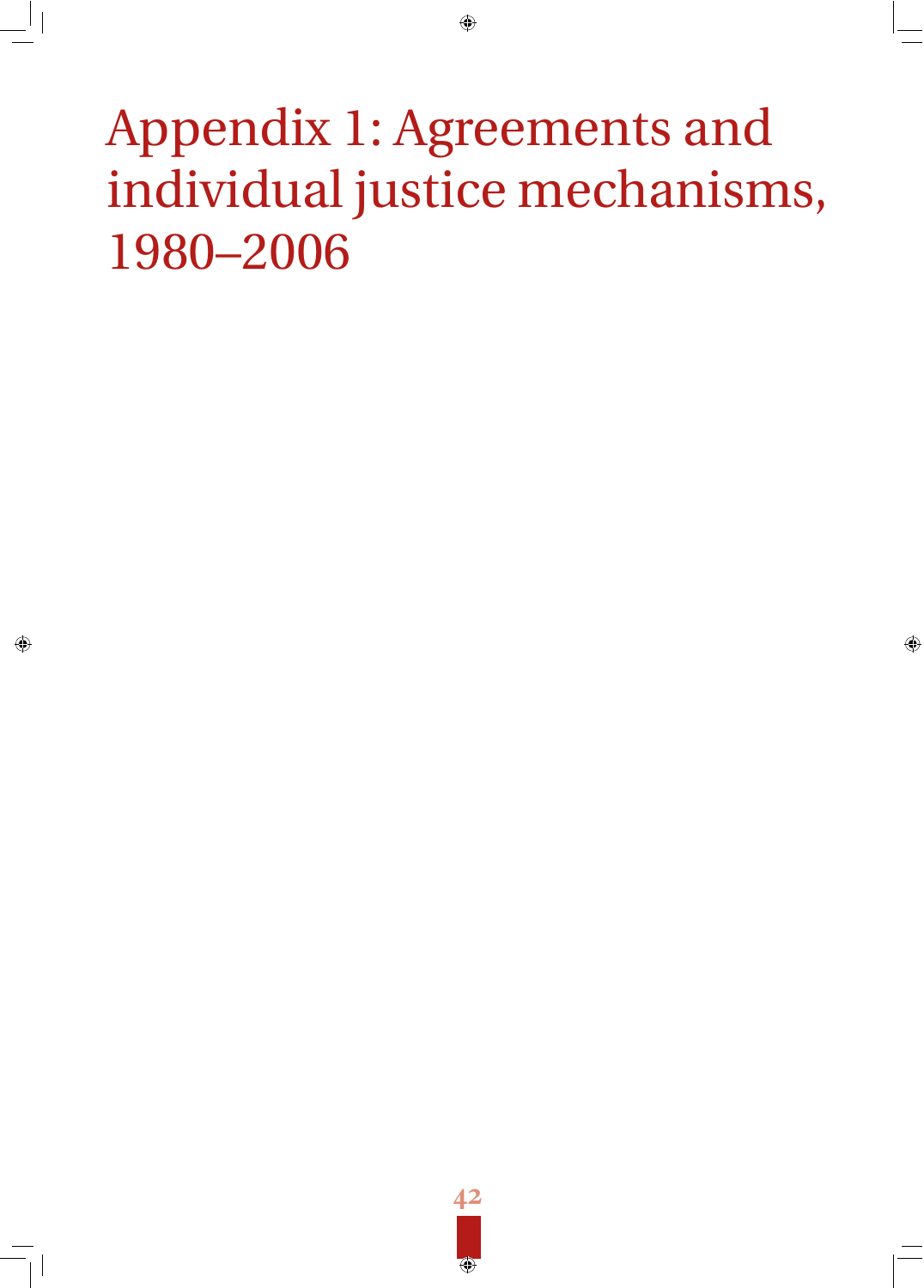| Agreement                                                                                                       | Parties                                                                | $\iota\nu\partial\chi$ | Total mechanisms | $\lambda$ <i>sauu</i> | Prisoner release | น011ขา8อ1น1อง<br>Combatant | ило $\beta$ л әэңо $d$ | шлоfәл Лю1111 $W$ | uoissimmos<br>$\mathfrak{su}$ 8 $\mu$ uvun $H$ | $\delta u$ 1112 $\Lambda$ | Compensation | TRC | Traditional justice | $s$ p $u$ L |
|-----------------------------------------------------------------------------------------------------------------|------------------------------------------------------------------------|------------------------|------------------|-----------------------|------------------|----------------------------|------------------------|-------------------|------------------------------------------------|---------------------------|--------------|-----|---------------------|-------------|
| El Salvador and Honduras<br>Peace Treaty Between                                                                | El Salvador and Honduras<br>Governments of                             | 1980                   | $\circ$          |                       |                  |                            |                        |                   |                                                |                           |              |     |                     |             |
| Falklands War Surrender<br>Document                                                                             | United Kingdom (signed<br>by military commanders)<br>Argentina and the | 1982                   | $\circ$          |                       |                  |                            |                        |                   |                                                |                           |              |     |                     |             |
| Israel and the Government of<br>Government of the State of<br>the Republic of Lebanon*<br>Agreement Between the | Governments of Israel<br>and Lebanon                                   | 1983                   | $\circ$          |                       |                  |                            |                        |                   |                                                |                           |              |     |                     |             |
| Nairobi Peace Agreement                                                                                         | Military Government of<br>Resistance Movement<br>Uganda and National   | 1985                   | LO.              |                       | $\times$         | $\times$                   |                        | $\times$          |                                                | $\times$                  |              |     |                     | $\times$    |
| Rica, El Salvador, Guatemala,<br>Agreement Between Costa<br>Honduras and Nicaragua*<br>Central American Peace   | Costa Rica, El Salvador,<br>Guatemala, Honduras,<br>Nicaragua          | 1987                   | $\mathcal{C}$    | $\ominus$<br>$\times$ | $\times$         |                            |                        |                   |                                                |                           |              |     |                     |             |
| India-Sri Lanka Agreement to<br>Establish Peace and Normalcy<br>in Sri Lanka*                                   | Governments of India<br>and Sri Lanka                                  | 1987                   | $\mathcal{C}$    | $\times$              |                  | $\times$                   |                        |                   |                                                |                           |              |     |                     |             |
| Matabeleland Accord (Unity<br>Accord)                                                                           | ZAPU and ZANU-PF<br>factions in Zimbabwe                               | 1987                   | $\circ$          |                       |                  |                            |                        |                   |                                                |                           |              |     |                     |             |
| United States and the USSR<br>Accords Guaranteed by the<br>Afghanistan-Pakistan Peace                           | USA, USSR (guarantors)<br>Afghanistan, Pakistan                        | 1988                   | $\circ$          |                       |                  |                            |                        |                   |                                                |                           |              |     |                     |             |
|                                                                                                                 |                                                                        |                        |                  |                       |                  |                            |                        |                   |                                                |                           |              |     |                     |             |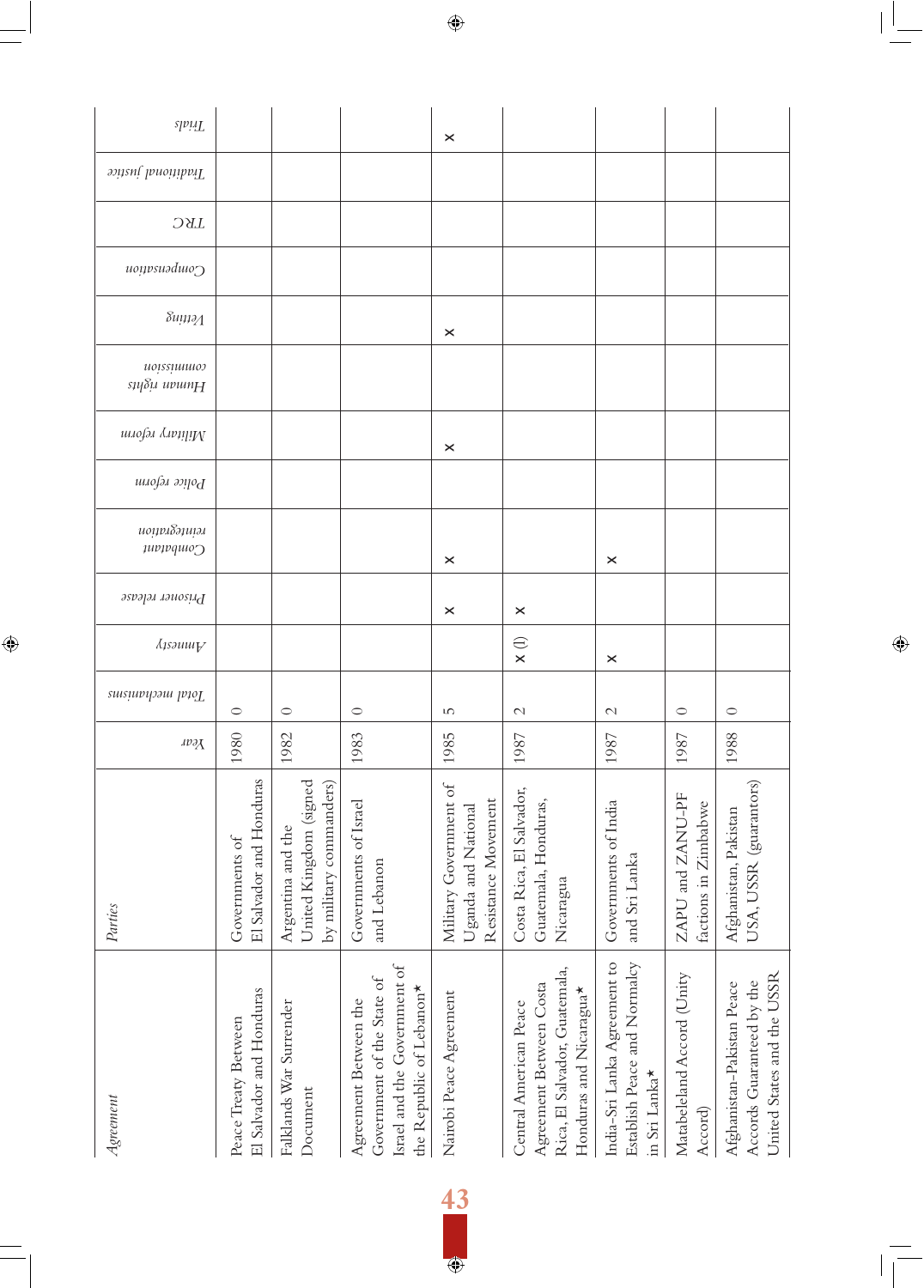| $A$ greement                                                                                                                                                                                                                                  | Parties                                                             | <i><b>AD</b></i> | Total mechanisms | $\lambda$ <i>səu<math>w</math>v</i> | Prisoner release | น011ขา8อ1น1อเ<br>Combatant | $u\mu$ ofice reform | шлоfәл Лю1111 $W$ | uoissimmos<br>$\mathfrak{su}$ 8 $\mu$ uvun $H$ | $\delta u$ 1112 $\Lambda$ | Compensation | TRC | Traditional justice | $spin \underline{L}$ |
|-----------------------------------------------------------------------------------------------------------------------------------------------------------------------------------------------------------------------------------------------|---------------------------------------------------------------------|------------------|------------------|-------------------------------------|------------------|----------------------------|---------------------|-------------------|------------------------------------------------|---------------------------|--------------|-----|---------------------|----------------------|
| the Cuban Military Contingent<br>the Internationalist Mission of<br>Angola for the Conclusion of<br>of Cuba and the Government<br>Government of the Republic<br>of the People's Republic of<br>Agreement Between the<br>(Bilateral Agreement) | Governments of Cuba<br>and Angola                                   | 1988             | $\circ$          |                                     |                  |                            |                     |                   |                                                |                           |              |     |                     |                      |
| the Republic of Cuba, and the<br>People's Republic of Angola,<br>Republic of South Africa<br>Agreement Among the<br>(Tripartite Agreement)                                                                                                    | Governments of Angola,<br>Cuba, and the Republic<br>of South Africa | 1988             | $\circ$          |                                     |                  |                            |                     |                   |                                                |                           |              |     |                     |                      |
| Resistance Preliminary<br>Nicaragua-Nicaraguan<br>Cease-fire Agreement                                                                                                                                                                        | and Nicaraguan Resistance<br>Government of Nicaragua                | 1988             |                  | $\pmb{\times}$                      |                  |                            |                     |                   |                                                |                           |              |     |                     |                      |
| Peace Agreement Between the<br>Uganda Government and the<br>Uganda People's Democratic<br>Movement                                                                                                                                            | Government of Uganda<br>and UPDM                                    | 1988             | $\mathcal{L}$    |                                     | $\pmb{\times}$   | $\times$                   |                     | $\pmb{\times}$    |                                                |                           |              |     |                     |                      |
| Chad-Libya Peace Agreement<br>and Libya                                                                                                                                                                                                       | Governments of Chad                                                 | 1989             |                  |                                     | $\pmb{\times}$   |                            |                     |                   |                                                |                           |              |     |                     |                      |
| Lebanese parliament<br>Taif Agreement*                                                                                                                                                                                                        | Remaining members of                                                | 1989             |                  |                                     |                  |                            | $\times$            |                   |                                                |                           |              |     |                     |                      |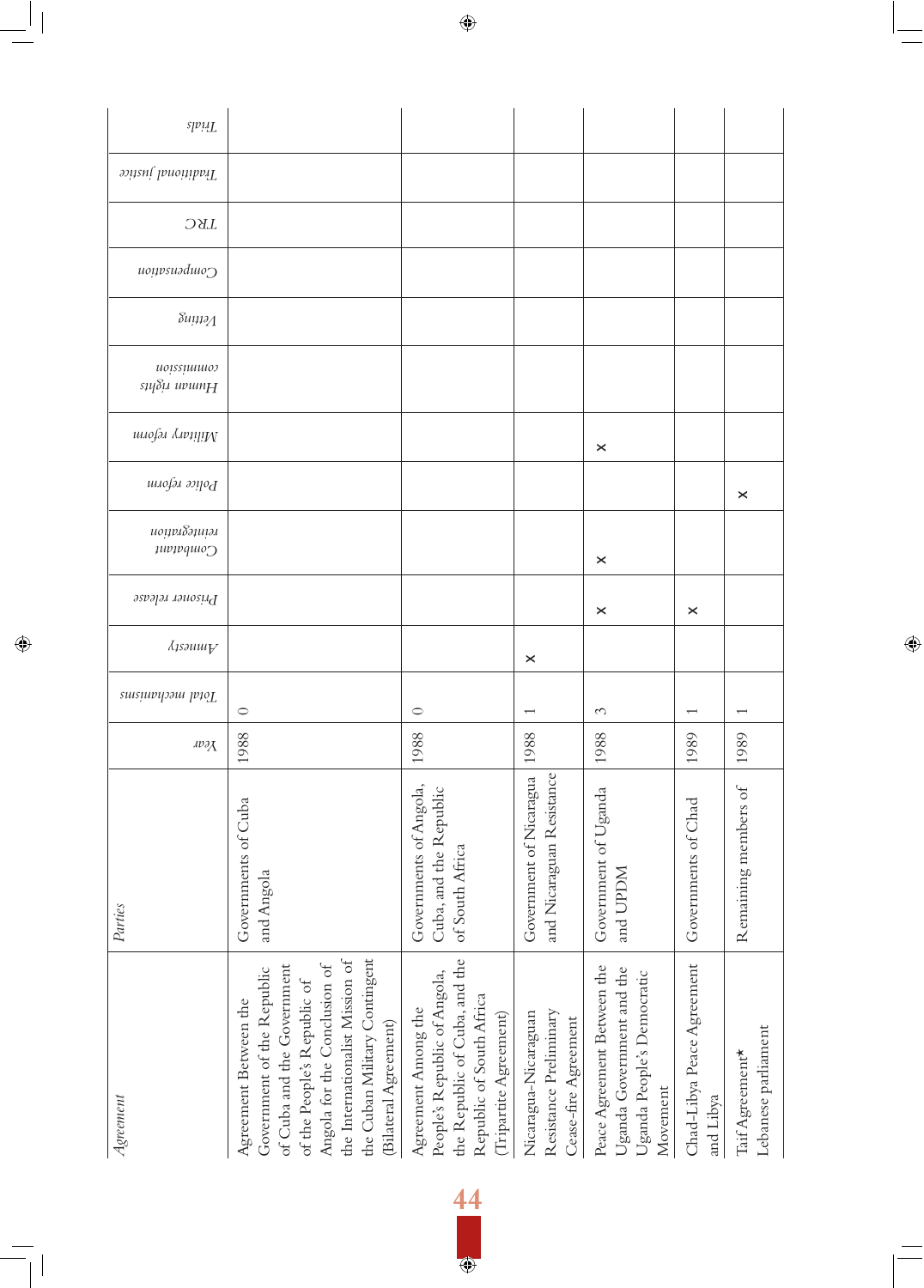| Agreement                                                                                                                                                                      | Parties                                                               | ndY  | Total mechanisms | $\lambda$ <i>səu<math>u</math>v</i> | Prisoner release | น011ขา8อ1นาอเ<br>Combatant | ило $\beta$ л әэпр $\sigma$ | шлоfәл Лю1111 $W$ | uoissiuuuos<br>$\mathfrak{su}$ 8 $\mu$ uvun $H$ | $\delta u$ 1112 $\Lambda$ | Compensation   | TRC | Traditional justice | $s$ puL |
|--------------------------------------------------------------------------------------------------------------------------------------------------------------------------------|-----------------------------------------------------------------------|------|------------------|-------------------------------------|------------------|----------------------------|-----------------------------|-------------------|-------------------------------------------------|---------------------------|----------------|-----|---------------------|---------|
| Catholic Church in the capacity<br>Accord between the National<br>of a moral and spiritual guide<br>Government, the Political<br>Parties, the M-19 and the<br>for the process* | Government of Colombia,<br>M19, other rebel groups                    | 1990 | $\mathcal{C}$    | $\times$                            |                  | ×                          |                             |                   |                                                 |                           |                |     |                     |         |
| Angola Peace Accords (acordos<br>de Paz para Angola, also known<br>as the Bicesse Accords)*                                                                                    | Angola, UNITA                                                         | 1991 | 3                |                                     | $\times$         | $\times$                   |                             | $\times$          |                                                 |                           |                |     |                     |         |
| Honiara Declaration on Peace,<br>Rehabilitation on Bougainville<br>with Supplementary Note*<br>Reconciliation and                                                              | Government of Papua<br>representatives<br>New Guinea,<br>Bougainville | 1991 | $\mathcal{C}$    | $\pmb{\times}$                      | $\times$         |                            |                             |                   |                                                 |                           | $\pmb{\times}$ |     |                     |         |
| Declaration on Rehabilitation<br>Conference Agreement on a<br>Comprehensive Political<br>Concerning Sovereignty<br>Settlement Agreement<br>Final Act of the Paris              | Cambodia and 19 other<br>states                                       | 1991 |                  |                                     | $\times$         |                            |                             |                   |                                                 |                           |                |     |                     |         |
| Forces of Casamance (MFDC)*<br>the Movement of Democratic<br>Government of Senegal and<br>Agreement between                                                                    | Government of Senegal<br>and MFDC                                     | 1991 |                  | $\ominus$<br>×                      |                  |                            |                             |                   |                                                 |                           |                |     |                     |         |
| <b>Brioni Accords</b>                                                                                                                                                          | Governments of Slovenia,<br>Croatia and Yugoslavia                    | 1991 | $\circ$          |                                     |                  |                            |                             |                   |                                                 |                           |                |     |                     |         |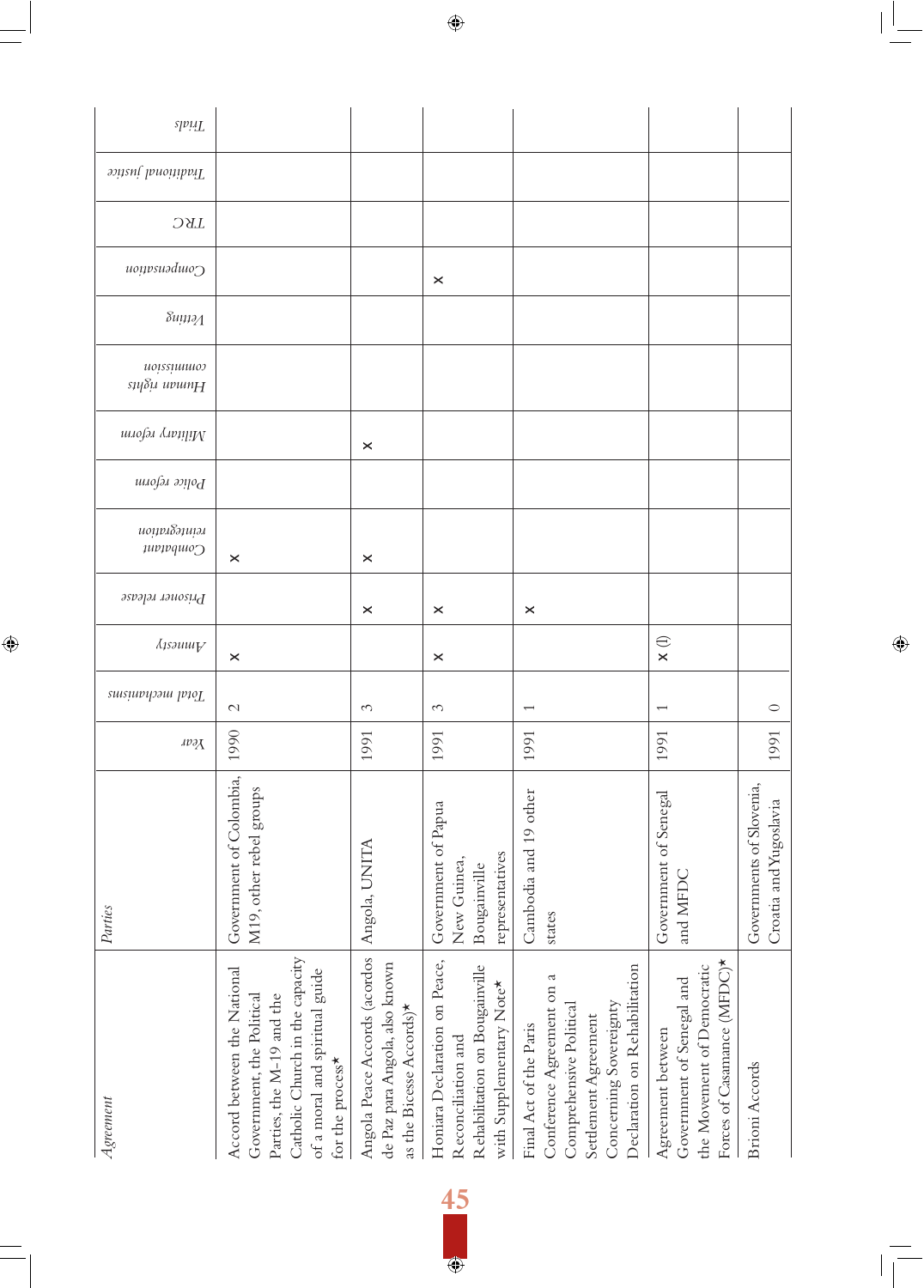| $s$ p $u$ L                                |                                                         |                                       |                                     |                                                  |                                 |                                                |                                                                                                                                                          | $\times$                                                                                                                       |                                                                                                                        |
|--------------------------------------------|---------------------------------------------------------|---------------------------------------|-------------------------------------|--------------------------------------------------|---------------------------------|------------------------------------------------|----------------------------------------------------------------------------------------------------------------------------------------------------------|--------------------------------------------------------------------------------------------------------------------------------|------------------------------------------------------------------------------------------------------------------------|
| Traditional justice                        |                                                         |                                       |                                     | $\times$                                         |                                 |                                                |                                                                                                                                                          |                                                                                                                                |                                                                                                                        |
| TRC                                        |                                                         | ×                                     |                                     |                                                  |                                 |                                                |                                                                                                                                                          |                                                                                                                                |                                                                                                                        |
| $u$ onpensano $D$                          |                                                         |                                       | $\times$                            | $\times$                                         |                                 |                                                |                                                                                                                                                          | $\times$                                                                                                                       | $\times$                                                                                                               |
| $\delta u$ 1112 $\Lambda$                  |                                                         | $\pmb{\times}$                        |                                     | $\times$                                         |                                 | $\pmb{\times}$                                 |                                                                                                                                                          |                                                                                                                                |                                                                                                                        |
| uoissiuuuos<br>$\mathfrak{su}$ δμ uvun $H$ |                                                         |                                       |                                     |                                                  |                                 |                                                |                                                                                                                                                          | $\times$                                                                                                                       |                                                                                                                        |
|                                            |                                                         | $\pmb{\times}$                        |                                     |                                                  |                                 |                                                |                                                                                                                                                          | $\pmb{\times}$                                                                                                                 |                                                                                                                        |
| ило $\beta$ л әэңо $d$                     | $\times$                                                | $\pmb{\times}$                        | $\pmb{\times}$                      | $\pmb{\times}$                                   |                                 | $\times$                                       |                                                                                                                                                          | $\pmb{\times}$                                                                                                                 | $\times$                                                                                                               |
| น011ขา8อ1น1อง<br>Combatant                 |                                                         |                                       | $\pmb{\times}$                      | $\times$                                         |                                 |                                                | $\pmb{\times}$                                                                                                                                           | $\times$                                                                                                                       |                                                                                                                        |
| Prisoner release                           |                                                         |                                       |                                     | $\times$                                         |                                 |                                                | $\times$                                                                                                                                                 |                                                                                                                                |                                                                                                                        |
| $\lambda$ <i>ssuu</i>                      |                                                         |                                       |                                     |                                                  |                                 | ×                                              | $\times$                                                                                                                                                 |                                                                                                                                |                                                                                                                        |
| Total mechanisms                           | $\overline{\phantom{0}}$                                | $\overline{\phantom{a}}$              | $\mathcal{L}$                       | $\overline{\phantom{0}}$                         | $\circ$                         | $\tilde{\phantom{0}}$                          | $\overline{4}$                                                                                                                                           | $\circ$                                                                                                                        | $\mathcal{L}$                                                                                                          |
| rear                                       | 991<br>$\overline{\phantom{0}}$                         | 992<br>$\overline{\phantom{0}}$       | 992<br>$\overline{\phantom{m}}$     | 992<br>$\overline{\phantom{0}}$                  | 993<br>$\overline{\phantom{0}}$ | 993<br>$\overline{\phantom{0}}$                | 993<br>$\overline{\phantom{0}}$                                                                                                                          | 993<br>$\overline{\phantom{0}}$                                                                                                | 993<br>$\overline{\phantom{0}}$                                                                                        |
| Parties                                    | to conflict in South Africa<br>40 organisations/parties | Salvador and FMLN<br>Government of El | Government of Mali<br>and MFUA      | Mozambique and<br>Government of<br><b>RENAMO</b> | Warring Afghan factions         | Government of Haiti and                        | National Unity of Liberia,<br>Liberation Movement of<br>National Patriotic Front<br>Interim Government of<br>Liberia for Democracy<br>of Liberia, United | Government of Rwanda<br>and Rwandese Patriotic<br>Front                                                                        | 15 signatories representing<br>warring factions                                                                        |
| Agreement                                  | National Peace Accord                                   | Peace Agreement<br>(Chapultepec)      | Bamako Peace Pact/<br>National Pact | General Peace Agreement for<br>Mozambique        | Islamabad Accord*               | Governors Island Agreement*<br>military rebels | Cotonou Agreement*                                                                                                                                       | of Rwanda and the Rwandese<br>Peace Agreement Between the<br>Government of the Republic<br>Patriotic Front (Arusha<br>Accords) | Concluded at the First Session<br>of the Conference on National<br>Reconciliation in Somalia*<br>Addis Ababa Agreement |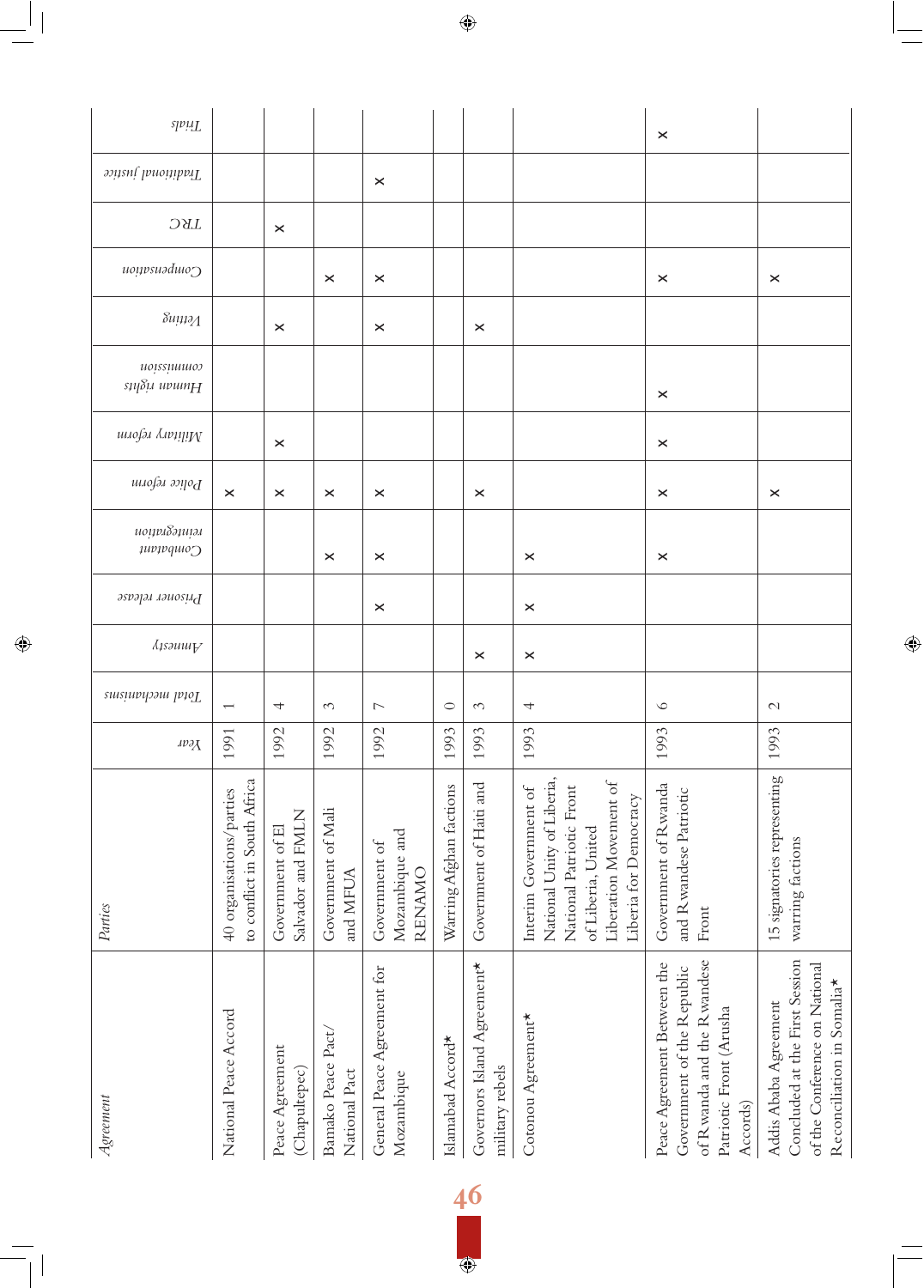| Agreement                                                                                                                                                                                                            | Parties                                                                                          | rosy | Total mechanisms         | $\lambda$ <i>səu<math>u</math>v</i> | Prisoner release | น011ขา8อ1นาอม<br>Combatant | $u\mu$ olice reform | $u\iota\iota$ орда Лір $\eta\eta\eta$ | uoissimmos<br>$\mathfrak{sup}\mathfrak{g}\mu$ upun $H$ | $\delta u$ 1112 $\Lambda$ | Compensation | TRC | Traditional justice | $spin \underline{L}$ |
|----------------------------------------------------------------------------------------------------------------------------------------------------------------------------------------------------------------------|--------------------------------------------------------------------------------------------------|------|--------------------------|-------------------------------------|------------------|----------------------------|---------------------|---------------------------------------|--------------------------------------------------------|---------------------------|--------------|-----|---------------------|----------------------|
| Government of the Republic of<br>Angola (Popular Movement for<br>Total Independence of Angola<br>the Liberation of Angola) and<br>Peace Protocol Between the<br>the National Union for the<br>(UNITA)/Lusaka Accords | Total de Angola (UNITA)<br>Angola, Uniao Nacional<br>para a Independencia                        | 1994 | 4                        | $\times$                            | $\times$         |                            | $\times$            | $\times$                              |                                                        |                           |              |     |                     |                      |
| Croatia, and a Bosnian-Croat<br>Agreement Between Bosnia,<br>Representative (Washington<br>Agreement)                                                                                                                | Bosnia, Croatia, and a<br>Representative<br>Bosnian-Croat                                        | 1994 | $\overline{\phantom{0}}$ |                                     |                  |                            |                     |                                       | ×                                                      |                           |              |     |                     |                      |
| Haiti and the United States<br>Peace Agreement                                                                                                                                                                       | United States and the<br>Government of the<br>military junta                                     | 1994 | $\mathcal{L}$            | $\times$                            |                  |                            |                     |                                       |                                                        | $\times$                  |              |     |                     |                      |
| Hashemite Kingdom of Jordan<br>Treaty of Peace Between the<br>State of Israel and the                                                                                                                                | Governments of Jordan<br>and Israel                                                              | 1994 | $\circ$                  |                                     |                  |                            |                     |                                       |                                                        |                           |              |     |                     |                      |
| Agreement on the Gaza Strip<br>Liberation Organisation<br>Israel and the Palestine<br>and the Jericho Area*                                                                                                          | Government of Israel and<br>the Palestinian Liberation<br>Organisation                           | 1994 | $\mathcal{C}$            |                                     | $\times$         |                            | $\times$            |                                       |                                                        |                           |              |     |                     |                      |
| General Framework Agreement<br>Herzegovina (Dayton Accords)<br>Republic of Yugoslavia/The<br>Peace Agreement Between<br>Bosnia and Herzegovina,<br>Croatia and the Federal<br>for Peace in Bosnia and                | Herzegovina, Republic of<br>Croatia, Federal Republic<br>Republic of Bosnia and<br>of Yugoslavia | 1995 | $\mathcal{L}$            | $\ominus$<br>$\times$               |                  |                            |                     |                                       |                                                        | $\times$                  |              |     |                     | $\times$             |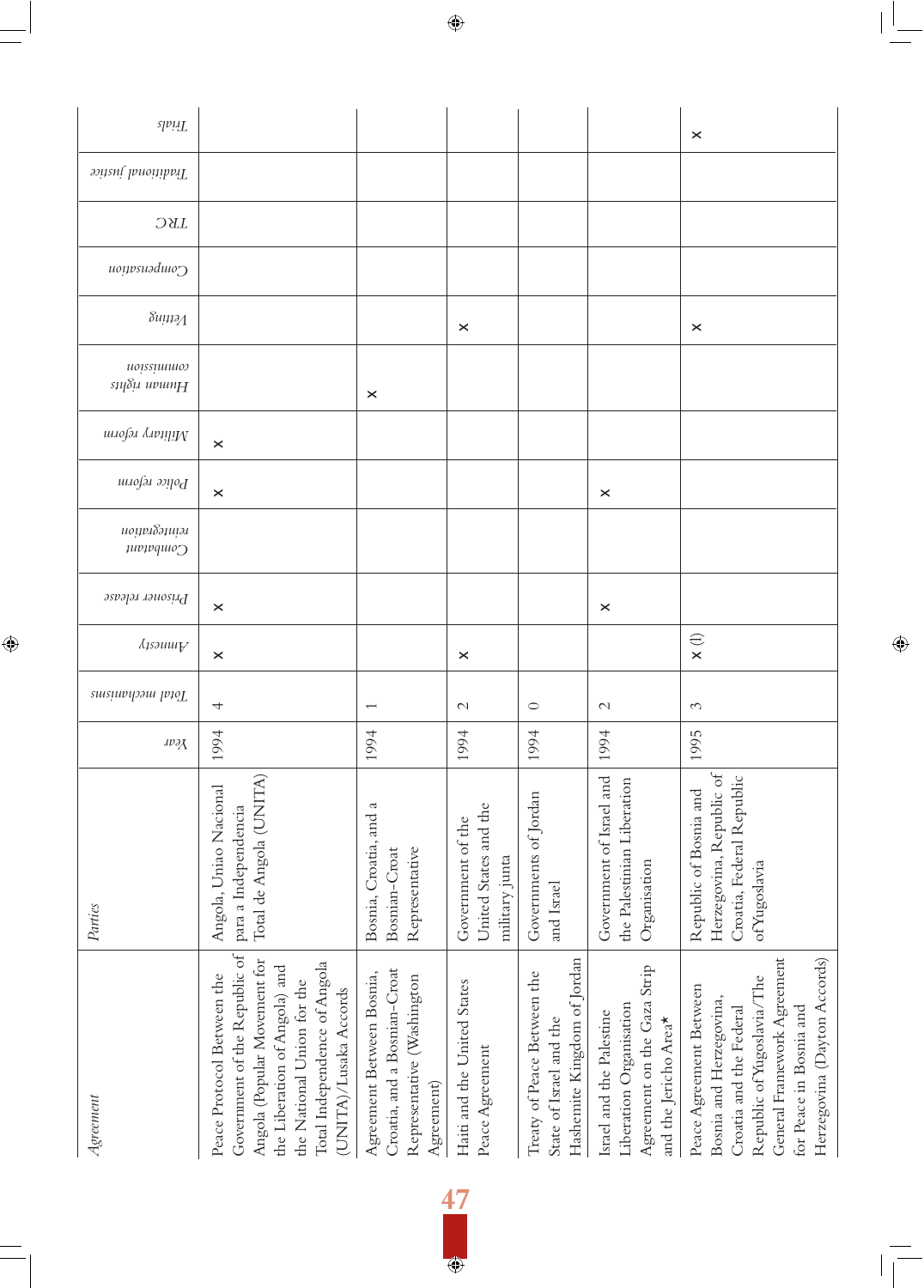| spinL                                       |                                      |                                          |                                                                                                                                |                                                                |                                                                                                                                                                  |                                                   |                                                                                                                       |
|---------------------------------------------|--------------------------------------|------------------------------------------|--------------------------------------------------------------------------------------------------------------------------------|----------------------------------------------------------------|------------------------------------------------------------------------------------------------------------------------------------------------------------------|---------------------------------------------------|-----------------------------------------------------------------------------------------------------------------------|
| Traditional justice                         |                                      |                                          | $\times$                                                                                                                       |                                                                |                                                                                                                                                                  |                                                   |                                                                                                                       |
| $\Delta \mathrm{W}$                         |                                      | $\times$                                 |                                                                                                                                |                                                                |                                                                                                                                                                  |                                                   |                                                                                                                       |
| Compensation                                | $\times$                             |                                          |                                                                                                                                |                                                                |                                                                                                                                                                  | $\times$                                          |                                                                                                                       |
| $\delta u$ 1112 $\Lambda$                   |                                      |                                          |                                                                                                                                |                                                                | $\pmb{\times}$                                                                                                                                                   |                                                   |                                                                                                                       |
| uoissiuuuos<br>$\mathfrak{su}$ 811 upum $H$ |                                      |                                          |                                                                                                                                |                                                                | $\pmb{\times}$                                                                                                                                                   |                                                   |                                                                                                                       |
| шло $\beta$ л Лю1111 $W$                    |                                      | $\times$                                 |                                                                                                                                |                                                                | $\pmb{\times}$                                                                                                                                                   |                                                   |                                                                                                                       |
| ило $\beta$ л әэңо $d$                      | $\times$                             | $\times$                                 |                                                                                                                                |                                                                | $\pmb{\times}$                                                                                                                                                   |                                                   |                                                                                                                       |
| นงบุญเชื่องนาม<br>Combatant                 |                                      | $\times$                                 |                                                                                                                                |                                                                | $\times$                                                                                                                                                         |                                                   | ×                                                                                                                     |
| Prisoner release                            |                                      | $\times$                                 |                                                                                                                                |                                                                | $\pmb{\times}$                                                                                                                                                   |                                                   | $\times$                                                                                                              |
| $\lambda$ <i>səu<math>u</math>v</i>         |                                      | $\ominus$<br>$\times$                    |                                                                                                                                | $\times$                                                       | $\pmb{\times}$                                                                                                                                                   | $\times$                                          | $\times$                                                                                                              |
| Total mechanisms                            | $\mathcal{L}$                        | $\circ$                                  | $\overline{\phantom{0}}$                                                                                                       | $\overline{\phantom{0}}$                                       | $\overline{\phantom{0}}$                                                                                                                                         | $\mathcal{L}$                                     | $\mathcal{C}$                                                                                                         |
| $\mu\nu\partial\chi$                        | 1995                                 | 1996                                     | 1996                                                                                                                           | 1996                                                           | 1996                                                                                                                                                             | 1997                                              | 1997                                                                                                                  |
| Parties                                     | Governments of Croatia<br>and Serbia | Guatemala and URNG<br>Government of      | Government of Mexico<br>and the EZLN                                                                                           | Philippines and MNLF<br>Government of the                      | Republic of Sierra Leone<br>and the Revolutionary<br>Government of the<br>United Front                                                                           | Bangladesh and PCJSS<br>Government of<br>(rebels) | Central African Republic,<br>mutineers, Government of<br>France, numerous African<br>Government of the<br>governments |
| Agreement                                   | Erdut Agreement                      | Agreement on a Firm and<br>Lasting Peace | (EZLN) (San Andrés Larráinzar<br>Peace Agreement Between<br>National Liberation Army<br>Mexico and the Zapatista<br>Agreement) | Peace Agreement with the<br>Moro National Liberation<br>Front* | Peace Agreement between the<br>Government of the Republic<br>Revolutionary United Front<br>of Sierra Leone (Abidjan<br>of Sierra Leone and the<br>$Agreement)$ * | Chittagong Hill Tracts Peace<br>Accord            | Bangui Accords (Bangui<br>Agreements)                                                                                 |

)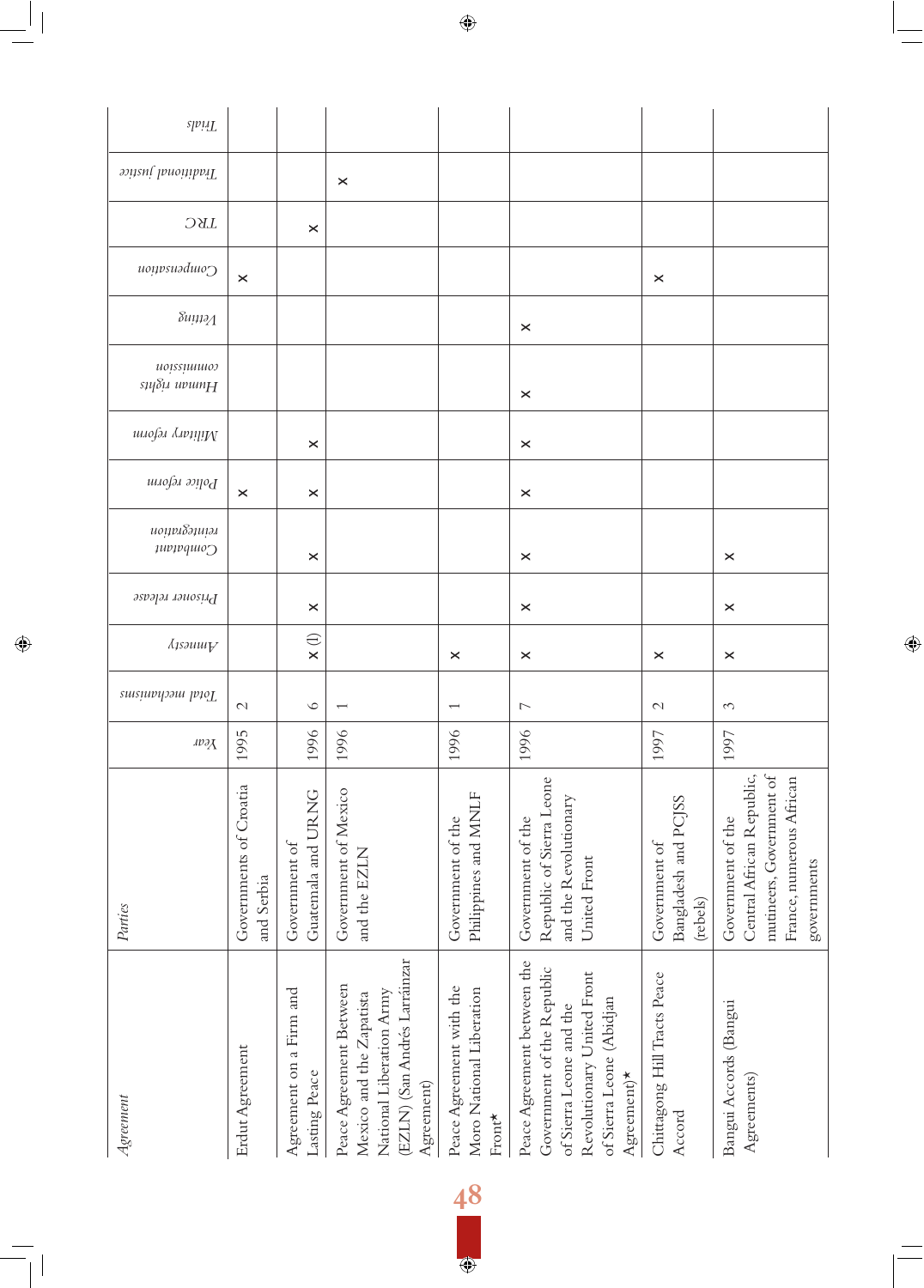| Agreement                                                                                                             | Parties                                                                                                | rear                            | Total mechanisms         | $\lambda$ <i>səu<math>u</math>v</i> | Prisoner release | น011ขา8อานาอเ<br>Combatari | ило $\beta$ л әэңо $d$ | $u\iota\iota$ офа Лю $i\eta\eta\eta$ | uoissiuuuos<br>$\mathfrak{su}$ 8 $\mu$ uvun $H$ | $\delta u$ 1112 $\Lambda$ | Compensation | TRC | Traditional justice | $s$ p $u$ L |
|-----------------------------------------------------------------------------------------------------------------------|--------------------------------------------------------------------------------------------------------|---------------------------------|--------------------------|-------------------------------------|------------------|----------------------------|------------------------|--------------------------------------|-------------------------------------------------|---------------------------|--------------|-----|---------------------|-------------|
| Interrelation Between Russian<br>Peace Treaty and Principles of<br>Federation and Chechen<br>Republic Ichkeria        | Russian Federation and<br>Chechen Republic<br>Ichkeria                                                 | 997<br>$\overline{\phantom{0}}$ | $\circ$                  |                                     |                  |                            |                        |                                      |                                                 |                           |              |     |                     |             |
| ECOWAS Six-Month Peace<br>Plan for Sierra Leone<br>$($ Conakry Plan $)\star$                                          | Republic of Sierra Leone<br>and the Revolutionary<br>Government of the<br>United Front                 | 766<br>$\overline{\phantom{0}}$ | $\overline{\phantom{0}}$ |                                     |                  | $\times$                   |                        |                                      |                                                 |                           |              |     |                     |             |
| Cairo Declaration on Somalia*                                                                                         | Warring Somali factions                                                                                | 997<br>$\overline{\phantom{0}}$ |                          |                                     |                  |                            |                        |                                      | $\times$                                        |                           |              |     |                     |             |
| Peace Agreement between the<br>Democratic Salvation Front<br>Government of Sudan and<br>South Sudan United<br>(UDSF)* | UDSE, SPLM, EDE, SSIG<br>Government of Sudan,                                                          | 997<br>$\overline{\phantom{0}}$ | $\mathcal{L}$            | $\times$                            | $\times$         | $\times$                   |                        |                                      |                                                 |                           |              |     |                     |             |
| National Accord in Tajikistan<br>Establishment of Peace and<br>General Agreement on the                               | Government of Tajikistan;<br>Tajik opposition                                                          | 997<br>$\overline{\phantom{0}}$ | $\mathcal{L}$            | $\times$                            |                  | $\times$                   |                        |                                      |                                                 |                           |              |     |                     |             |
| Lincoln Agreement on Peace,<br>Security, and Development in<br>Bougainville                                           | New Guinea, Bougainville<br>Transitional Government,<br>Bougainville Resistance<br>Government of Papua | 998<br>$\overline{\phantom{0}}$ | $\mathcal{L}$            | $\times$                            |                  |                            |                        |                                      |                                                 |                           |              |     | $\times$            |             |
|                                                                                                                       | Army, Bougainville leaders<br>Bougainville Revolutionary<br>Interim Government,<br>Force, Bougainville |                                 |                          |                                     |                  |                            |                        |                                      |                                                 |                           |              |     |                     |             |
| Ecuador-Peru Border<br>Agreement                                                                                      | Governments of Ecuador<br>and Peru                                                                     | 1998                            | $\circ$                  |                                     |                  |                            |                        |                                      |                                                 |                           |              |     |                     |             |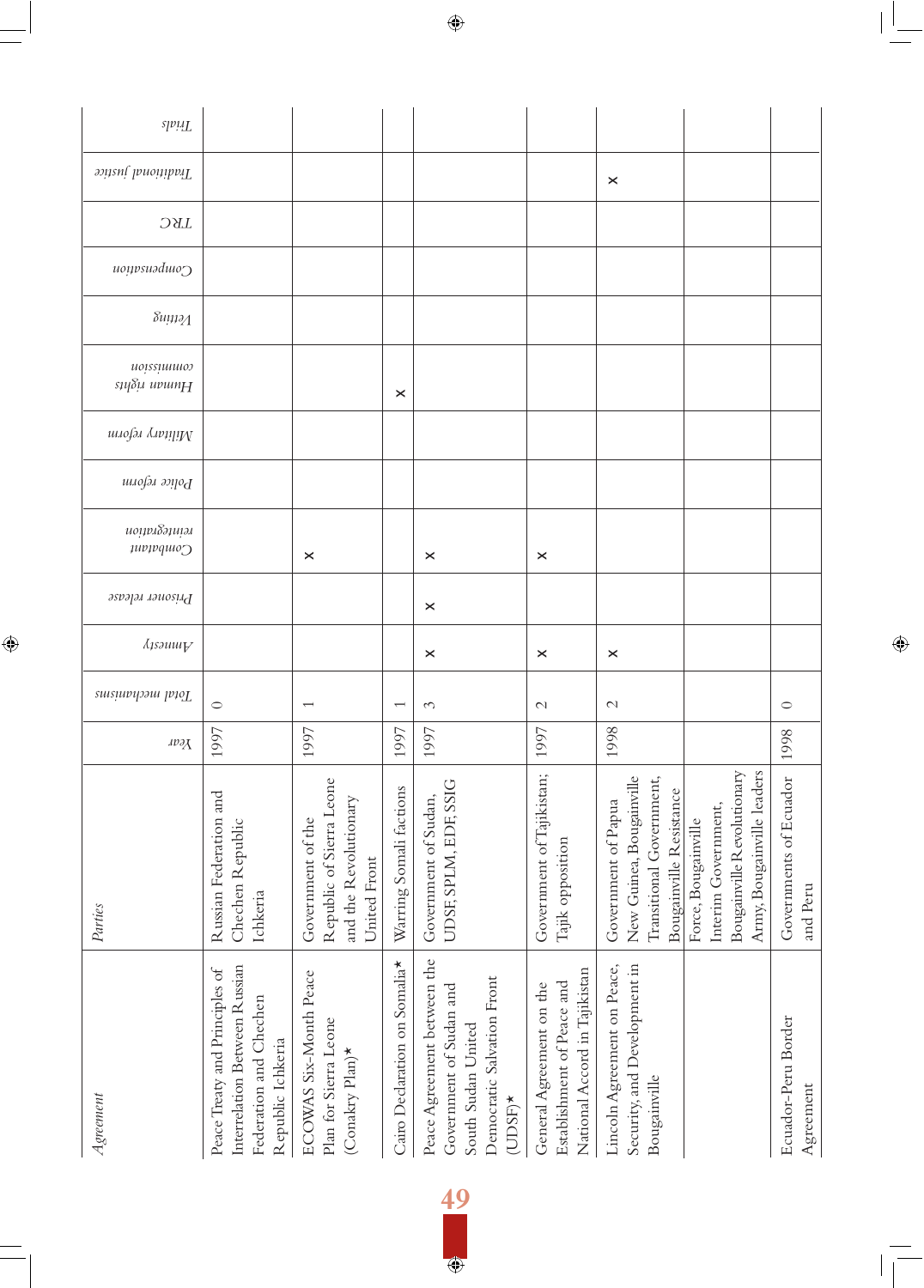| $s$ p $u$ L                                     |                                                                                                   |                                                                        |                                                                                                                                    |                                                                                                                                                                                                                                                                                |                                                                                                                |
|-------------------------------------------------|---------------------------------------------------------------------------------------------------|------------------------------------------------------------------------|------------------------------------------------------------------------------------------------------------------------------------|--------------------------------------------------------------------------------------------------------------------------------------------------------------------------------------------------------------------------------------------------------------------------------|----------------------------------------------------------------------------------------------------------------|
| Traditional justice                             |                                                                                                   |                                                                        |                                                                                                                                    |                                                                                                                                                                                                                                                                                |                                                                                                                |
| TRC                                             |                                                                                                   |                                                                        |                                                                                                                                    |                                                                                                                                                                                                                                                                                |                                                                                                                |
| Compensation                                    |                                                                                                   |                                                                        |                                                                                                                                    |                                                                                                                                                                                                                                                                                |                                                                                                                |
| $\delta u$ 1112 $\Lambda$                       |                                                                                                   |                                                                        |                                                                                                                                    |                                                                                                                                                                                                                                                                                |                                                                                                                |
| uoissiuuuos<br>$\mathfrak{su}$ 8 $\mu$ upum $H$ |                                                                                                   |                                                                        | $\times$                                                                                                                           |                                                                                                                                                                                                                                                                                |                                                                                                                |
| utilitary reform                                |                                                                                                   |                                                                        |                                                                                                                                    | $\times$                                                                                                                                                                                                                                                                       |                                                                                                                |
| ило $\beta$ л әэңо $d$                          |                                                                                                   |                                                                        | $\pmb{\times}$                                                                                                                     |                                                                                                                                                                                                                                                                                |                                                                                                                |
| иоприборија<br>Combatant                        |                                                                                                   |                                                                        |                                                                                                                                    | $\times$                                                                                                                                                                                                                                                                       |                                                                                                                |
| Prisoner release                                |                                                                                                   |                                                                        |                                                                                                                                    | $\times$                                                                                                                                                                                                                                                                       |                                                                                                                |
| $A$ səu $w$                                     |                                                                                                   |                                                                        |                                                                                                                                    | $\times$                                                                                                                                                                                                                                                                       |                                                                                                                |
| Total mechanisms                                | $\circ$                                                                                           | $\circ$                                                                | $\mathcal{L}$                                                                                                                      | 4                                                                                                                                                                                                                                                                              | $\circ$                                                                                                        |
| $\mu\nu\partial\chi$                            | 998<br>$\overline{\phantom{0}}$                                                                   | 998<br>$\overline{\phantom{0}}$                                        | 998<br>$\overline{\phantom{0}}$                                                                                                    | 999<br>$\overline{\phantom{0}}$                                                                                                                                                                                                                                                | 1999                                                                                                           |
| Parties                                         | Bissau and military junta<br>Government of Guinea-                                                | UN Security Council and<br>Government of Iraq                          | Ireland and the Republic<br>Governments of Great<br><b>Britain and Northern</b><br>of Ireland                                      | Namibia, Rwanda, Uganda,<br>Development Community<br>for African Unity (OAU),<br>Zambia, the Organisation<br>Zimbabwe and witnessed<br>Angola, the Democratic<br>Republic of the Congo,<br>the United Nations and<br>by representatives from<br>the Southern African<br>(SADC) | Governments of Indonesia<br>and Portugal; witnessed<br>NU yq                                                   |
| Agreement                                       | Government of Guinea-Bissau<br>Agreement Between the<br>and the Self-Proclaimed<br>Military Junta | Understanding Between the<br>United Nations and Iraq*<br>Memorandum of | of Ireland (Belfast/Good Friday<br>Ireland and the Government<br>Great Britain and Northern<br>Peace Agreement between<br>Accords) | Ceasefire Agreement between<br>Zimbabwe (Lusaka Ceasefire<br>Republic of Congo (the<br>former Zaire), Namibia,<br>Angola, the Democratic<br>Rwanda, Uganda, and<br>Agreement)                                                                                                  | Republic of Indonesia and the<br>Portuguese Republic on the<br>Agreement Between the<br>Question of East Timor |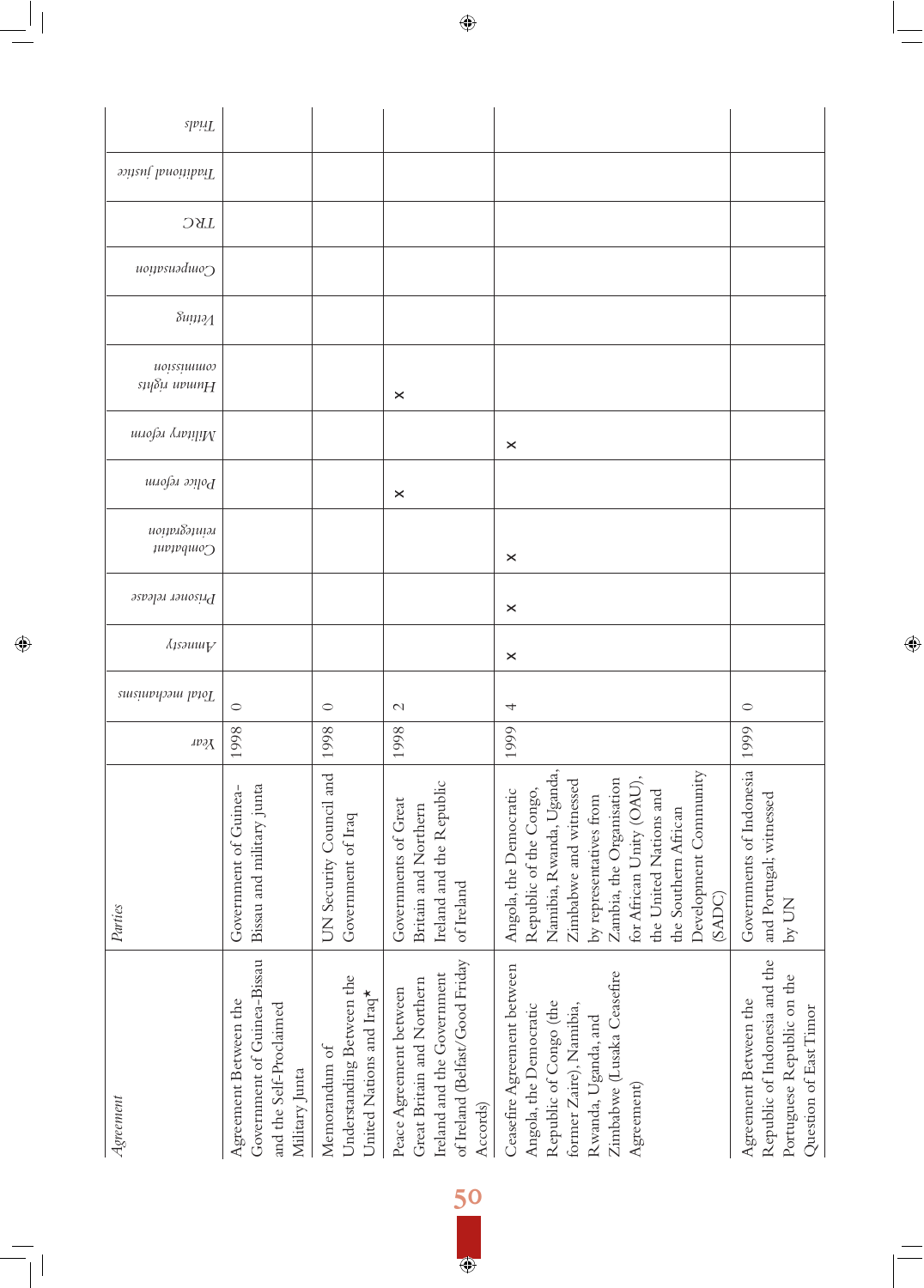| Agreement                                                                                                                                                   | Parties                                                                                              | $\iota\nu\partial\chi$ | Total mechanisms         | $A$ <i>s</i> $\partial$ <i>u</i> $V$ | Prisoner release | น011ขา8อ1น1อง<br>Combatant | Bolice reform  | ulitiary reform | uoissimmoo<br>$\mathfrak{su}$ 8 $\mu$ uvun $H$ | $8u$ 1112 $A$ | Compensation | TRC      | Traditional justice | $s$ puL  |
|-------------------------------------------------------------------------------------------------------------------------------------------------------------|------------------------------------------------------------------------------------------------------|------------------------|--------------------------|--------------------------------------|------------------|----------------------------|----------------|-----------------|------------------------------------------------|---------------|--------------|----------|---------------------|----------|
| Interim Agreement for Peace<br>Kosovo (Rambouillet/Paris<br>Kosovo Peace Agreement/<br>and Self-Government in<br>Accords)                                   | Kosovar Representatives<br>Republic of Yugoslavia,<br>epresentatives, Federal<br>United States, UN R | 1999                   | 5                        | $\ominus$<br>$\times$                | ×                |                            | $\times$       |                 | ×                                              | $\times$      |              |          |                     |          |
| Accords de cessation des<br>hostilitiés du Congo                                                                                                            | Government/military of<br>ROC and rebel forces                                                       | 1999                   | 4                        | $\times$                             | $\times$         | $\times$                   |                |                 | $\times$                                       |               |              |          |                     |          |
| and the Revolutionary United<br>Peace Agreement between the<br>Government of Sierra Leone<br>Front of Sierra Leone (Lomé<br>$Agreement)$ *                  | Republic of Sierra Leone<br>and the Revolutionary<br>Government of the<br>United Front               | 1999                   | $\circ$                  | $\times$                             | $\times$         | $\times$                   |                | $\times$        | $\times$                                       |               |              | $\times$ |                     |          |
| Governments of Sudan and<br>Agreement between the<br>Uganda                                                                                                 | Governments of Sudan<br>and Uganda                                                                   | 1999                   | 3                        | ×                                    | $\times$         | $\times$                   |                |                 |                                                |               |              |          |                     |          |
| Reconciliation Agreement for<br>Arusha Peace and<br>Burundi*                                                                                                | Government of Burundi<br>and Parties of Burundi                                                      | 2000                   | $\overline{\phantom{0}}$ | $\ominus$<br>$\times$                | $\times$         |                            | $\pmb{\times}$ | $\pmb{\times}$  |                                                |               |              | $\times$ | ×                   | $\times$ |
| Ethiopia and the Government<br>of the State of Eritrea (Horn<br>Government of the Federal<br>Democratic Republic of<br>Agreement Between the<br>Peace Deal) | Governments of Eritrea<br>and Ethiopia                                                               | 2000                   | $\mathcal{C}$            |                                      | $\times$         |                            |                |                 |                                                |               | $\times$     |          |                     |          |
|                                                                                                                                                             |                                                                                                      |                        |                          |                                      |                  |                            |                |                 |                                                |               |              |          |                     |          |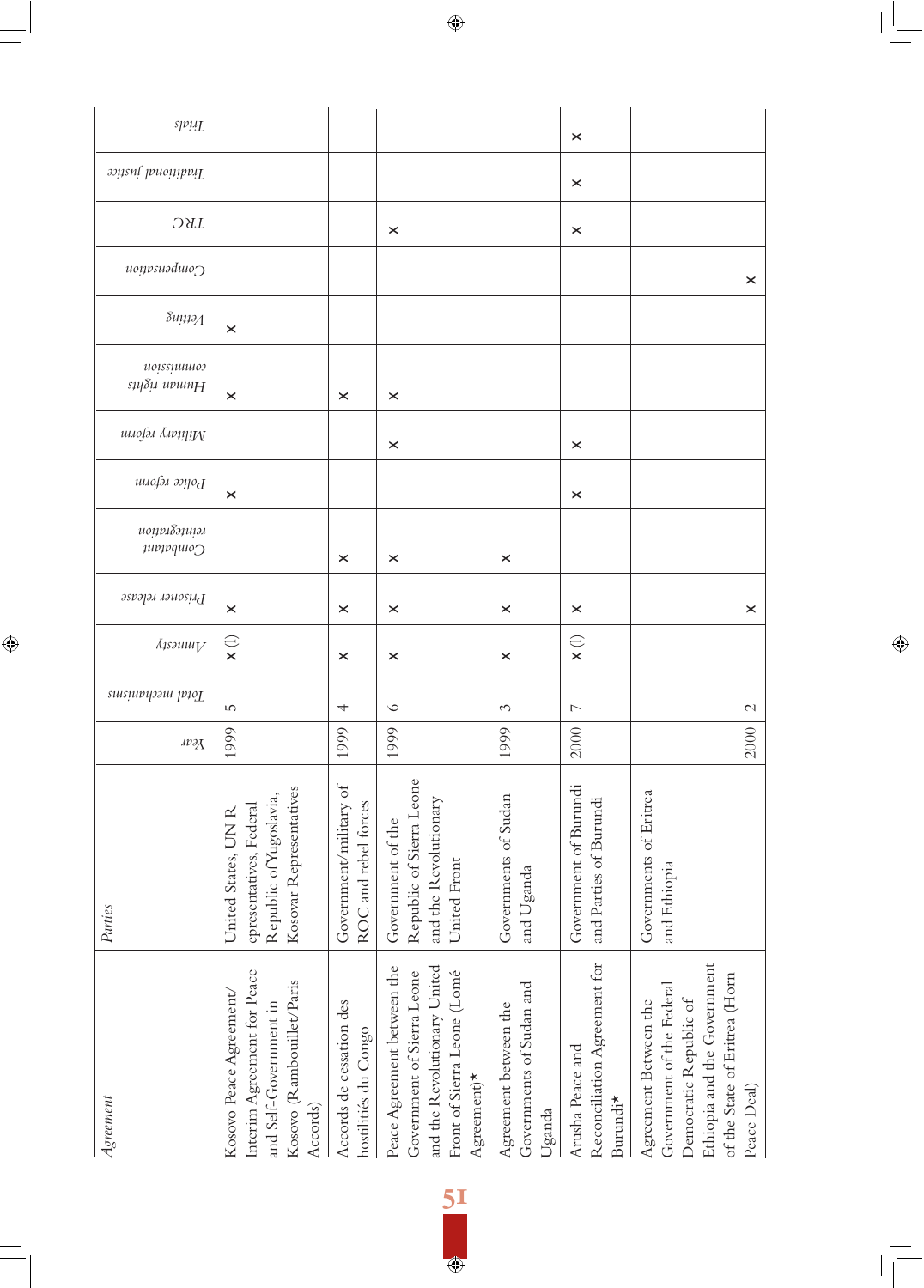| spinL                                       |                                                                                                                                                     |                                                            |                                              |                                                                                                                                 |                                                             |                                                                                                                     |                                                                                                                                 |
|---------------------------------------------|-----------------------------------------------------------------------------------------------------------------------------------------------------|------------------------------------------------------------|----------------------------------------------|---------------------------------------------------------------------------------------------------------------------------------|-------------------------------------------------------------|---------------------------------------------------------------------------------------------------------------------|---------------------------------------------------------------------------------------------------------------------------------|
| Traditional justice                         |                                                                                                                                                     | $\times$                                                   |                                              |                                                                                                                                 |                                                             |                                                                                                                     |                                                                                                                                 |
| TRC                                         |                                                                                                                                                     |                                                            |                                              |                                                                                                                                 |                                                             |                                                                                                                     |                                                                                                                                 |
| Compensation                                |                                                                                                                                                     |                                                            |                                              |                                                                                                                                 |                                                             |                                                                                                                     |                                                                                                                                 |
| $\delta u$ 1112 $\Lambda$                   |                                                                                                                                                     |                                                            |                                              |                                                                                                                                 |                                                             |                                                                                                                     |                                                                                                                                 |
| uoissimmos<br>$\mathfrak{supp}$ ia upum $H$ | ×                                                                                                                                                   |                                                            |                                              |                                                                                                                                 |                                                             |                                                                                                                     |                                                                                                                                 |
| $u\mu$ ulitary reform                       |                                                                                                                                                     |                                                            |                                              |                                                                                                                                 |                                                             |                                                                                                                     |                                                                                                                                 |
| ило $\beta$ л әэңо $d$                      |                                                                                                                                                     | $\times$                                                   |                                              |                                                                                                                                 |                                                             |                                                                                                                     |                                                                                                                                 |
| น0บุpเชื่อมนุอเ<br>Combatari                |                                                                                                                                                     | $\times$                                                   |                                              |                                                                                                                                 |                                                             |                                                                                                                     |                                                                                                                                 |
| Prisoner release                            |                                                                                                                                                     |                                                            |                                              |                                                                                                                                 | $\times$                                                    |                                                                                                                     |                                                                                                                                 |
| $\lambda$ 1səu $u$ V                        |                                                                                                                                                     | $\times$                                                   |                                              |                                                                                                                                 |                                                             |                                                                                                                     |                                                                                                                                 |
| Total mechanisms                            | $\overline{\phantom{0}}$                                                                                                                            | $\overline{4}$                                             | $\circ$                                      | $\circ$                                                                                                                         | $\overline{\phantom{0}}$                                    | $\circ$                                                                                                             | $\circ$                                                                                                                         |
| <i><b>AD</b></i>                            | 2001                                                                                                                                                | 2001                                                       | <b>DO1</b><br>$\breve{\alpha}$               | 2001                                                                                                                            | 2001                                                        | 2002                                                                                                                | 2002                                                                                                                            |
| Parties                                     | Participants of UN talks<br>on Afghanistan, UN<br>Secretary-General                                                                                 | New Guinea, Bougainville<br>Government of Papua<br>leaders | Republic of Macedonia<br>and Albanian groups | Philippines and MILF<br>Government of the                                                                                       | Government of Senegal<br>and MFDC                           | the Democratic Republic<br>Republic of Rwanda and<br>Governments of the<br>of the Congo                             | Democratic Republic of<br>Republic of Uganda                                                                                    |
| Agreement                                   | Pending the Re-establishment<br>Institutions (Bonn Agreement)<br>Arrangements in Afghanistan<br>of Permanent Government<br>Agreement on Provisional | Bougainville Peace Agreement                               | Framework Agreement                          | Agreement on Peace Between<br>Republic of the Philippines<br>the Government of the<br>and the Moro Islamic<br>Liberation Front* | Government of Senegal and<br>Agreement between<br>the MFDC* | of Rwanda and the Democratic<br>Peace Agreement Between the<br>Governments of the Republic<br>Republic of the Congo | Governments of the Democratic the Congo and the<br>Republic of the Congo and<br>Agreement Between the<br>the Republic of Uganda |

### 52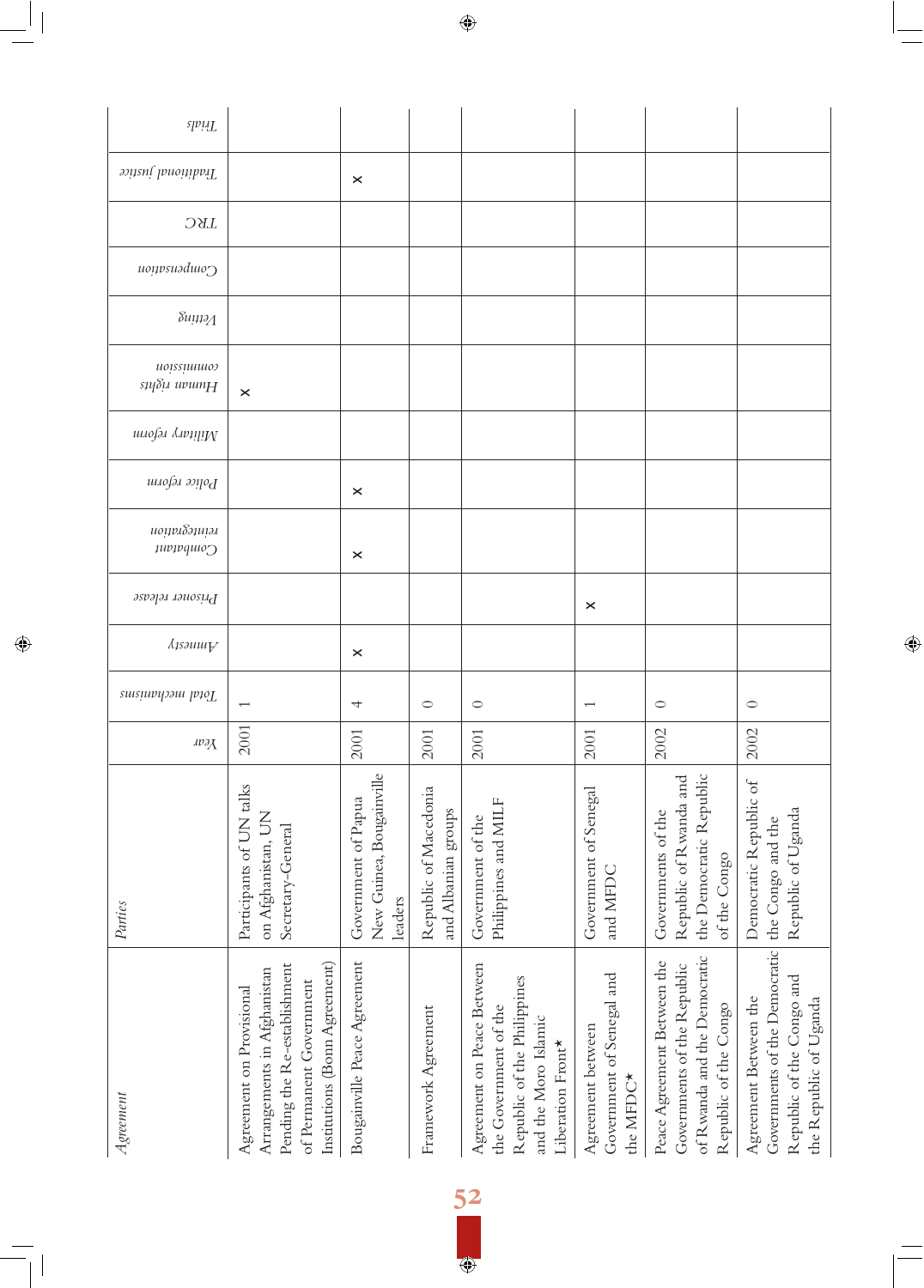| Agreement                                                                                                                                                                                                                     | Parties                                                                                                                                     | $\iota\nu\partial\chi$ | Total mechanisms         | $\lambda$ <i>səu<math>u</math>v</i> | Prisoner release | иопрядэннэл<br>Combatant | ило $\beta$ л әэңо $d$ | $u\iota\iota$ ofə $\iota$ Arviyy $\chi$ | uoissiuuuos<br>$\mathfrak{su}$ δμ uvun $H$ | $\delta u$ 1112 $\Lambda$ | $u$ onpensano $\mathcal{D}$ | TRC      | Traditional justice | $s$ puL |
|-------------------------------------------------------------------------------------------------------------------------------------------------------------------------------------------------------------------------------|---------------------------------------------------------------------------------------------------------------------------------------------|------------------------|--------------------------|-------------------------------------|------------------|--------------------------|------------------------|-----------------------------------------|--------------------------------------------|---------------------------|-----------------------------|----------|---------------------|---------|
| the Uganda National Rescue<br>Government of Uganda and<br>Agreement between<br>Front (UNRF II)                                                                                                                                | Government of Uganda<br>and UNRF II                                                                                                         | 2002                   | $\overline{\phantom{0}}$ | $\times$                            |                  |                          |                        |                                         |                                            |                           |                             |          |                     |         |
| Political, Defence, and Security<br>Power Sharing in Burundi<br>The Pretoria Protocol on                                                                                                                                      | Transitional Government<br>of Democracy-Forces for<br>Council for the Defence<br>Defence of Democracy<br>of Burundi, National<br>(CNDD-FDD) | 2003                   | $\overline{\phantom{0}}$ |                                     |                  | $\times$                 |                        |                                         |                                            |                           |                             |          |                     |         |
| Linas-Marcoussis Agreement*                                                                                                                                                                                                   | Political groupings from<br>Cote d'Ivoire                                                                                                   | 2003                   | S                        | $\ominus$<br>$\times$               | $\times$         | $\times$                 |                        |                                         | $\times$                                   |                           |                             |          |                     |         |
| UN SC RES 1483 (2003)<br>between Iraq and Kuwait<br>concerning the Situation                                                                                                                                                  | UN Security Council                                                                                                                         | 2003                   | $\circ$                  |                                     |                  |                          |                        |                                         |                                            |                           |                             |          |                     |         |
| Reconciliation and Democracy<br>(MODEL) and Political Parties<br>(LURD) and the Movement<br>Government of Liberia and<br>for Democracy in Liberia<br>the Liberians United for<br>Agreement between the<br>Comprehensive Peace | Government of Liberia,<br>LURD, MODEL                                                                                                       | 2003                   | $\overline{\phantom{0}}$ |                                     | $\times$         | $\times$                 | $\times$               | $\times$                                | $\times$                                   | $\times$                  |                             | $\times$ |                     |         |
| Zinguinchor Peace Agreement<br>Senegal and the MFDC*<br>between Government of                                                                                                                                                 | Government of Senegal<br>and MFDC rebels                                                                                                    | 2004                   | $\mathcal{C}$            | $\times$                            |                  | $\pmb{\times}$           |                        |                                         |                                            |                           |                             |          |                     |         |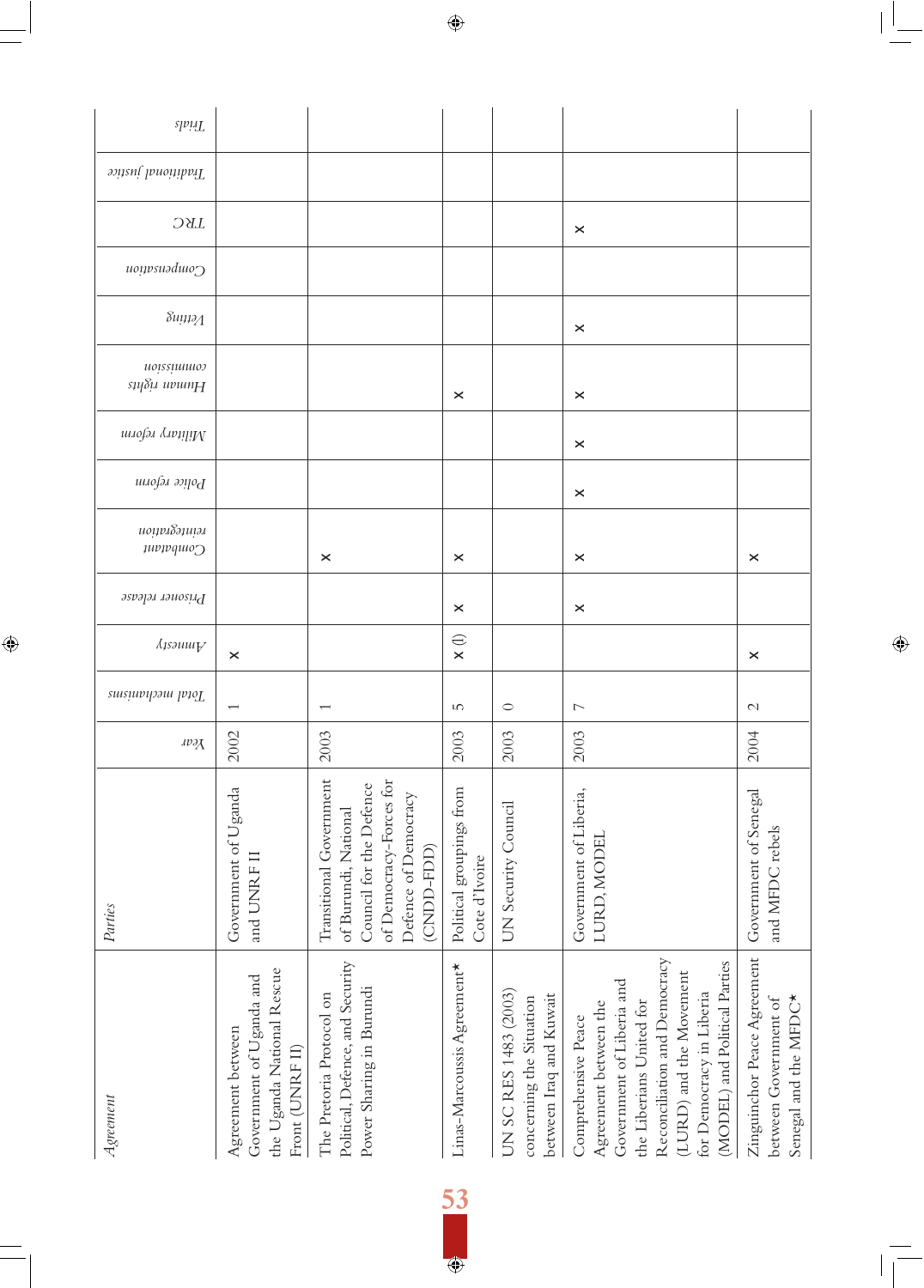| Agreement                                                                                                              | Parties                                                               | лрәд     | Total mechanisms | $\lambda$ <i>sauw<math>V</math></i> | Prisoner release | น011ขา8อานาอเ<br>Combatant | плорл әэрод | $u\iota\iota$ ofə $\iota$ dəriyy $W$ | uoissiuuuoo<br>$\mathfrak{su}$ 811 uvun $H$ | $\delta u$ <sub>1112</sub> | Compensation | TRC | Traditional justice | $s$ p $u$ L |
|------------------------------------------------------------------------------------------------------------------------|-----------------------------------------------------------------------|----------|------------------|-------------------------------------|------------------|----------------------------|-------------|--------------------------------------|---------------------------------------------|----------------------------|--------------|-----|---------------------|-------------|
| Comprehensive Peace<br>Agreement (Sudan)                                                                               | Government of Sudan,<br>SPLM/SPLA                                     | 4<br>200 | 4                |                                     | $\times$         |                            | $\times$    | ×                                    | $\times$                                    |                            |              |     |                     |             |
| Government of the Republic<br>Understanding between the<br>of Indonesia and the Free<br>Memorandum of<br>Aceh Movement | Government of Indonesia 200<br>and Free Aceh Movement                 | S        | $\circ$          | ×                                   |                  | ×                          | ×           | ×                                    | ×                                           |                            |              | ×   |                     |             |
| Accord or Tripoli Declaration)<br>Tripoli Agreement (Libya                                                             | and Sudan, witnessed by<br>Governments of Chad<br>Government of Libya | 2006     | ⊂                |                                     |                  |                            |             |                                      |                                             |                            |              |     |                     |             |
| Bakassi Peninsula settlement                                                                                           | Governments of Nigeria<br>and Cameroon                                | 2006     | ○                |                                     |                  |                            |             |                                      |                                             |                            |              |     |                     |             |

\* Agreements marked with an asterisk indicate cases where war resumed after the signing of the peace agreement, or where the war continued unabated despite  $*$  Agreements marked with an asterisk indicate cases where war resumed after the signing of the peace agreement, or where the war continued unabated despite the signing of the peace agreement. the signing of the peace agreement.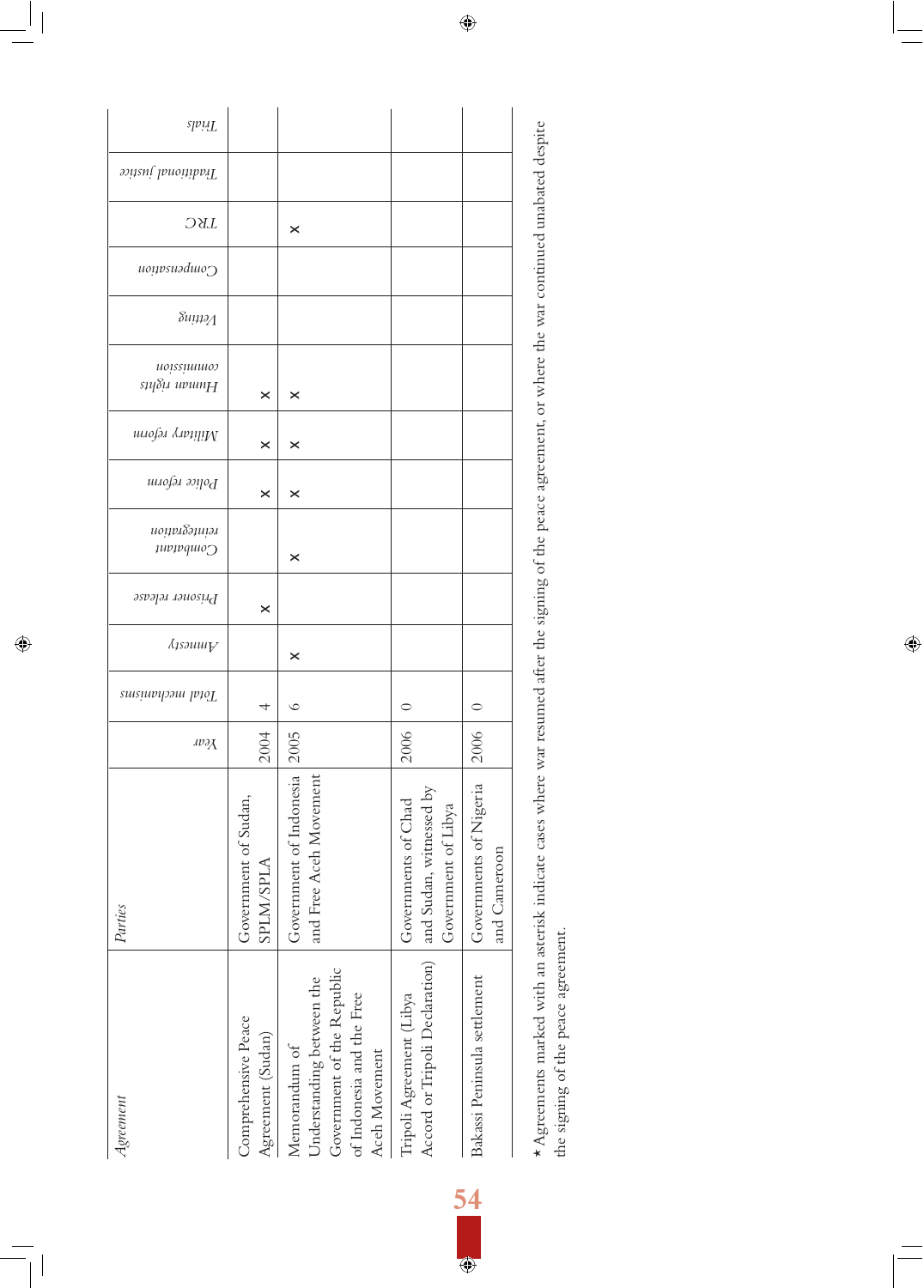# Appendix 2: Glossary of justice mechanisms

| <b>Amnesty</b>   | Amnesty provision                                                                                                                      |
|------------------|----------------------------------------------------------------------------------------------------------------------------------------|
| General          | General amnesty (no specification of crimes covered,<br>or an explicit statement of 'general amnesty' or 'all<br>crimes')              |
| Limited          | Limited amnesty (IHL violations explicitly excluded<br>from the amnesty)                                                               |
| Trial            | Trial or tribunal provision                                                                                                            |
| <b>TRC</b>       | Truth (and/or reconciliation) commission provision                                                                                     |
| Prisoner release | Provisions for prisoner release                                                                                                        |
| Compensation     | Provisions for restitution or compensation for<br>property damages and other losses                                                    |
| <b>Vetting</b>   | Provisions for vetting or screening for holding of<br>office or specific positions                                                     |
| Reintegration    | Provisions for reintegrating prisoners (usually<br>combatants) into civilian life or new military<br>structures                        |
| Military reform  | Provisions for either retraining or reconstituting the<br>armed forces                                                                 |
| Police reform    | Provisions for either retraining or reconstituting the<br>civilian police force                                                        |
| HR commission    | Establishment of a human rights commission, court,<br>ombudsman or similar body/mechanisms to monitor<br>human-rights issues in future |
| Traditional      | Provisions for use of traditional or local justice<br>mechanisms                                                                       |